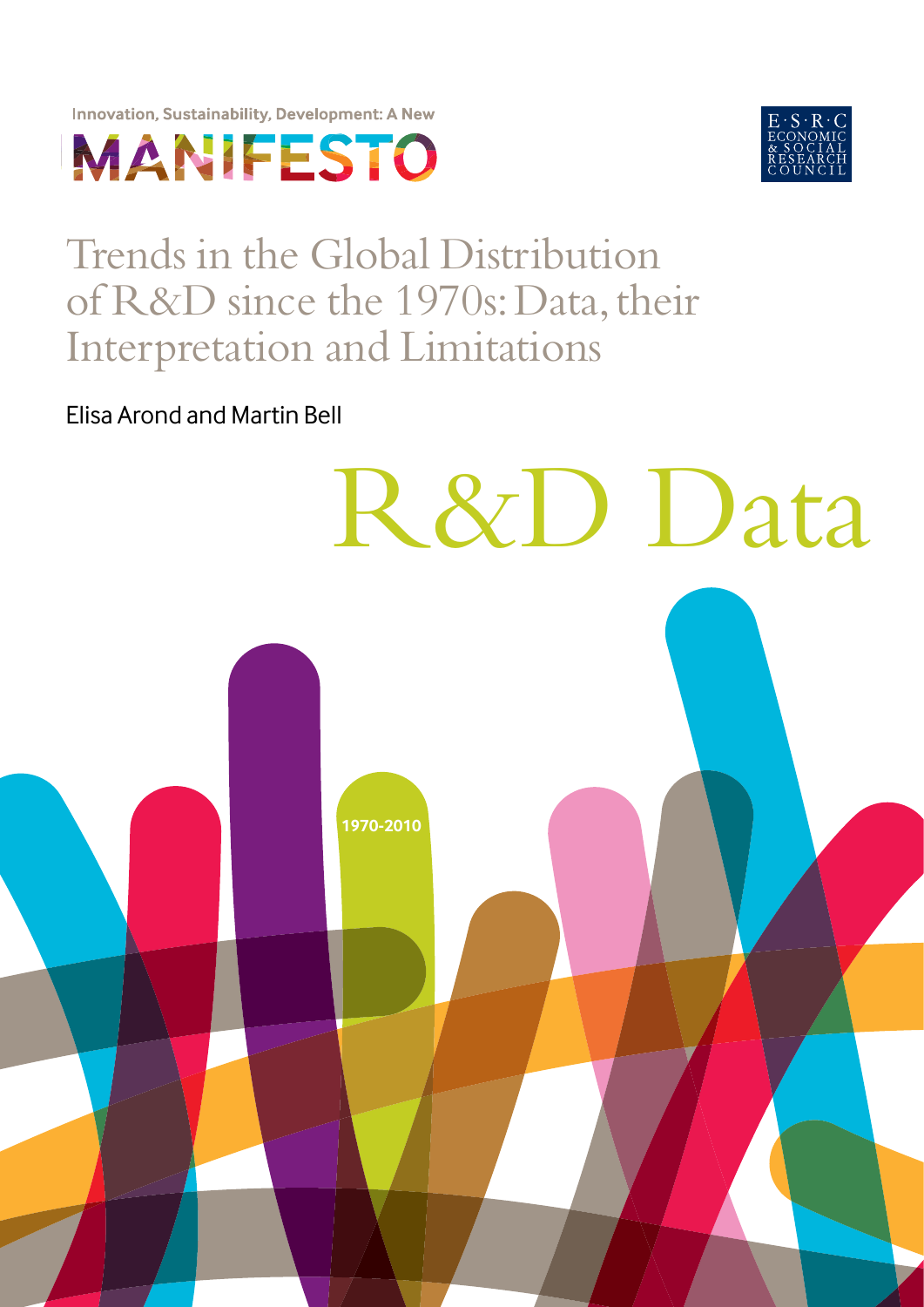

#### **About this paper**

The 1970 'Sussex Manifesto' was one of the earliest global policy reports to use statistical data about R&D that were starting to become available on an internationally comparable basis, though only in a very sketchy form for developing countries. It demonstrated the marginal position of that group of countries as contributors to the world's R&D, accounting for only about 2 per cent of the global total. It also couched some of its core recommendations about policy in terms of quantitative indicators of R&D, but highlighted several major limitations of such indicators as tools for policy. This Background Paper revisits the global data to review how the distribution of R&D between groups of countries has changed since the 1960s, in particular with respect to the marginal position of developing countries. It reveals mixed trends. The economies that were 'developing' in the 1960s now account for a much larger share of the global total, but this is concentrated in a small number of countries that are highly R&D-intensive and/or very large like India and China, leaving many others still playing only a marginal role. The paper also returns to some of the Manifesto's concerns about the limitations of R&D indicators as a basis for policy debate. It notes a surprising persistence of many of those earlier limitations.

#### **About the authors**

**Elisa Arond** is a Research Assistant at the STEPS Centre with the project 'Innovation, Sustainability, Development: A New Manifesto'. Her Masters thesis at SPRU explored the role of scientific evidence in the USA's anti-drug policy in Colombia, in particular the interpretation and management of risk and uncertainty. Previously, she worked for several NGOs on the expansion of private standards, especially Fairtrade, as means to achieve social and environmental sustainability goals.

Martin Bell, Emeritus Professor at SPRU, University of Sussex, is an historian and economist. His research and consultancy interests centre on the development of innovation capabilities in Africa, Asia and Latin America focusing in particular on their accumulation in industrial firms (including MNC subsidiaries) and their roles in the long-term evolution of both innovation systems and the structural diversification of developing economies.

#### **About the Manifesto project**

In 1970 a radical document called The Sussex Manifesto helped shape modern thinking on science and technology for development. Forty years on, we live in a highly globalised, interconnected and yet privatised world. We have witnessed unprecedented advances in science and technology, the rise of Asia and ever-shifting patterns of inequality. What kind of science and technology for development Manifesto is needed for today's world? The STEPS Centre is creating a new manifesto with one of the authors of the original, Professor Geoff Oldham. Seeking to bring cutting-edge ideas and some Southern perspectives to current policy, the New Manifesto will recommend new ways of linking science and innovation to development for a more sustainable, equitable and resilient future.

For the all the papers in this series see: **www.anewmanifesto.org**

#### **About the STEPS Centre**

The STEPS Centre (Social, Technological and Environmental Pathways to Sustainability) is an interdisciplinary global research and policy engagement hub that unites development studies with science and technology studies. Based at the Institute of Development Studies and SPRU Science and Technology Policy Research at the University of Sussex, with partners in Africa, Asia and Latin America, we are funded by the Economic and Social Research Council.

Find out more at **www.steps-centre.org**

This is one of a series of Working Papers from the STEPS Centre **www.steps-centre.org**

ISBN: 978 1 85864 928 5 © STEPS 2009





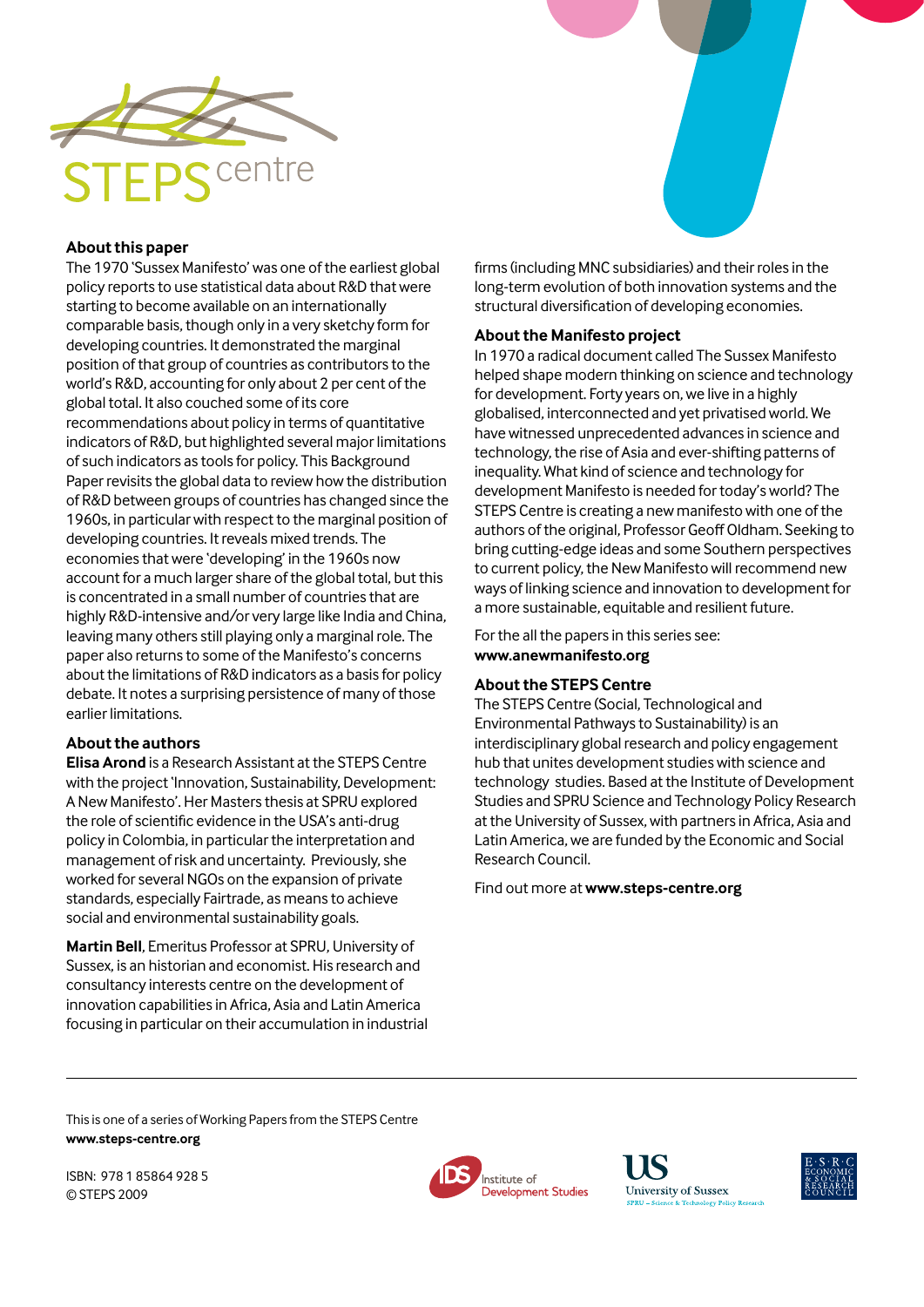# **TRENDS IN THE GLOBAL DISTRIBUTION OF R&D SINCE THE 1970s: DATA, THEIR INTERPRETATION AND LIMITATIONS**

**Elisa Arond and Martin Bell**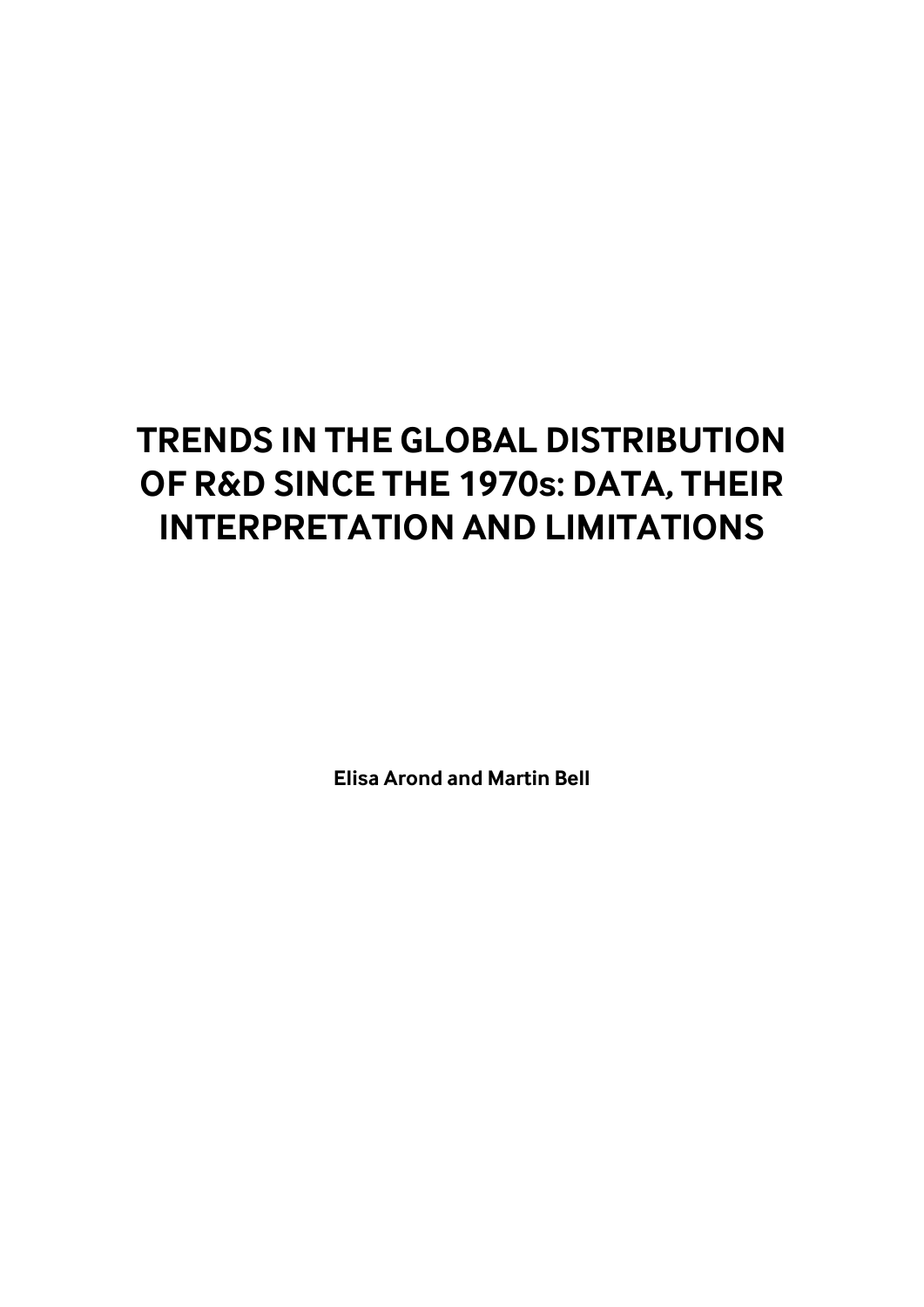Correct citation: Arond, E. and Bell, M. (2010) Trends in the Global Distribution of R&D Since the 1970s: Data, their Interpretation and Limitations, STEPS Working Paper 39, Brighton: STEPS Centre

First published in 2010 © STEPS 2010 Some rights reserved – see copyright license for details ISBN 978 1 85864 928 5

Thanks to Elisa Arond and Harriet Le Bris for help with copy-editing. Cover design by Barney Haward.

For further information please contact: STEPS Centre, University of Sussex, Brighton BN1 9RE Tel: +44 (0) 1273 915 673 Email: [steps-centre@ids.ac.uk](mailto:steps-centre@ids.ac.uk) Web: [www.steps-centre.org](http://www.steps-centre.org/)

STEPS Centre publications are published under a Creative Commons Attribution – Non-Commercial – No Derivative Works 3.0 UK: England & Wales Licence [\(http://creativecommons.org/licenses/by](http://creativecommons.org/licenses/by-nc-nd/3.0/legalcode)[nc-nd/3.0/legalcode\)](http://creativecommons.org/licenses/by-nc-nd/3.0/legalcode)

Attribution: You must attribute the work in the manner specified by the author or licensor. Non-commercial: You may not use this work for commercial purposes. No Derivative Works: You may not alter, transfer, or build on this work.

Users are welcome to copy, distribute, display, translate or perform this work without written permission subject to the conditions set out in the Creative Commons licence. For any reuse or distribution, you must make clear to others the licence terms of this work. If you use the work, we ask that you reference the STEPS Centre website [\(www.steps-centre.org\)](http://www.steps-centre.org/) and send a copy of the work or a link to its use online to the following address for our archive: STEPS Centre, University of Sussex, Brighton BN1 9RE, UK [\(steps-centre@ids.ac.uk\)](mailto:steps-centre@ids.ac.uk).

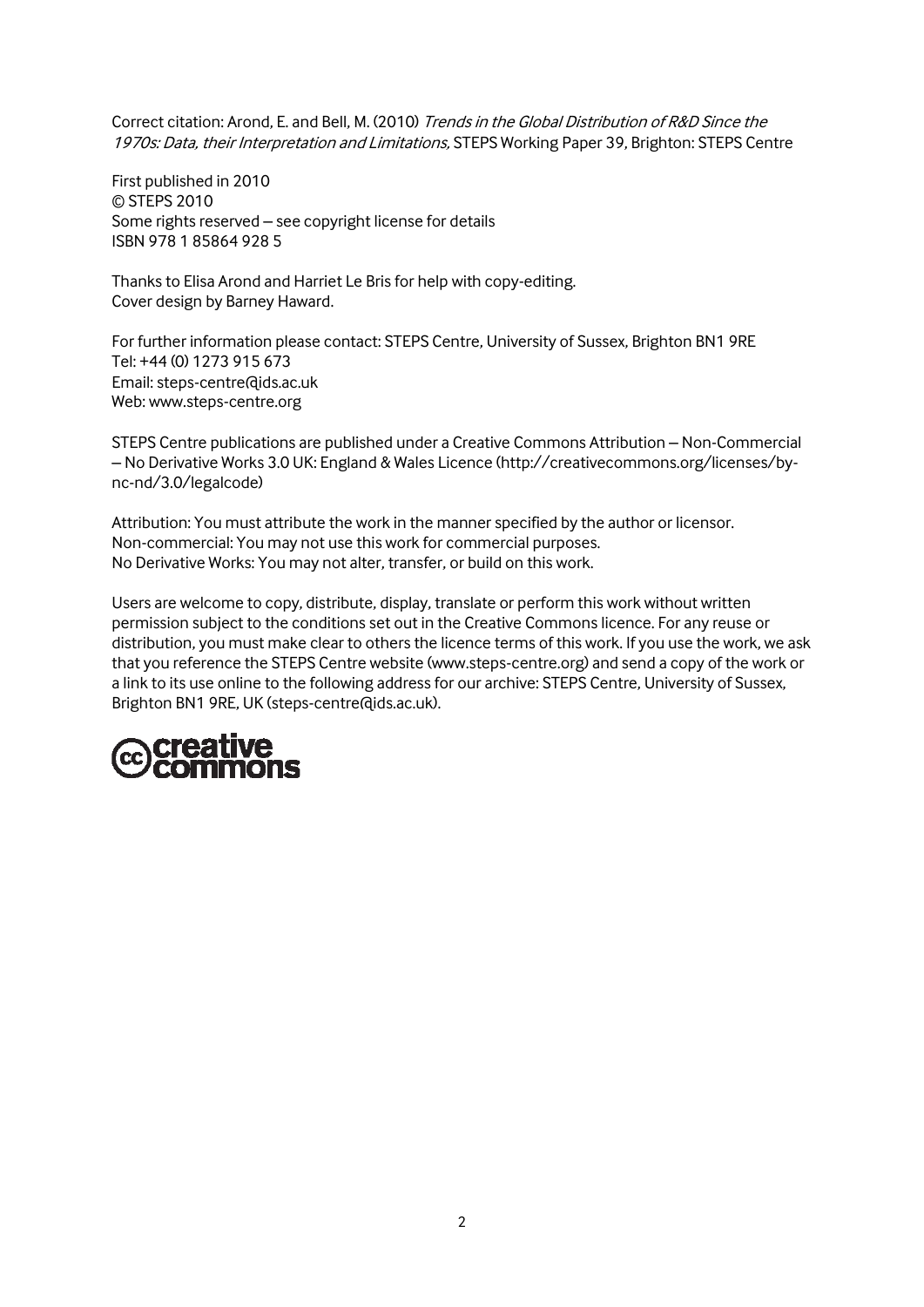# **CONTENTS**

| 4.2 The usefulness of R&D statistics for policy about science, technology and innovation 26 |  |
|---------------------------------------------------------------------------------------------|--|
|                                                                                             |  |
|                                                                                             |  |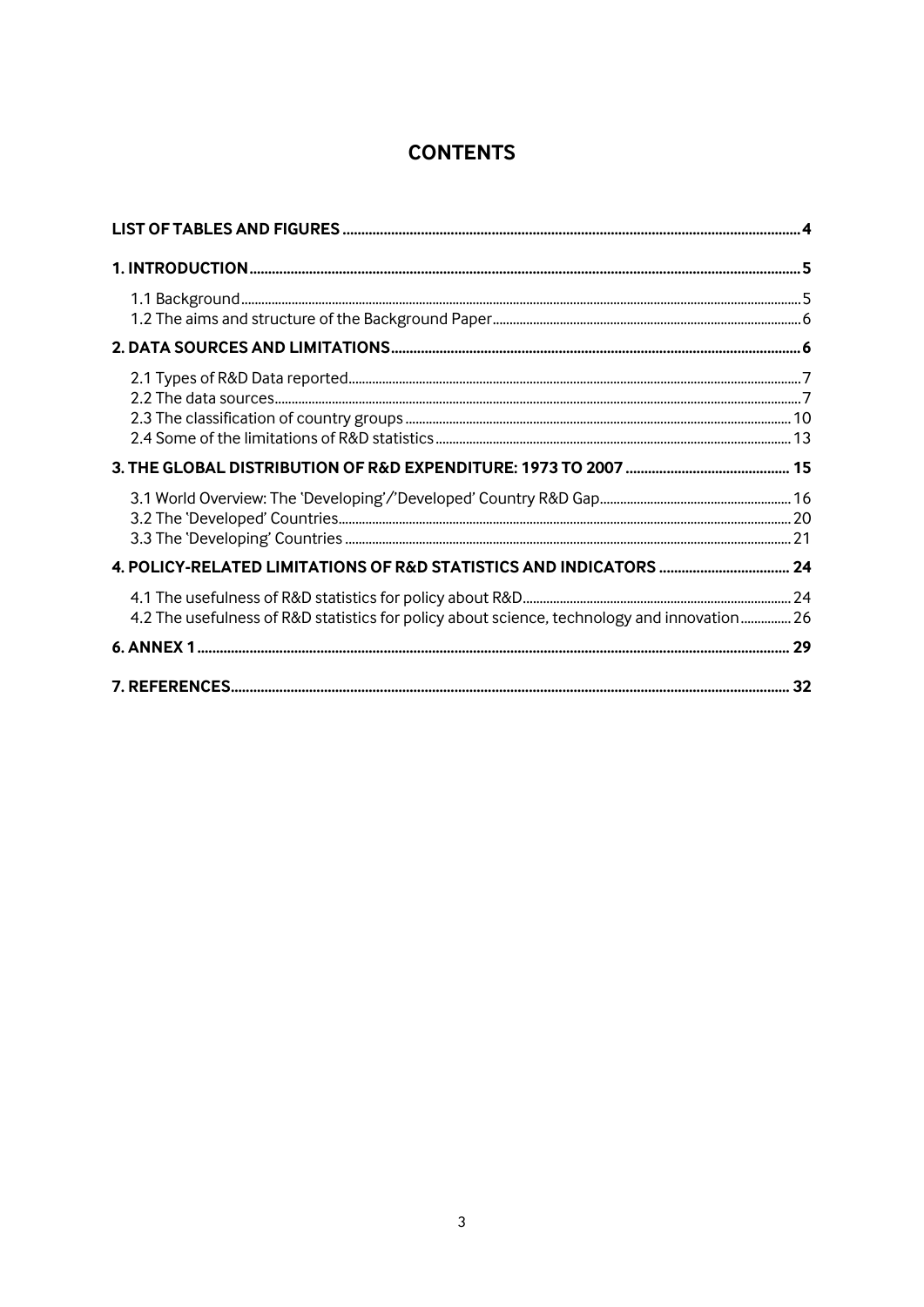# **LIST OF TABLES AND FIGURES**

# **Tables**

| Table 1 |                                                                                          |  |
|---------|------------------------------------------------------------------------------------------|--|
| Table 2 |                                                                                          |  |
| Table 3 | Global Distribution of R&D Expenditure: 1973 to 2007 in US\$ Billion and as Global Share |  |
| $(\%)$  |                                                                                          |  |
|         |                                                                                          |  |
|         |                                                                                          |  |
| Table 6 |                                                                                          |  |

# **Figures**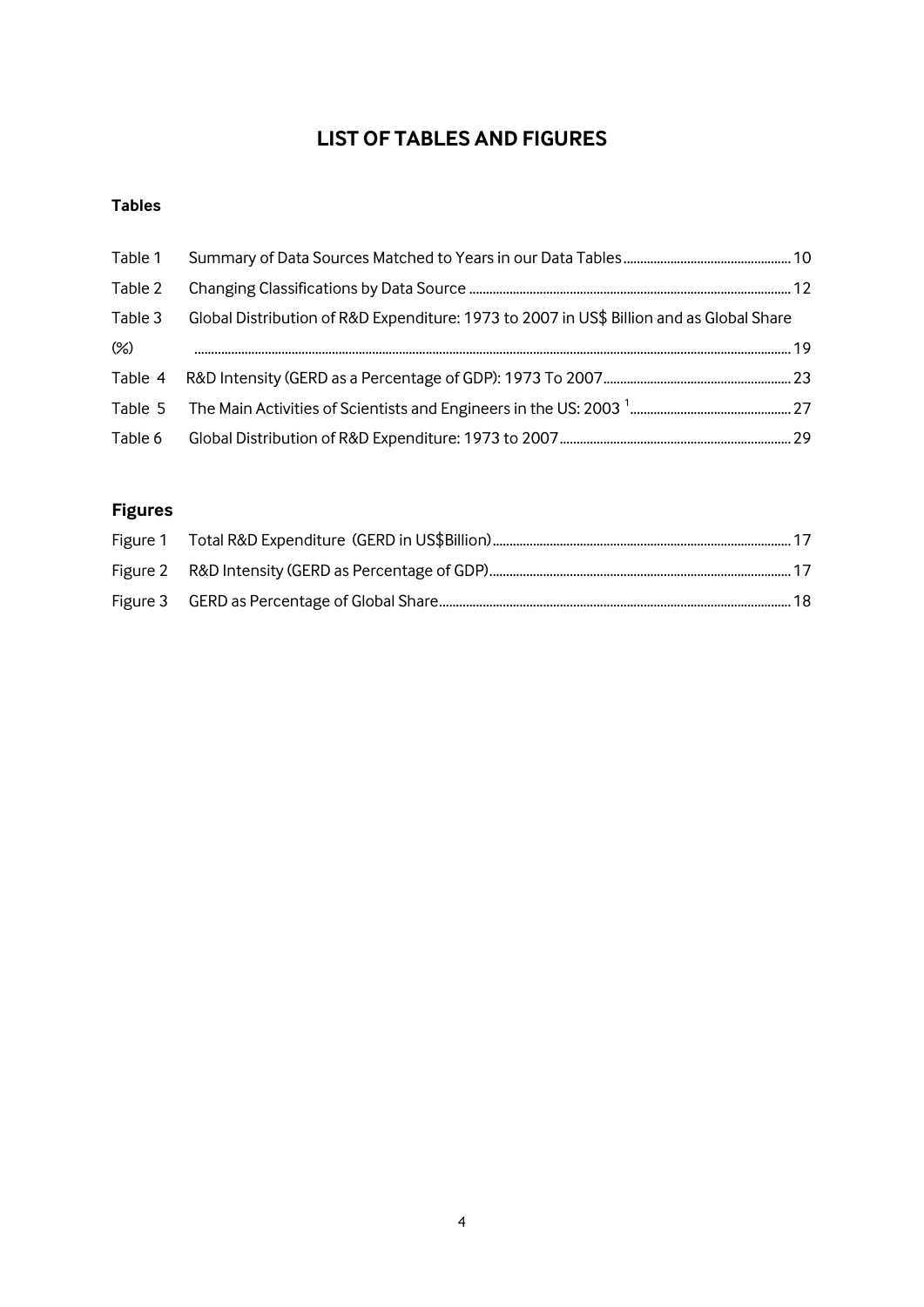# **1. INTRODUCTION**

## **1.1 Background**

1

This is one of a pair of closely linked Background Papers for the STEPS Manifesto project. Both papers focus on statistical data about research and experimental development (R&D) and on the role of such data as a tool for illuminating issues about scientific and technological (S&T) activities that may contribute to innovation (I). They see that as a dual role: one is concerned with providing descriptive background information about differences and trends in STI activities; the second is concerned with detailed information and analysis intended more directly to inform policy and management decisions about those activities. But both also give considerable attention to the limitations of R&D data in those roles - with particular emphasis on their limitations in the context of developing countries that are engaged in the process of creating, changing and building their STI 'systems'.

Both papers have also been stimulated by the opportunity that the STEPS Manifesto project provided to reflect on the forty year period of change since the appearance of the 1970 report commissioned by the United Nations Advisory Committee on the Application of Science and Technology to Development (ACAST) that came to be known as the 'Sussex Manifesto'.<sup>1</sup> That earlier report is a particularly interesting take-off point for such historical reflection, partly because of its timing. Its production in 1970 coincided with the period when the OECD and UNESCO were developing the first internationally standardised methods for collecting statistical data about science and technology, with a particular focus on R&D. But that starting point is also significant because the 1970 'Manifesto' used R&D data in three important ways. $2^2$ 

- First, in setting out its core challenge about transforming global efforts to strengthen scientific and technological capabilities in developing countries, it deployed one of the earliest compilations of descriptive data about the global distribution of R&D between different groups of countries, looking at Gross Domestic Expenditure on Experimental Research and Development, or 'GERD'. It estimated that developing countries accounted for only around 2 percent of total global expenditure on R&D at the time, so highlighting the marginal role of those countries in creating the world's new knowledge.
- Second, it couched some of its core recommendations about policy in terms of quantitative R&D indicators. In particular, it identified a key target of raising the developing countries' R&D intensity (ratio of GERD to GDP) from about 0.2 per cent to about 0.5 per cent during the 1970s (The Second Development Decade), so raising those countries' share of total global R&D expenditure to around 4-5 per cent.
- But third, the Manifesto also highlighted several important inadequacies in such R&D statistics, and hence it attached considerable qualifications to their use in these ways. The limitations included (i) large problems about the availability and quality of the underlying R&D data themselves, (ii) the fact that, in any case, the definitions of R&D used for statistical purposes captured only a very narrow segment of scientific and technological activities that might contribute to innovation, and (iii) that there was much more to achieving effective and 'appropriate' technical change (or innovation) than just the scale of scientific and technological inputs, even if these are seen as being much broader than just R&D.

<sup>1</sup> Singer et al (1970). The report was prepared by a group of scholars associated with the University of Sussex (from the Institute of Development Studies, located on the campus of the university, and from the Science Policy Research Unit, a research institute of the university). Having been described pejoratively in the UN General Assembly as 'a manifesto', it later became known as: The Sussex Manifesto.

<sup>2</sup> This was perhaps not surprising because one of the Manifesto's authors, Christopher Freeman, was also at the heart of the OECD and UNESCO efforts to develop standardised methods for collecting internationally comparable data about R&D.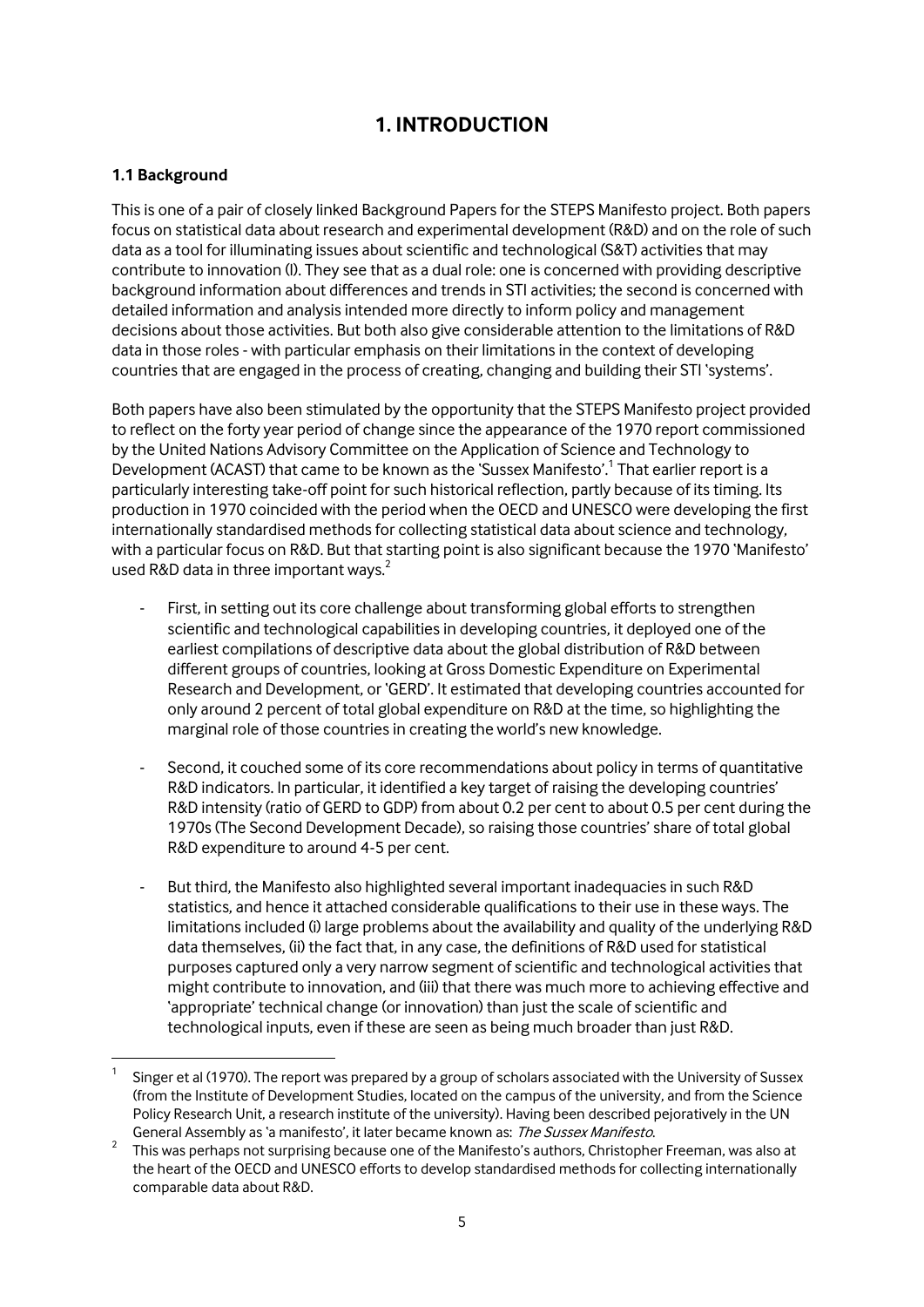#### **1.2 The aims and structure of the Background Paper**

This Background Paper has three main aims:

- To provide an overview of how the global distribution of R&D activity between groups of countries has changed since the time of the 1970 Manifesto.<sup>3</sup>
- To provide a detailed explanation about the sources and methods lying behind the overview data that has already been used in a summarised form in another Background Paper for the project.<sup>4</sup>
- To review in a contemporary light some of the original Manifesto's concerns about the limitations of R&D indicators as a basis for policy debate about science, technology and innovation.

Two aspects of the scope of these aims are important.

First, although the diversity of STI statistics and indicators has expanded considerably since the preoccupation with R&D in the 1970s<sup>5</sup>, the paper concentrates only on R&D – and within that, only on indicators of aggregate R&D expenditure.  $6$  This is consistent with the scope of the original Manifesto and provides a manageable focus for the review of change over the subsequent forty years. But it also has an important contemporary relevance because current efforts to strengthen the basis of STI statistics and indicators in Africa are also heavily centred on R&D.<sup>7</sup>

Second, in commenting on the limitations of R&D-centred data and indicators, we address two kinds of issue. One is concerned with problems about the 'quality' and availability of the R&D statistics we use. The other is about limits to the policy-related usefulness of these and other R&D-centred indicators as a basis for informing policy debate and decision-making – both about R&D and more broadly about science, technology and innovation.

The remainder of this paper is organised in three sections. First, Section 2 provides an introduction to the sources we have used to compile data about the distribution of R&D between countries since the early 1970s. This section also introduces some of the difficulties that need to be borne in mind when reviewing and interpreting the data later. We then present the data in Section 3. Section 4 returns to elaborate a little further on questions about limitations and problems – not only those involved in interpreting this specific use of such data, but also those that arise more generally in using such statistics to inform policy, especially in developing countries.

# **2. DATA SOURCES AND LIMITATIONS**

In this section, we briefly describe the types of R&D reported, explain the sources of data for this paper, minimally address their coverage and explain some of the key limitations and difficulties in using them.

1

 $^3$  As explained later, our data series start in 1973, rather than with the very rough estimates for the mid-1960s that were used in the original Manifesto.

<sup>4</sup> Ely and Bell (2009)

<sup>&</sup>lt;sup>5</sup> In particular, in addition to the great diversity of measures now used in small-scale surveys and individual projects, standardised data about a wider range of 'inputs' to innovation are now collected on a national basis in many countries via Innovation Surveys within the framework of the OECD Oslo Manual. Also, a range of data about 'outputs' of innovative activity are also collected, ranging from the records of scientific publications and patented inventions to the incidence of different types of innovation enumerated in Innovation Surveys.<br><sup>6</sup> Thia is alaberated in Section 3 helaw.

This is elaborated in Section 2 below.

 $^7$  See, for example, NEPAD (2005); Gault (2008); and Kahn (2008).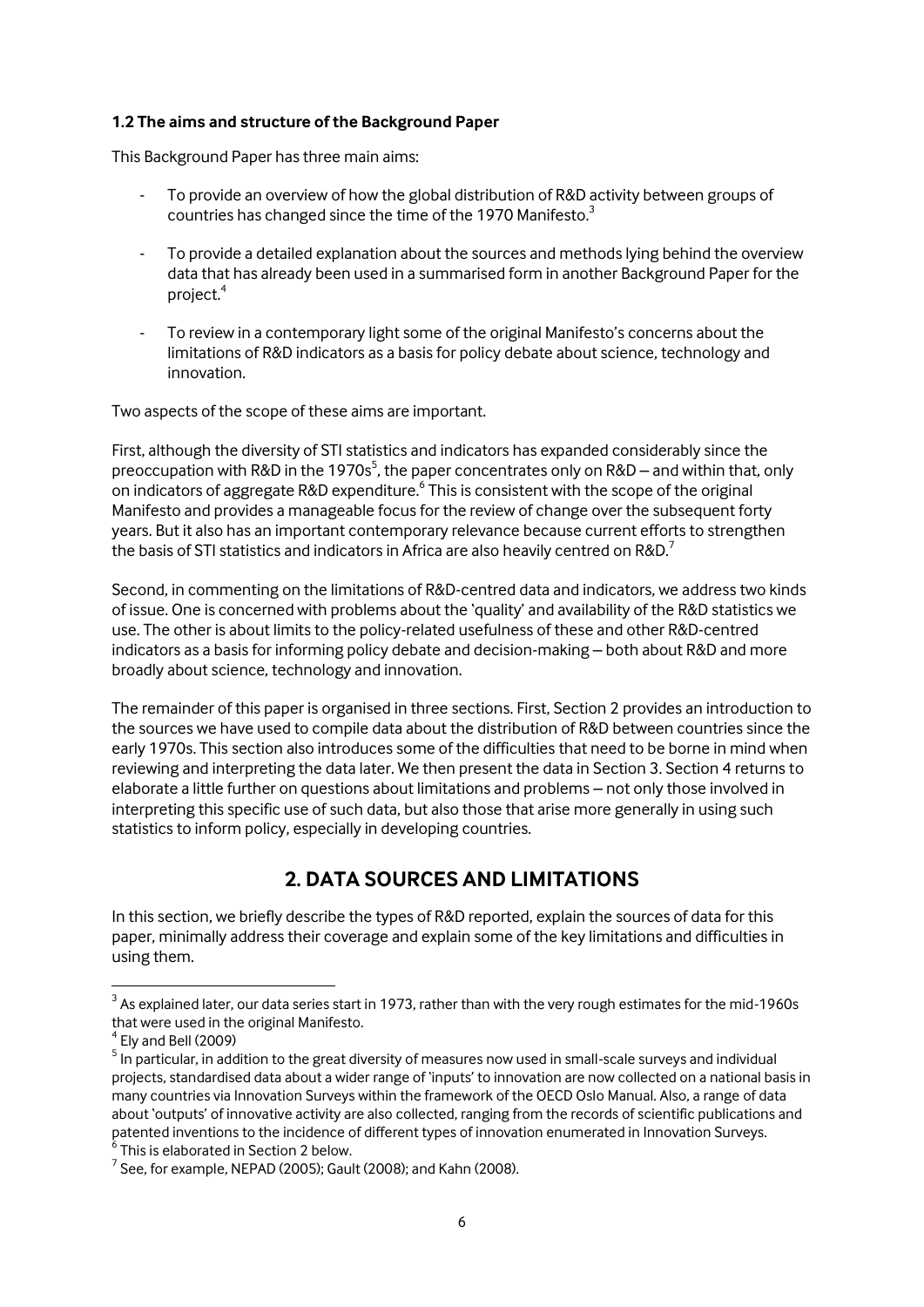## **2.1 Types of R&D Data reported**

This paper is concerned exclusively with statistics about R&D inputs (i.e. with resource inputs to R&D activities), not with measures of 'outputs' from them (e.g. data on scientific publications, patents, etc.). More specifically, it concentrates on R&D inputs as measured by expenditure on R&D, and not, for example, as measured by headcounts of personnel. Also, we focus on aggregate expenditure at the country level. Consequently, in our presentations of data in Section 3, we do not address any of the disaggregations that are commonly used in the major statistical sources in this area – for example, disaggregation between different sectors of R&D performance (or financing), or between the socio-economic objectives of R&D. Thus, we focus solely on what is usually described as Gross Domestic Expenditure on Experimental Research and Development (GERD).

R&D is defined by UNESCO and OECD as follows:

Research and experimental development (R&D) comprise creative work undertaken on a systematic basis in order to increase the stock of knowledge, including knowledge of man, culture and society, and the use of this stock of knowledge to devise new applications. (UNESCO 1978; OECD 1963)

GERD is supposed to 'cover all R&D carried out on national territory in the year concerned' (OECD 2008:3), and this is usually presented in terms of two kinds of indicator:

- (i) Total GERD total absolute expenditure on research and development (expressed in local currency or in equivalent US or `international' dollars $^8$ );
- (ii) R&D Intensity the ratio of GERD to GDP (expressed as a per cent);

We discuss both of these here, though giving most attention to the first. We also use a third type of indicator that is typically used in reviews of the global distribution of R&D between countries and groups of countries.

(iii) Global Share – the contribution of GERD by country or region to the estimated world total of GERD (expressed as a percentage share).

## **2.2 The data sources**

1

Internationally comparable data about R&D can be described as being accumulated through a hierarchical structure with three main levels.

- Surveys and estimates within individual countries
- Syntheses and summaries across groups of countries covering particular regions (e.g. the European Economic Community or Latin America) or other sub-global groupings (e.g. the OECD)
- Globally integrated compilations that attempt to cover all countries across all regions.

In order to compile our review of trends over the 40-year period since the original Sussex Manifesto in 1970, we draw on these sources in different ways and some explanation is required.

We have drawn only indirectly on sources at the first (country) level and no further comment is needed here, though we note later that many of the problems about data comparability, reliability

 $^8$  There are some complications about the exchange rates for data used in this study. This will be discussed later in Section 2.3 and Section 3.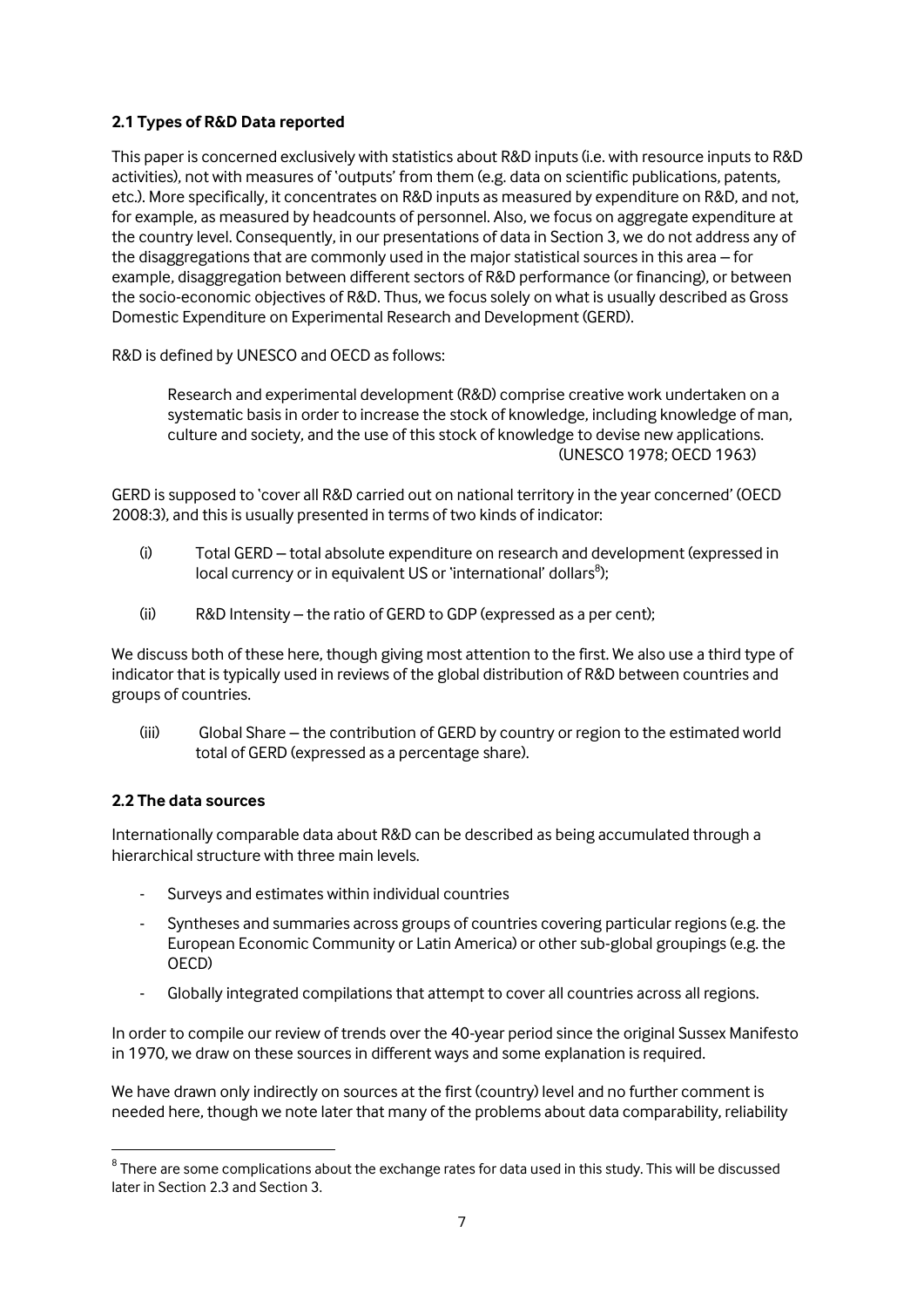and availability at the two levels of more aggregated compilation originate at this initial level. We have also not drawn directly on sources at the second (regional) level, except for the OECD, and then only for the purposes of checking the data available in more aggregated sources, or to fill in data gaps for individual countries. Since sources at this level have often provided large parts of data used in global syntheses, we provide a little more background information about them below.

We have relied primarily on sources at the third level – those that have attempted to provide global syntheses. Two of these have been particularly important: the syntheses provided by Jan Annerstedt for earlier years (1973 and 1980) and the global compilations provided by UNESCO for the later years (UIS 2004; UIS 2009a). We provide background information separately below about each of these.

#### 2.2.1 Syntheses and summaries across groups of countries at a regional level

R&D data was first surveyed at national and regional levels using varied methodologies and frameworks, only later compiled into international comparative surveys following extensive efforts toward harmonization. Both the institutions and their methods of surveying have changed over time.<sup>9</sup> By the 1970s, 'industrialised' countries were following two standards: OECD - Organization of European Economic Co-operation (Western countries) and CMEA – Council for Mutual Economic Assistance (also known as Comecon, the economic organisation of communist countries, mostly Eastern European states), which was disbanded in 1991. Coverage for other regions has mostly been under efforts toward global integration by UNESCO, with the exception of Latin America, which followed a system developed under the Organization of American States (OAS – previously PAU, the Pan-American Union) with the support of OECD. UNESCO's global level efforts will be described in the following section.

The 1970 Sussex Manifesto cites three sources for its rough calculations of global R&D distribution – OECD data for the 'developed market economies', UNESCO and the Pan-American Union data for the 'developing economies'. It excluded the centrally-planned economies from its calculations for lack of data. (Singer et al 1970: 5)

Though we have not relied on OECD's database primarily, some additional comments on this statistical source are relevant, as its methodology has proven influential worldwide. OECD's early efforts began with the first international workshop on the methodology of R&D statistics in Frascati, Italy in 1963, resulting in the publication of the Frascati Manual<sup>10</sup> (OECD 1963), today the most widely-accepted standard methodology for the collection of R&D statistics. Later statistical manuals include the Oslo Manual (OECD 1992) on technological innovation more broadly than just R&D, and the Canberra Manual (OECD 1995) on human resources devoted to S&T. OECD reports on a variety of STI indicators, not just the three detailed above. One hundred of the measures in their Main Science and Technology Indicators series concern resources devoted to R&D, and an additional 35 are measures of output and the impact of S&T activities.<sup>11</sup> However, its coverage includes only a select group of countries – the OECD member states and, since the 1990s, a few select non-member economies. (OECD 2008)

<u>.</u>

 $^9$  For a detailed history, see publications by Godin available at [http://www.csiic.ca/.](http://www.csiic.ca/) For some examples of early efforts and calls for action on developing international standards, see Bernal (1939), Dedijer (1960), and Dedijer (1968). Bell (2009) also reviews this earlier history.

<sup>&</sup>lt;sup>10</sup> The sixth revision was published in 2002.

 $11$  More specifically, the detailed categories of indicators reported by OECD include: Total GERD, R&D Intensity; R&D Personnel (FTE); GERD by source of funds; GERD by performance sectors; Researchers (headcount); Business Enterprise Expenditure on R&D (BERD); Business Enterprise R&D Personnel (FTE); BERD by source of funds; BERD performed in selected industries; Higher Education Expenditure on R&D; Higher Education R&D Personnel (FTE); Government Expenditure on R&D; Government R&D Personnel (FTE); Government Budget Appropriations or Outlays for R&D by socio-economic objectives (GBAORD); R&D Expenditure of Foreign Affiliates; Patents; Technology Balance of Payments (TBP); International trade in highly R&D-intensive industries. (OECD 2008)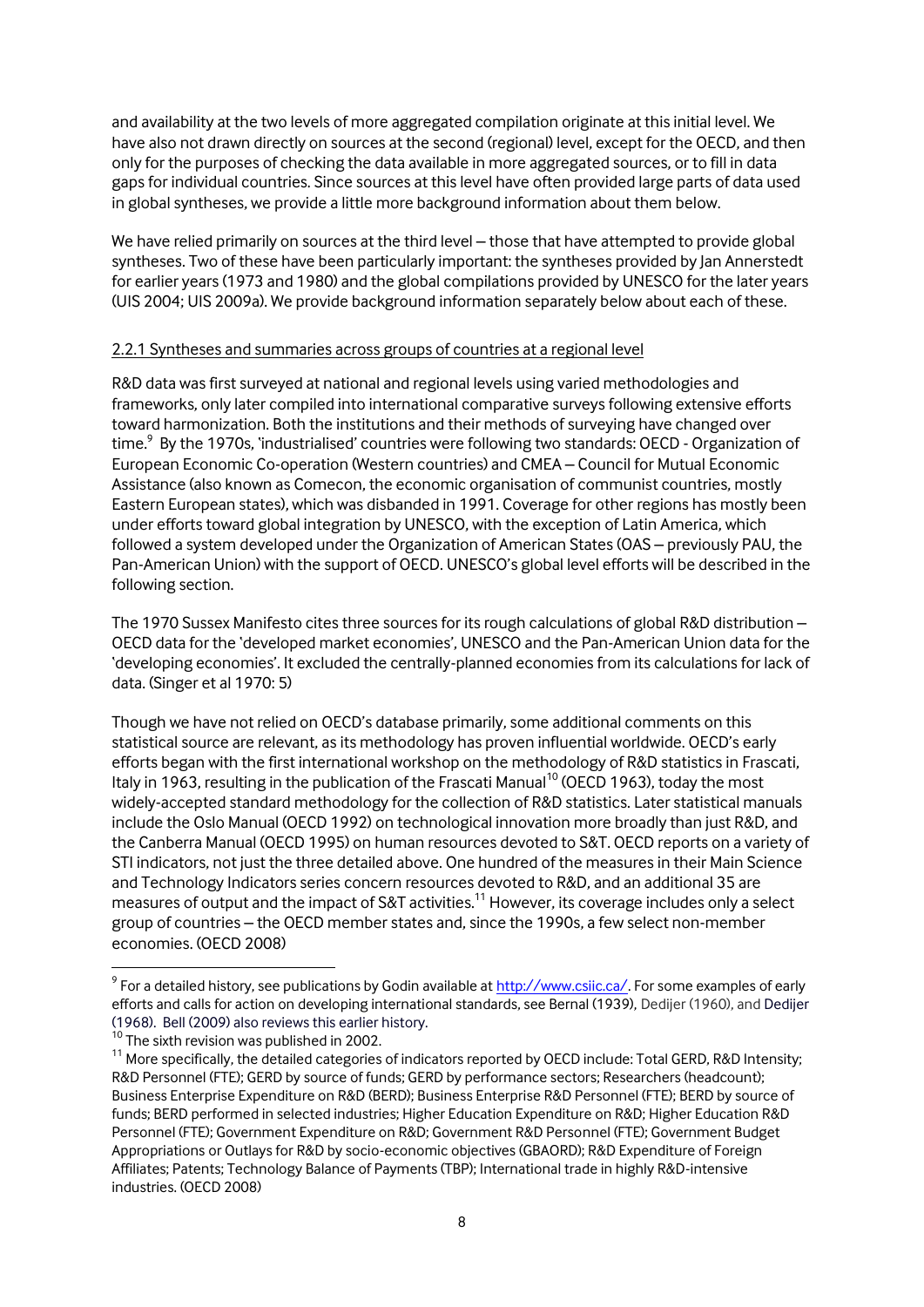In addition to OECD, today's major regional statistical agencies are Eurostat, the statistical office of the European Union, and RICYT, the Network of Science and Technology Indicators – Iberoamerican and Interamerican (Red de Indicadores de Ciencia y Tecnología Iberoamericana), covering Latin America, Spain and Portugal, which was founded in 1995. RICYT has played a fundamental role in disseminating the Frascati Manual to Latin America, and has also led efforts toward the development of the Bogota Manual (RICYT 2001), an adaptation of the Oslo Manual to the Latin American context, and the 2006 'Lisbon Manual' for surveying and collecting statistical data on information and communications technology and related issues of access, etc. (RICYT 2006; 2009). As regional statistical sources, Eurostat and RICYT both inform UNESCO and OECD databases.

Thus though we do not rely primarily on any of these statistical resources for this paper, we do so indirectly because these regional or other sub-global sources feed into the global syntheses.

#### 2.2.2 The global syntheses by Jan Annerstedt

Various references in the 1970s and 1980s review the global distribution of R&D resources and refer to data gathered by Jan Annerstedt at Roskilde University.<sup>12</sup> Unlike the 1970 Sussex Manifesto, Annerstedt made great efforts to incorporate all world regions, including the centrally-planned economies. For his 1973 data, Annerstedt drew from his own collection of national and regional R&D statistics, built up with help from the OECD Development Centre, as well as additional data from OECD's Science and Technology Indicators Unit and UNESCO's Statistical Office. He also adjusted this data according to further information and advice he received from OECD in order to better address problems of standardisation (different definitions and methods among regions). For his 1980s data, Annerstedt also indicates UNESCO's statistical yearbooks as a major source. (Annerstedt 1988: 140-141, footnote 15)

Annerstedt covered the basic R&D-centred statistics we have described above – total GERD, per cent global share of GERD (or GERD contribution as a percentage of world total), and R&D Intensity (GERD as a percentage of GDP). Annerstedt also compiled data on human resources in R&D.

## 2.2.3 The global syntheses by UNESCO

1

The United Nations Educational, Scientific and Cultural Organization (UNESCO) is the only institution that has attempted to collect and publish S&T statistics from a more or less world-wide spread of countries on a periodic basis. It started collecting S&T data from Member States in 1967, including data on R&D, and these were published in considerable detail in the UNESCO Statistical Yearbook for a number of years after 1968. However, following the withdrawal of the United States from UNESCO in 1984, its statistical activities were run down for a number of years and this had a particularly serious effect on the compilation and publication of R&D statistics. The organisation became more active again in this area in the 1990s, especially after the establishment of the UNESCO Institute of Statistics (UIS) in 1999. Since then it has published several bulletins and 'fact sheets' summarising global R&D and other indicators of science and technology efforts (e.g. UIS 2004; 2007; 2009c). However, these remain much more limited in scope and detail than the earlier publications.

As well as taking a global approach to its geographical coverage, UNESCO sought for many years to compile statistics for a much wider array of scientific and technological activities than just R&D. Initially, this interest centred on what were described as 'related scientific activities' – including things like scientific documentation services. Later the emphasis embraced the core idea of 'scientific and technological activities' (STA) that included, but was not limited to, R&D.<sup>13</sup> This proved

 $12$  These include Agarwal (1979); Norman (1979); Bell et al (1981); and Annerstedt (1988).

<sup>&</sup>lt;sup>13</sup> Early on, UNESCO and OECD devised theoretical and statistical frameworks, defining a broad concept of "scientific and technical activities" (STA), which include R&D, "scientific and technical services" (STS) and

<sup>&</sup>quot;scientific and technical education and training" (STET). STS covers activities in museums, libraries, translation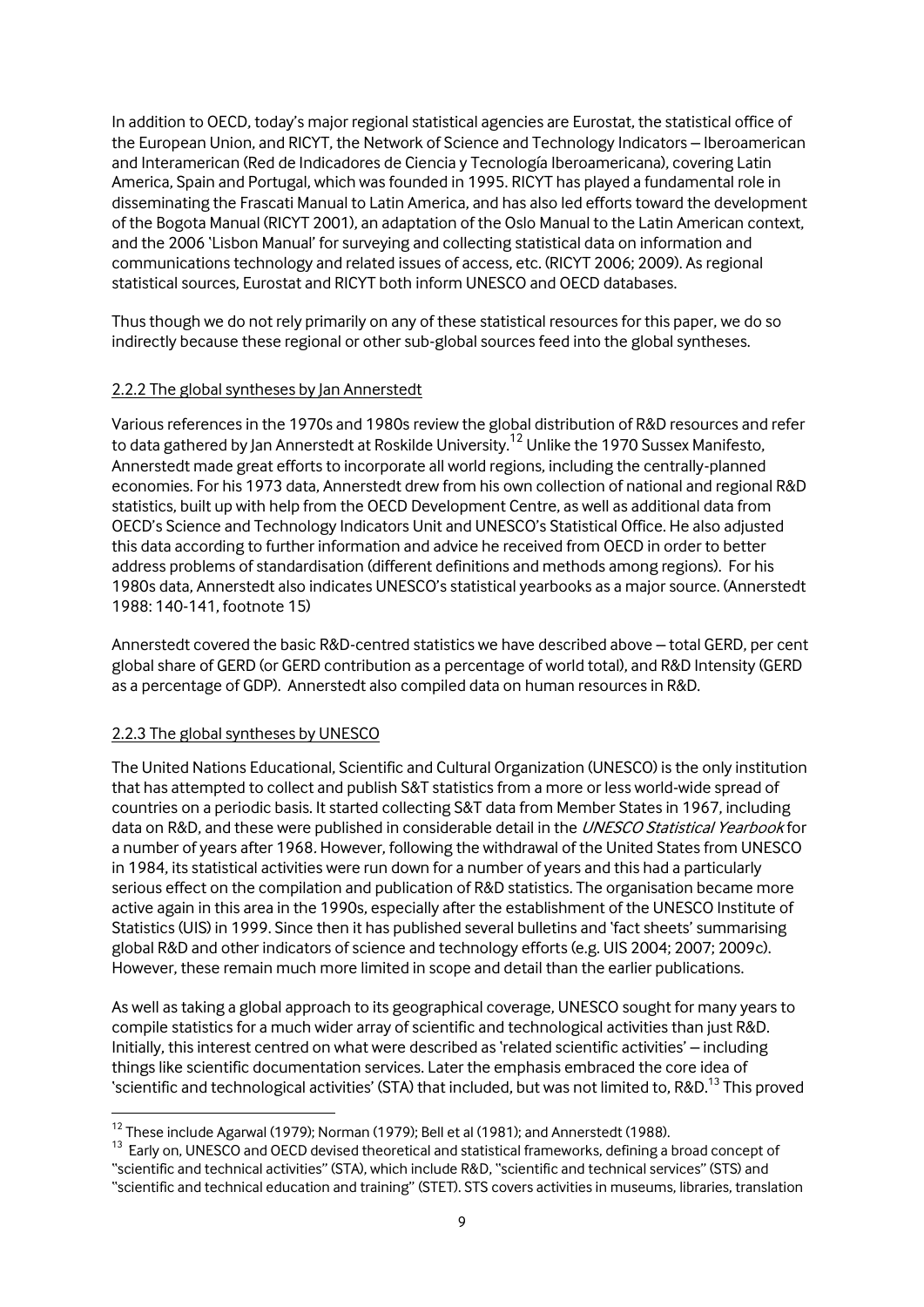to be too complex for countries to address at all effectively. With respect to the specific area of statistics on R&D, UNESCO initially followed its own methodology, relying on national reporting to UNESCO surveys, but since 1978 has moved towards the standardisation offered by the Frascati  $m$ anual. $14$ 

Currently, the UIS database reports data on financial and human resources devoted to R&D, drawing from data provided by OECD, Eurostat and RICYT for the respective groups of countries covered, as well as relying on their own survey data provided by UNESCO Member States through their biennial S&T data collection efforts. (UIS 2009b).

#### 2.2.4 Our selection and use of these sources

For our purposes, we have relied primarily on Annerstedt's global syntheses of data for 1973 and 1980 (Annerstedt 1979; Annerstedt 1988), only minimally supplementing Annerstedt's summaries with additional data for 1980 from the same UNESCO data sources he describes using. We have not used data on human resources in the tables presented in Section 3. We have drawn from several UNESCO sources to present data for 1990, 1999/2000 and 2007. These include aggregations presented in the UIS 2004 Bulletin (data for 1990 and 1999/2000 in our table), and the UIS 2009 data release (UIS 2009a) (data for 2007).

In summary, our use of sources can summarized as follows:

| Year      | 1973                   | <i>1980</i>                                                                              | <i>1990</i>                                                                    | 1999/2000                                                                                                                                          | <i>2007</i>                                                             |
|-----------|------------------------|------------------------------------------------------------------------------------------|--------------------------------------------------------------------------------|----------------------------------------------------------------------------------------------------------------------------------------------------|-------------------------------------------------------------------------|
| Source(s) | - Annerstedt<br>(1979) | - Annerstedt<br>(1988)<br>- UNESCO report<br>(1984) for limited<br>R&D intensity<br>data | - UIS Bulletin<br>(2004)<br>- OECD (2008) for<br>the Republic of<br>Korea only | - UIS Bulletin (2004)<br>- UIS data release<br>$(2009a)$ for the<br>Republic of Korea,<br>Singapore and Brazil<br>- OECD (2008) for<br>Taiwan only | - UIS data<br>release<br>(2009a)<br>- OECD (2008)<br>for Taiwan<br>only |

#### <span id="page-11-0"></span>**Table 1 Summary of Data Sources Matched to Years in our Data Tables**

## **2.3 The classification of country groups**

<u>.</u>

We began this exercise with a retrospective purpose linked to the reference point of the original Sussex Manifesto (Singer et al 1970). This aim created considerable problems about how to classify individual countries into larger groups, in particular into 'developed' and 'developing' countries. These problems were immediately evident in the earliest data sources. The Manifesto made a broad comparison between these groups, but *excluded* the centrally-planned economies from their estimates. Annerstedt (1979; 1988) also compared 'developed' and 'developing' countries, but

and editing of S&T literature, surveying and prospecting, testing and quality control, etc. STET refers to S&T education and training, notably in tertiary education. The STA concept has evolved ever since to encompass, among other things, human resources devoted to S&T (HRST), innovation, science literacy, international trade in high-tech products, patents, scientific publications. [...Though the] OECD limited its data collection to R&D early on, UNESCO persevered for quite some time – with varying degrees of success – in attempting to measure both STET and some aspects of STS.' (UIS 2001:2)

<sup>14</sup> 'UNESCO and OECD have been using the same basic definitions for the coverage of the financial and human resources devoted to R&D although, until quite recently, they had been using individual approaches to defining the "sectors" of the domestic economies where R&D efforts were performed (or financed).' (UIS 2001:4) The definitions and classifications presented in the UIS 2008 manual are based on the Recommendation concerning the International Standardization of Statistics on Science and Technology (UNESCO 1978) and the Frascati Manual (OECD 2002).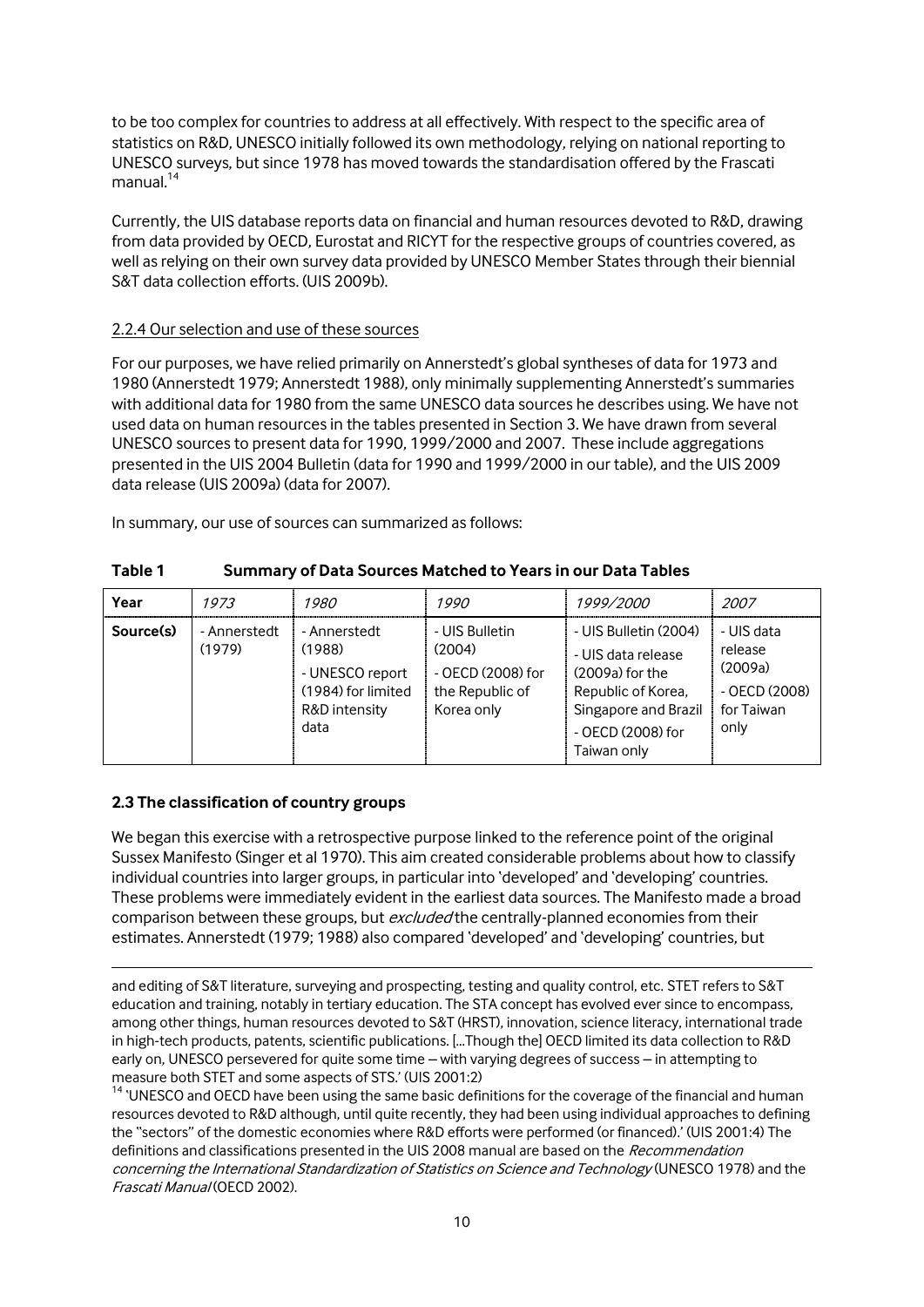included the centrally-planned economies to create a more complete picture. He also then separated out different sub-groupings for more detailed comparisons, partly as regional geographical groups and partly to reflect political and economic differences (e.g. 'market' and 'centrally-planned' economies). These complications were then compounded by the fact that UNESCO sources for the later years used yet another system of country groupings.

In order to arrive at consistently comparable groups of countries across the full time-series, we initially attempted to reconstruct the later national UNESCO data into groupings that corresponded exactly with those used by Annerstedt (in his data for 1973 and 1980). However, we soon realised this was not possible (or at least not easily achievable), partly because both the Annerstedt and UNESCO sources incorporated estimations for missing data in their aggregations, without providing explicit details needed to reconstruct the estimates. In other words, we could not accurately reconstruct the groupings just with the data available from these two sources. We therefore decided instead to use the broader aggregations of countries used by Annerstedt for 1973 and 1980 and those used by UNESCO for 1990, 1999/2000 and 2007.

- We attempted to make the country composition of these categories relatively consistent across the time-series by making a number of adjustments to the UNESCO categories where that was possible.
- We also attempted to make as transparent as possible some of the more important of the remaining inconsistencies – partly by providing an explanation here, and partly by identifying data for a few individual countries that seemed to raise issues warranting separate consideration from the categories into which they had been placed.

This exercise is, however, imprecise as we explain further. In particular, there are several complications about classifying countries into groupings such as 'developed' or 'developing', as done by the original Manifesto and Annerstedt. For our purposes many of these are technical points, and in the global picture of R&D perhaps not hugely significant. However, they at least have potential to undermine the comparison of data across countries or regions and over time. We address these under three headings: The Definition of 'Developing' and 'Developed', The Classification Assigned by Data Sources, and Classification as a Dynamic Process.

## The Definition of 'Developing' and 'Developed'

The criteria used to define 'developing' and 'developed' are not universally agreed. Those used to ascribe countries to such categories have in some cases been (or are) economic while others involve combined indicators of social, economic, or political characteristics. Today there is no universally agreed grouping of 'developing' countries, even within the United Nations.<sup>15</sup> Nonetheless, the category of 'developing' countries (and also a further category of 'less developed') is used by the UIS in its latest data release, alongside its disaggregation of data by geographic region. (UIS 2009a)

#### The Classification Assigned by Data Source

1

A second issue is that different data sources assign the same countries, or even groups of countries, to different 'developed' and 'developing' categories (Table 2), without necessarily clarifying the

<sup>&</sup>lt;sup>15</sup> Since the 1960s through today, various definitions have been used to refer to the broad disparities between groups of countries in the world. Other (sometimes synonymous) terms used include 'industrialised', 'advanced', Global 'North'/'South', 'underdeveloped', 'emerging', 'market/non-market', 'First/Second/Third World'. We also note that there is an entire literature and multiple sets of indicators devoted to deciphering the 'meaning of development'- from Dudley Seers to Amartya Sen, the World Bank Development Report to the Human Development Index of the UNDP, all of which we cannot evaluate or otherwise delve into here. Nonetheless we would like to acknowledge this term is fraught with diverse interpretations and connotations, including political and ethical.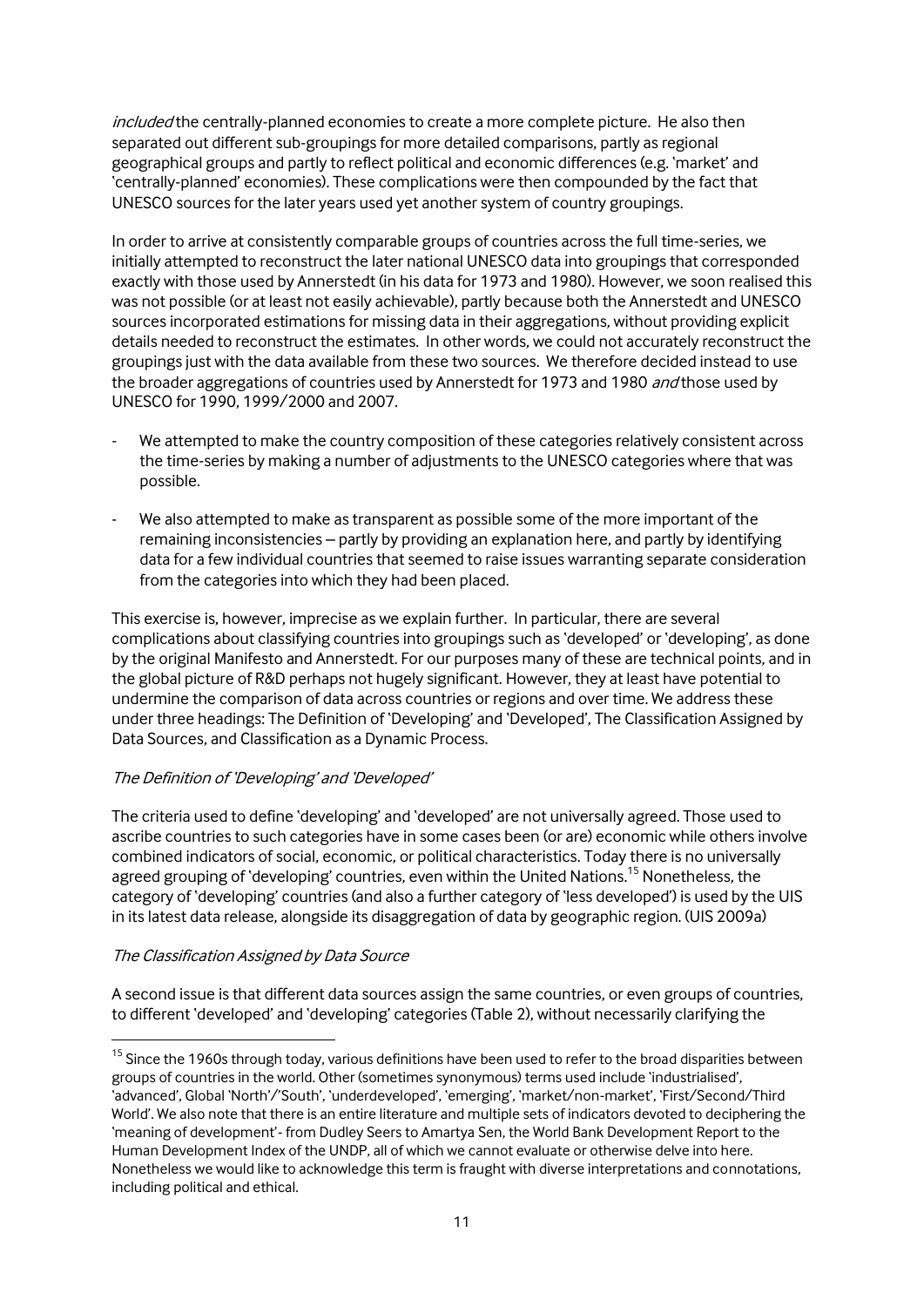criteria used. In particular, some countries that Annerstedt had grouped under 'developed' for early years were for later years placed under the 'developing' country group by UNESCO. The most extensive instance arises because of the dissolution of the Soviet Union and the transition of the other centrally planned socialist economies. These countries were identified as a single group by Annerstedt and included in the 'developed' category, but as indicated in Table 2 below, they were reallocated between the 'developed' and 'developing' categories by UNESCO. The other significant cases that we are aware of involve South Africa and South Korea. As indicated in Table 2, both were classified as 'developed' by Annerstedt and, somewhat perversely, as 'developing' by UNESCO.

|                            |                                                          | Source, Year & Classification                                              |
|----------------------------|----------------------------------------------------------|----------------------------------------------------------------------------|
| <b>Region/Country</b>      | Annerstedt data for<br>1973 & 1980                       | <i>UNESCO data for</i><br>1990, 1999/2000 & 2007                           |
|                            |                                                          | Split into two groups.                                                     |
| CMEA/Centrally-<br>planned | All classified as Developed                              | CIS-Asia classified as Developing<br>(i)                                   |
|                            |                                                          | CIS-Europe and Central & Eastern Europe<br>(ii)<br>classified as Developed |
| South Africa               | Classified as Developed                                  | Classified as Developing                                                   |
| South Korea                | Classified as Developed<br>(included in the Japan total) | Classified as Developing                                                   |

#### <span id="page-13-0"></span>**Table 2 Changing Classifications by Data Source**

We have left these re-classifications between 'developed' and 'developing' country categories embedded in our own presentation of the data. But we also continue to identify the '(Ex) Centrally-Planned Economies' as a distinct group through the whole time series, while also identifying separately the data for the specific cases of South Africa and South Korea (The Republic of Korea).

#### Classification as dynamic process

This third type of problem arises because countries change their economic, social, and other characteristics over time. Consequently, depending on the criteria one uses to define 'developed' and 'developing' (see earlier comments), individual countries may in principle migrate from one category to the other, making regional comparisons across a forty-year time-span still more complicated.

Neither of our main data sources allowed for such inter-category migration, maintaining a fixed classification of countries through the periods they covered. But nor did they provide explicit information about the criteria behind the classifications they used. Again, therefore, we have not tried to invent our own method for the dynamic re-classification of countries, and have simply accepted the classification used in our sources. However, we do separately identify a few individual countries that might be considered by some as candidates for such re-classification.

In summary, we have broadly tried to use through the whole time series the same country categories and terminology that Annerstedt set up in 1973. The result is a set of slightly 'messy' compromises. However, we have tried to assist interpretation of the data by making these reasonably transparent and by separately identifying data for a few specific countries. Furthermore, it is worth noting that the consequence of shifting some countries' relatively small R&D contributions from one group to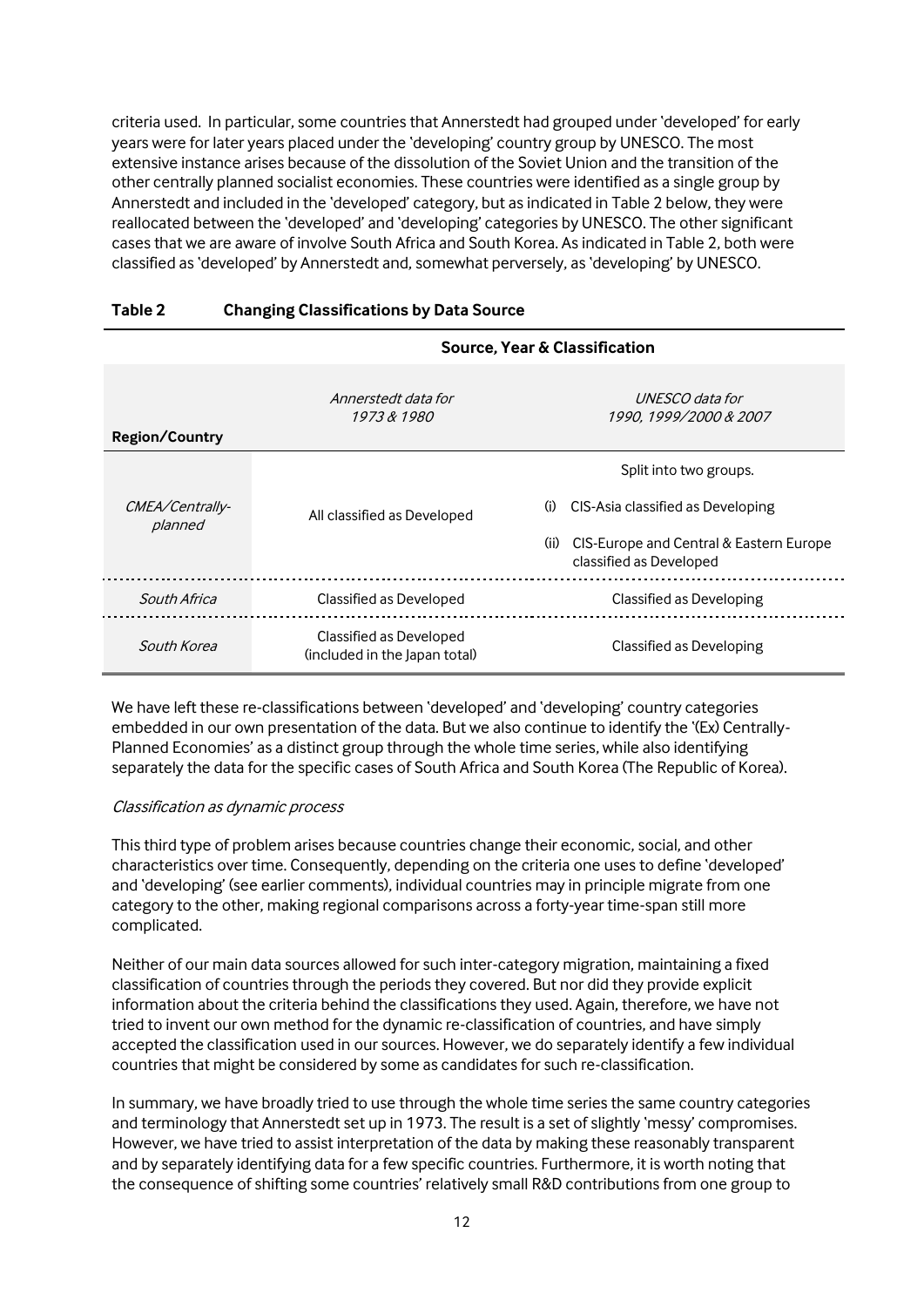another is often not likely to change the bigger picture of the global distribution in any major way, given the level of aggregation we are using.

## **2.4 Some of the limitations of R&D statistics**

As noted earlier, the 1970 Sussex Manifesto not only made use of nascent global compilations of statistics about R&D; it also highlighted several of the limitations of such data. In this Background Paper for the New Manifesto, we also give considerable attention to the limitations of the R&D statistics we present in Section 3. We distinguish here in this section between two types of limitation:

- The first covers problems that are specifically about the particular R&D data we use in this paper. These are statistics about only one aspect of R&D: its *magnitude* at the level of countries, groups of countries and the global total, as reflected in: (i) data about Gross Expenditure on R&D (GERD) and (ii) this expenditure normalised by the scale of countries' economies – the GERD/GDP R&Dintensity indicator. The kinds of limitation we note in this first category are about the 'quality' or 'reliability' of those statistics, issues that have implications for assessing and interpreting the data compilations we present. We therefore refer to these kinds of problem as 'Internal' limitations they are concerned specifically with problems and qualifications that relate to the historically descriptive purposes of this paper and others with similar purposes.
- The second type of limitation is broader. It is about the usefulness of these and other R&Dcentred statistics for policy-related purposes – even if they are available in a reasonably 'reliable' form. Our comments in this category are therefore about problems that limit the extent to which such statistics can act as useful inputs to policy debate and decision-making, especially in the context of developing countries at relatively early stages of strengthening and creating the main features of their science, technology and innovation systems. We describe these as 'Policy-Related' limitations.

Problems and limitations in R&D statistics arise at all levels in the hierarchy within which they are collected and cumulatively integrated, from country level compilations to global syntheses. Given the aims of this paper, we focus on problems as they appear from the perspective of data users at the upper end of that hierarchy – i.e. problems about using internationally aggregated compilations of R&D statistics to map out relatively long term trends within (groups of) countries, as well as crosssectional differences between them.

We provide a summary of some of the more important 'Internal' limitations at this stage before readers encounter the data to which they refer. We discuss the second later in Section 4.

Although the perspective we take here is about using R&D statistics that are already compiled at a relatively high level of international aggregation, most of those problems arise initially as limitations at lower levels in the hierarchy of data acquisition and compilation. Nevertheless some of them result from approaches taken at the higher level of global syntheses. We do not attempt to provide an exhaustive review of all these difficulties, merely to note a few that seem particularly important. These are as follows.

## 2.4.1 Limited harmonisation of R&D survey and estimation methods

Three kinds of inconsistency between countries and over time seem to be important.

Differences arise in the definitions underpinning surveys, and perhaps more importantly in the operational application of definitions in survey procedures and responses. This was particularly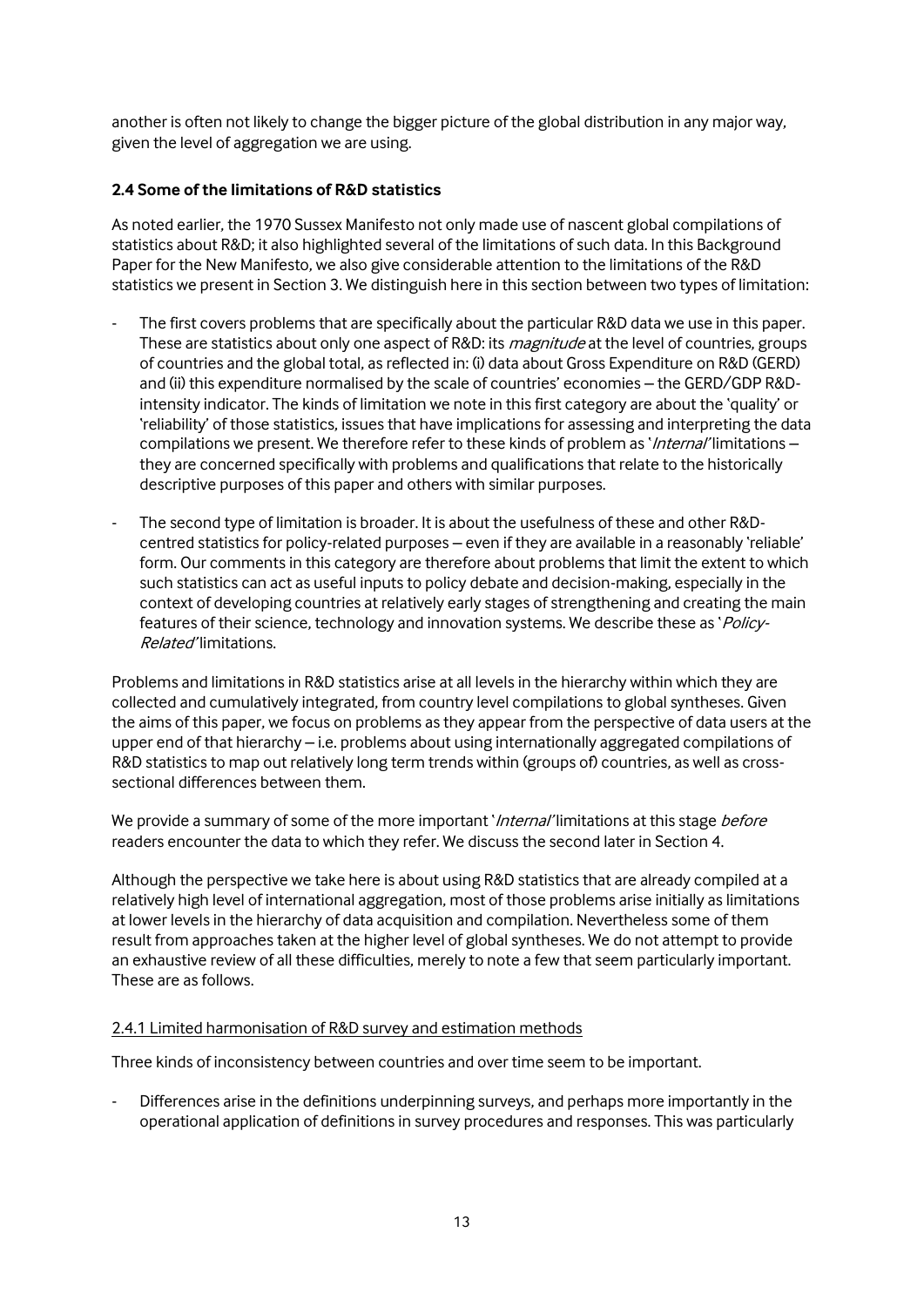the case in earlier years,<sup>16</sup> and although considerable improvements have been made in many countries over the decades, significant difficulties remain, especially with regard to variation in defining some sectors and categories of data, as highlighted by UNESCO and others.<sup>17</sup> (UIS 2003:20)

- The density and representativeness of survey samples varies widely. This is particularly important with respect to the common difference in developing countries between *relatively* complete government reporting and considerable under-reporting of business enterprises and other nongovernment organisations. The result is not just bias in the composition of the different types of R&D performer and funder, but also underestimation of country totals. Both of these problems usually arise to unknown extents in different countries and they change in unknown ways over time.<sup>18</sup>
- It is common to estimate R&D in the education sector, rather than survey it directly, but the methods for this also differ and change.

#### 2.4.2 Limited standardisation in the use of complementary economic data

1

Expenditure data, collected in current local currencies, have to be (a) adjusted with respect to capital costs and depreciation, (b) converted to a common currency and, for some purposes, (c) deflated to constant prices. In none of these areas has there been consistency between countries or over time in how this is done. In particular, data from the Annerstedt sources were converted at official exchange rates, while data from the UNESCO sources for 1990 and after were converted with World

 $16$  In 1979 Annerstedt pointed out, 'There is not one single, globally accepted standard as to how to define and delimit R&D activities for statistical purposes. No international agency has been able to advise authoritatively the many national statistical units as to the kind of activity that should be considered and in what statistical categories the data should be collected, processed and presented.' (Annerstedt 1979: 40) However, he also acknowledged a trend toward some international norm. In 1978, the general conference of UNESCO had adopted a Recommendation concerning the international standardization of statistics on science and technology, with the aim of achieving some agreement towards general recommendations on the statistical categories in which data should be collected, processed and presented. In 1988, Annerstedt reinforced the point, writing that 'anyone interested in comparisons ought to be concerned about the deplorable fact that "science and technology", "experimental development", "research work", and similar notions refer to slightly different activities in different countries and are performed by different organizations with different objectives.' (Annerstedt 1988:131)

 $17$  Reppy (1998) provides some examples of this problem in her discussion of trends in international spending for military R&D. 'In theory, all governments follow the definitions of research and development set out in the Frascati manual; in practice, ambiguities abound. Definitional issues arise, for example, where research is both fundamental and directed towards specific ends; where engineering and testing for development shade over into early production; and where technological fixes to operating systems require further development work.' (p 42)

 $^{18}$  For example, in 2008 OECD reports that data for some countries including Brazil, India, and South Africa are underestimated. For South Africa this translates to a 10-15% underestimate of R&D expenditure and is explained by the absence of an available business register. Also, some countries have more extensive survey coverage than others, particularly in areas such as services and higher education. For example, 'for Korea, social sciences and the humanities are excluded from the R&D data and for the United States, capital expenditure is not covered'. (OECD 2008:24-6) UNESCO also reports that 'The data from the OECD countries are much more complete and reliable than those from some of the developing economies, for which the R&D statistics often refer only to the public sector and higher educational institutions and sometimes also include elements of non R&D (though still S&T) activities. The quality of our data therefore may vary from very satisfactory to very partial and should thus be interpreted with great care.' (UIS 2001: 46-7)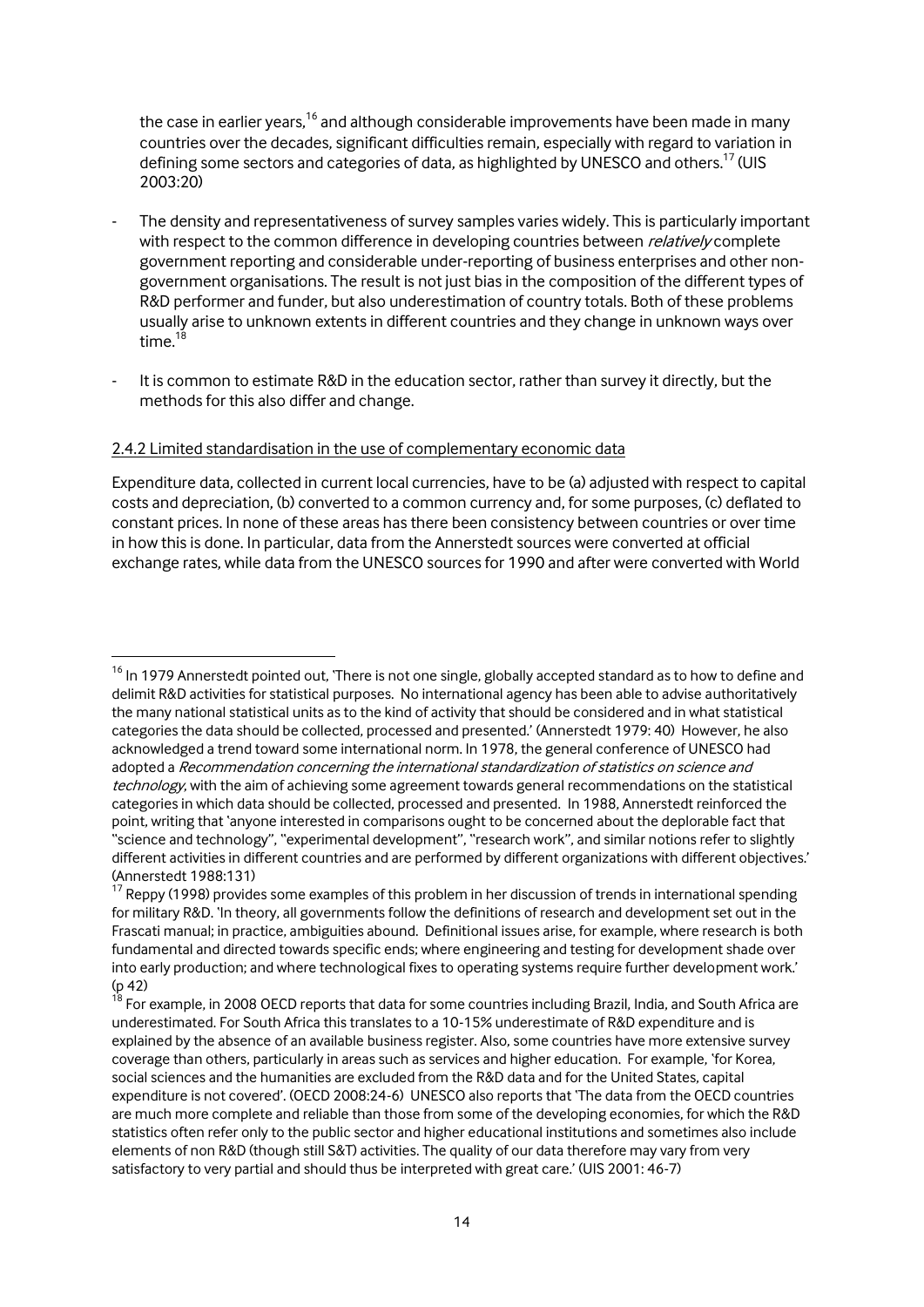Bank PPP rates.<sup>19</sup> 2007 data are based on the recent revision of PPP rates in 2008, while data for 1990 and 1999/2000 were published in 2004 based on prior PPP rates. This is an area of considerable difficulty and these revisions can have a significant impact on the data, as we note later, for example, with respect to the data for China and India for 1999/2000.<sup>20</sup>

#### 2.4.3 Missing country data and under-representation of country categories

The non-reporting of country data for inclusion in regional or global syntheses has been a major difficulty through the whole period from Annerstedt's early syntheses to those of the UNESCO UIS in recent years. Not surprisingly, such non-reporting has been greatest among the developing countries, and especially the Least Developed Countries.<sup>21</sup> The UIS has made a number of estimates to thicken up the data for developing countries, but considerable questions must inevitably surround the data for those countries.<sup>22</sup> However, for the purposes of this paper – the exploration of differences and trends for broad country groupings - this uncertainty is probably much less important than it might seem. A very large proportion of the infrequently responding countries were among the smallest and/or least R&D-intensive, so even quite large gaps and inaccuracies in the data for these countries probably make very little difference to the aggregate patterns.

In this study we have had to take these kinds of difficulty more or less as given, rather than attempting to adjust any of the details. This has been primarily because of the limited resources available. But another type of problem has precluded any such adjustment even if it had been feasible in terms of resources.

## 2.4.4 The limited access to disaggregated data

1

Most of the data for recent decades compiled by the UNESCO UIS has been published only in the form of regional aggregates, without the detailed country level data as had previously been available in UNESCO Statistical Handbooks. This has precluded adaptation of the data (or its presentation in different kinds of aggregate grouping) - although the UIS has been helpful in responding to some of our queries to enable us to make a few minor rearrangements in the tables that follow.

# **3. THE GLOBAL DISTRIBUTION OF R&D EXPENDITURE: 1973 TO 2007**

As noted earlier, the original Manifesto was centrally concerned about the very high concentration of R&D among a small number of OECD countries. It argued for a major effort to change that pattern by

<sup>&</sup>lt;sup>19</sup> Purchasing Power Parities or PPP conversion factors are intended to enable a more accurate comparison of GNPs across different countries, by taking into account the difference in domestic prices for a comparable basket of goods. (World Bank 2010a)

 $20$  PPP estimates for over 100 developing countries are revised every few years through the International Comparison Program (ICP) coordinated by the World Bank and separately by the Eurostat-OECD PPP program for over 40 OECD member and some non-member economies. An ICP was started in 2005, with PPP estimates released in 2007, benchmarked to 2005. (World Bank 2010b) 'The new PPPs replace previous benchmark estimates, some dating back to the 1980s. The new estimates are in some cases significantly different from the previous estimates. As a result, the data converted into PPPs have changed significantly, more so than for the OECD countries, which were also recently benchmarked to the year 2005.' (OECD 2008: 8)

 $^{21}$  In 2003, the UIS reported on responses to UIS S&T questionnaires over the period between 1990 and 2001, noting that 56 countries reported on four or more occasions, 27 countries reported between one and three times, and 106 countries did not respond at all. Of the 106 non-responders, 37 were in Africa, 16 in Asia, 29 in Latin America and the Caribbean, 16 in Oceania and 8 in Europe. (UIS 2003: 25-26)

<sup>&</sup>lt;sup>22</sup> 'The world and regional situations presented in the present document may be biased owing to lack of data – particularly where many developing countries are concerned – and the serious partiality in many existing statistics. They should, therefore, be interpreted with care.' (UIS 2001: 1) Though UNESCO Member States are obliged to provide data to UNESCO, 'this requirement does not always translate to reality', and data density is rather low for non-OECD countries. (UIS 2003:23)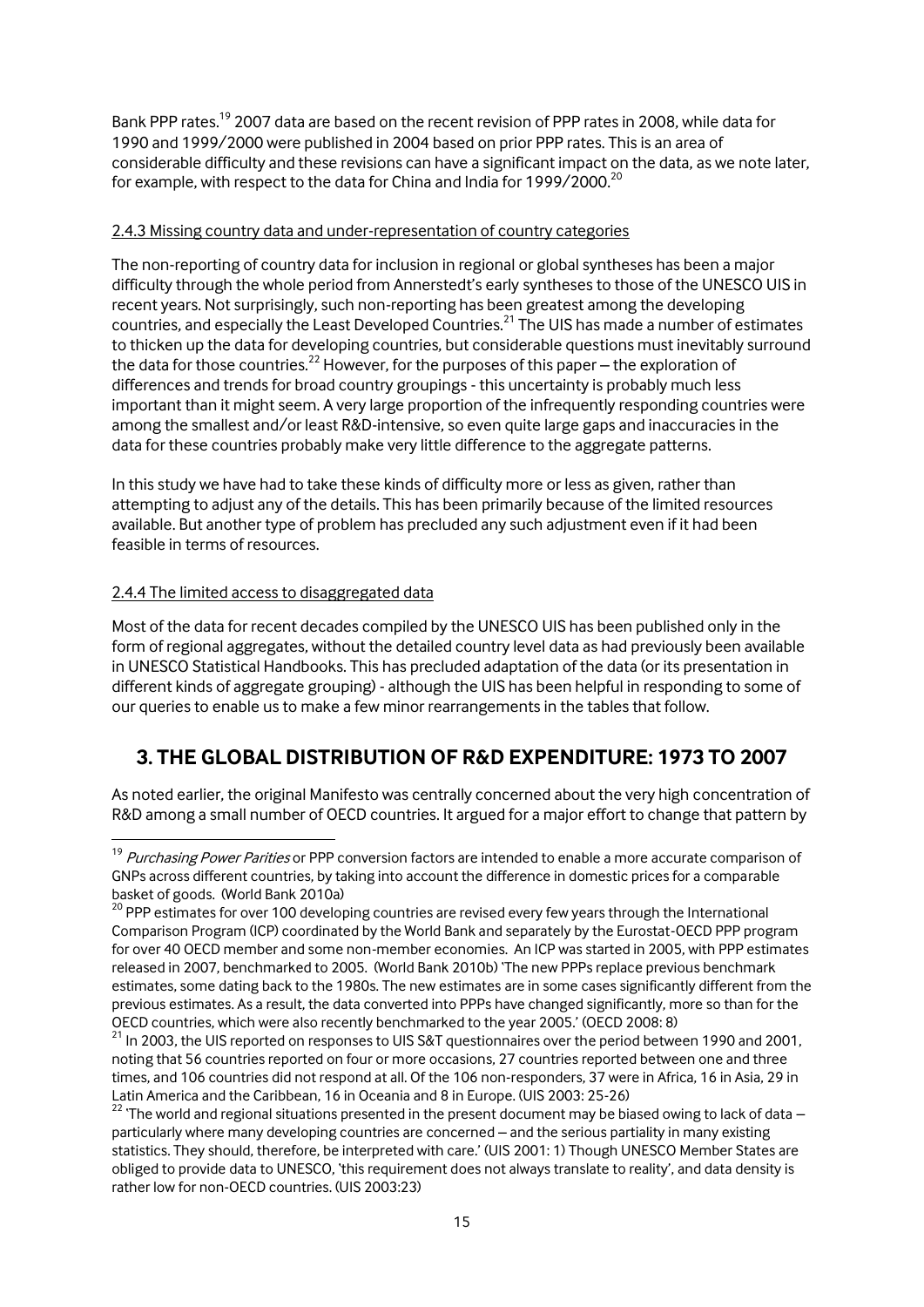strengthening the R&D (and related) capabilities and activities of developing countries. In particular, in order to demonstrate the very unequal international division of labour in science and technology, it highlighted a pattern of global distribution of R&D that came to be frequently cited at that time: 70 – 28 – 2. In other words 70% of global R&D expenditure was accounted for by the USA; 28% by other market economies; and only 2% by 'developing' countries in Asia, Africa, and Latin America (Singer et al 1970:5).

Annerstedt (1988) reiterated this concern and its connection to global inequality more broadly. 'The concentration of R&D resources in a small number of countries has been a major feature of global inequality.' (p. 129) Referring specifically to his data for both 1973 and 1980, he argued that 'the majority of the countries in the world are forming a research desert, and that the remaining countries can be looked upon as a small number of R&D oases.' (p. 129)

Much more recently, a *Declaration on Science and the Use of Scientific Knowledge* in 1999<sup>23</sup> indicated similar concerns about issues of access and participation in the creation of scientific knowledge more broadly, stating:

Most of the benefits of science are unevenly distributed, as a result of structural asymmetries among countries, regions and social groups, and between the sexes. As scientific knowledge has become a crucial factor in the production of wealth, so its distribution has become more inequitable. What distinguishes the poor (be it people or countries) from the rich is not only that they have fewer assets, but also that they are largely excluded from the creation and the benefits of scientific knowledge.

#### (paragraph 5)

We explore here the extent to which, and the ways in which the inter-country and R&D-centred aspect of those 'structural asymmetries' has altered since the 1970s, while bearing in mind the significant limitations in such aggregate figures, as just outlined. The overall synthesis of the data is presented in Annex 1, but we provide less complex tables and figures as we address selected aspects of the picture.

We begin with a world overview of R&D expenditure (GERD) from 1973-2007, looking at the changing distribution between 'developed' and 'developing' countries – defined as we explained earlier. We proceed to examine the global picture at a more disaggregated level, beginning briefly with changes among the developed countries. We then review in more detail the changes among developing countries, dealing separately with geographic regions of Latin America, Africa, and Asia – elaborating in slightly more detail on Asia, including data for particularly R&D intensive countries that account for a very large share of the total. Finally, we close this section with a brief discussion on trends in R&D Intensity.

# **3.1 World Overview: The 'Developing'/'Developed' Country R&D Gap**

1

Figures 1, 2 and 3 provide a highly condensed overview of trends in global GERD, R&D intensity and shares of the global total. The first of these indicates that there has been a continuing increase in global expenditure on research and development activities since the 1970s - more than a tenfold increase from about US \$100 billion in 1973 to nearly 1,138 billion in 2007 (Figure 1). But this has not quite kept up with the general growth of the world economy as measured in GDP. This is reflected in the estimates for global R&D intensity: falling from 2.1 per cent in 1973 to a more or less stable level of about 1.7 per cent between 1990 and 2007 (Figure 2).

<sup>&</sup>lt;sup>23</sup> This Declaration was produced at the World Conference on Science for the Twenty-first Century: A New Commitment, convened by UNESCO and the International Council for Science (ICSU) in Budapest.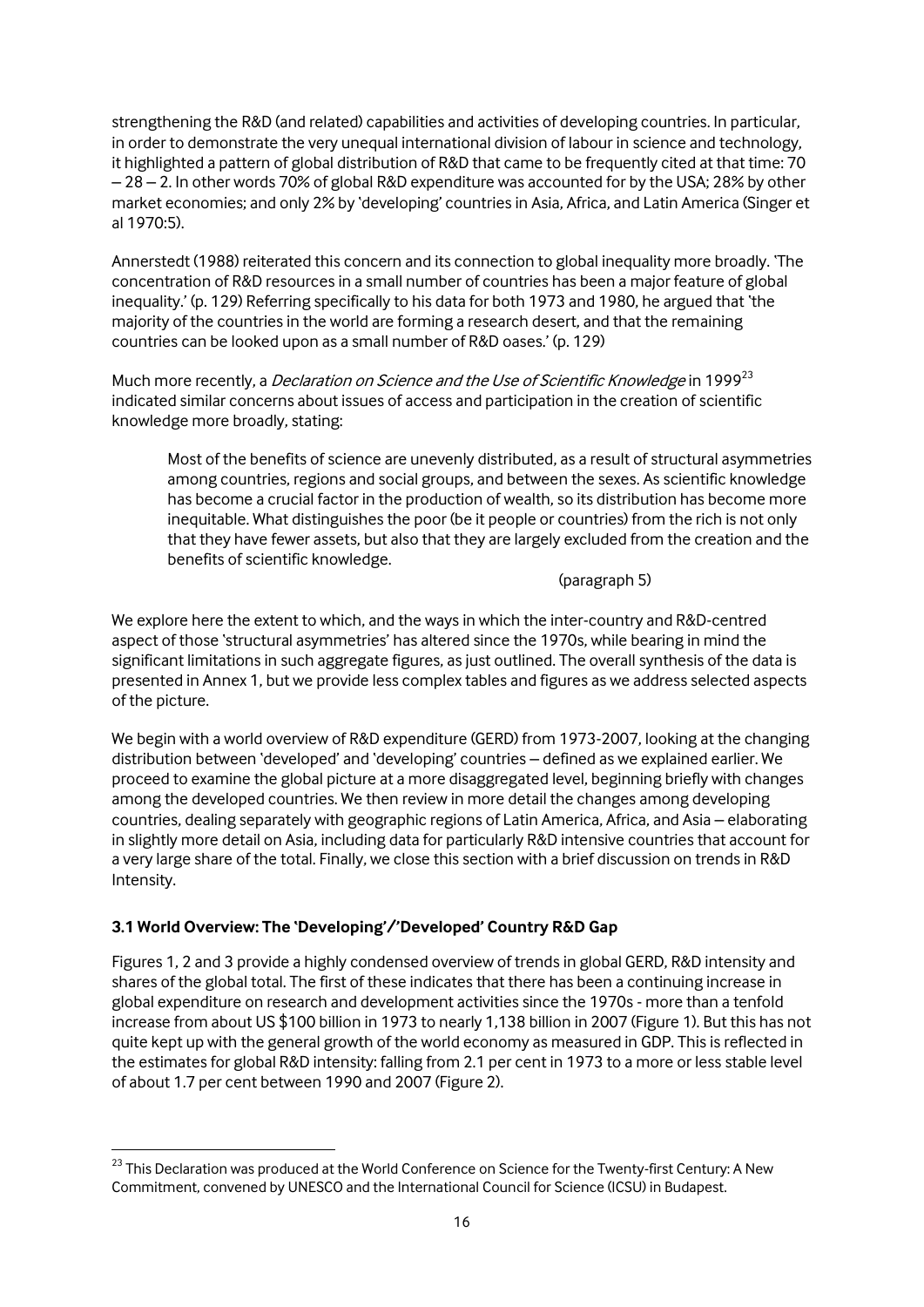

<span id="page-18-0"></span>

<span id="page-18-2"></span><span id="page-18-1"></span>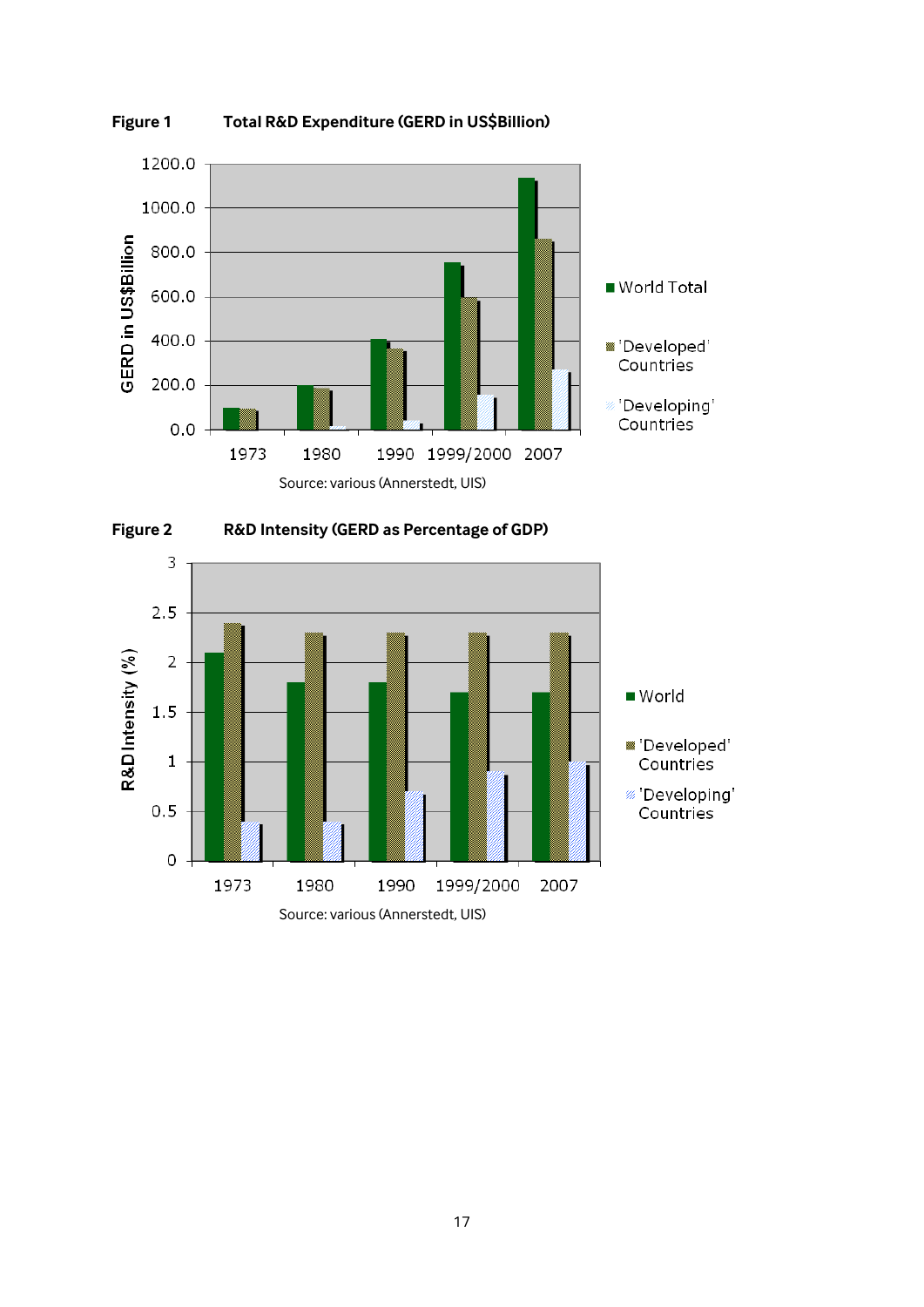

However, these global aggregates hide a considerable difference between the trends for the developed and developing countries. While the R&D intensity of the former as an aggregate group remained more or less constant at about 2.3 – 2.4 per cent, it rose very considerably for the overall group of developing countries – more than doubling from about 0.4 per cent to 1.0 per cent. Consequently, the share of that group in the world's total R&D activity increased substantially – rising eightfold from about 2.8 percent to a little over 24 per cent (Figure 3). Along the way, by 1980 the share had reached 6.6 per cent – already exceeding the target of 4-5 percent that had been called for in the 1970 Sussex Manifesto.

But this global overview hides considerable differences *within* the two groups of countries. In particular, the increase in the developing countries' R&D has been highly concentrated in a limited number of countries, especially in Asia. We explore these issues below, with reference to Table 3.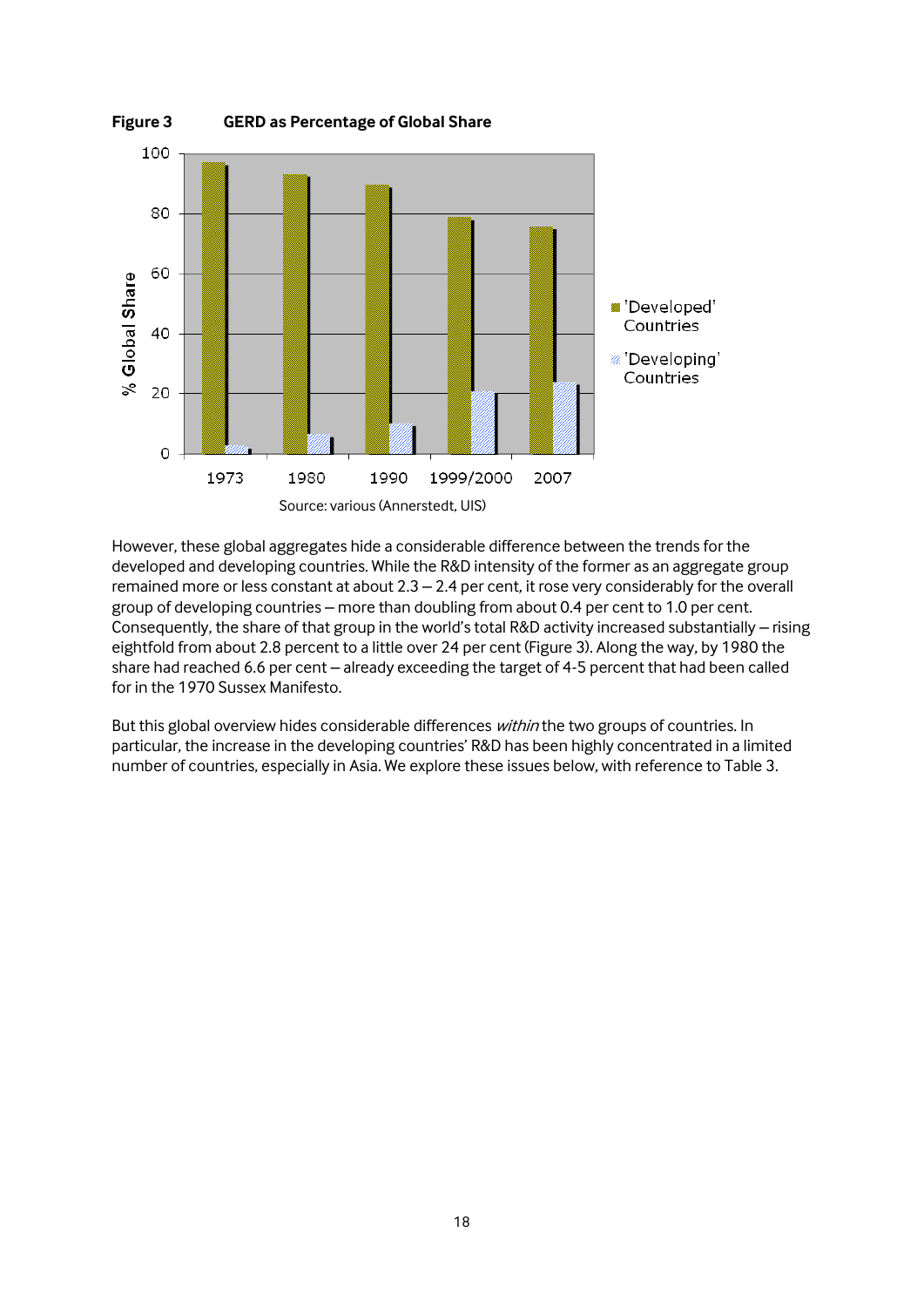|                                               | 1973                         |                          | 1980                 |                          | 1990                     |       |                      | 1999/2000 | 2007                 |       |  |
|-----------------------------------------------|------------------------------|--------------------------|----------------------|--------------------------|--------------------------|-------|----------------------|-----------|----------------------|-------|--|
|                                               | <b>GERD</b>                  |                          | <b>GERD</b>          |                          | <b>GERD</b>              |       | <b>GERD</b>          |           | <b>GERD</b>          |       |  |
|                                               | $US$ \$                      | Share                    | $US$ \$              | Share                    | $US$ \$                  | Share | <b>US \$</b>         | Share     | <b>US \$</b>         | Share |  |
|                                               | Billion <sup>1</sup>         | $\%$                     | Billion <sup>1</sup> | $\%$                     | Billion <sup>1</sup>     | $\%$  | Billion <sup>1</sup> | $\%$      | Billion <sup>1</sup> | %     |  |
| A. 'Developed' Countries <sup>2</sup>         | 97.2                         | 97.2                     | 189.6                | 93.4                     | 367.9                    | 89.8  | 596.7                | 79.0      | 864.2                | 75.9  |  |
| North America                                 | 33.7                         | 33.7                     | 62.9                 | 31.0                     | 156.4                    | 38.2  | 281.0                | 37.2      | 394.5                | 34.7  |  |
| <b>Other Market Economies</b>                 | 30.7                         | 30.7                     | 71.7                 | 35.3                     | 186.9                    | 45.6  | 293.8                | 38.9      | 444.9                | 39.1  |  |
| of which, Japan <sup>3</sup>                  | 7.9                          | 7.9                      | 20.7                 | 10.2                     | 67                       | 16.3  | 98.2                 | 13.0      | 147.6                | 13.0  |  |
| Sum of above                                  | 64.4                         | 64.4                     | 134.6                | 66.3                     | 343.3                    | 83.8  | 574.8                | 76.1      | 839.4                | 73.8  |  |
| <b>B.</b> (Ex) Centrally Planned <sup>4</sup> | 33.0                         | 33.0                     | 55.2                 | 27.2                     | 24.6                     | 6.0   | 22.5                 | 3.0       | 50.0                 | 4.4   |  |
| C. 'Developing' Countries $(D + E + F)$       | 2.8                          | 2.8                      | 13.4                 | 6.6                      | 42.0                     | 10.2  | 158.4                | 21.0      | 273.7                | 24.1  |  |
| D. Asia <sup>5</sup>                          | 1.8                          | 1.8                      | 8.1                  | 4.0                      | 25.4                     | 6.2   | 131.3                | 17.4      | 215.2                | 18.9  |  |
| China                                         | $\frac{1}{2}$                |                          |                      |                          | 12.4                     | 3.0   | 50.3                 | 6.7       | 104.9                | 9.2   |  |
| India                                         | $\blacksquare$               | $\overline{\phantom{a}}$ | ÷.                   | $\overline{\phantom{a}}$ | 2.5                      | 0.6   | 20.0                 | 2.6       | 24.8                 | 2.2   |  |
| Republic of Korea                             | $\frac{1}{2}$                | $\mathbf{r}$             | ä,                   | $\blacksquare$           | 7.3                      | 1.8   | 17.1                 | 2.3       | 41.7                 | 3.7   |  |
| Taiwan                                        | $\blacksquare$               | $\blacksquare$           |                      | $\overline{\phantom{a}}$ |                          |       | 8.5                  | 1.1       | 16.6                 | 1.5   |  |
| Singapore                                     | $\overline{a}$               | ä,                       |                      | $\blacksquare$           | ÷,                       |       | 2.4                  | 0.3       | 6.0                  | 0.5   |  |
| Hong Kong                                     | $\qquad \qquad \blacksquare$ | $\overline{\phantom{a}}$ |                      | $\overline{\phantom{a}}$ | $\overline{\phantom{a}}$ |       |                      |           | 2.2                  | 0.2   |  |
| Sum of above                                  |                              |                          |                      |                          |                          |       | 115.4                | 15.3      | 196.19               | 17.2  |  |
| E. Latin America                              | 0.8                          | 0.8                      | 3.5                  | 1.7                      | 11.3                     | 2.8   | 21.3                 | 2.8       | 33.3                 | 2.9   |  |
| <b>Brazil</b>                                 | $\overline{a}$               |                          |                      |                          |                          |       | 11.5                 | 1.5       | 17.3                 | 1.6   |  |
| F. Africa <sup>6</sup>                        | $\blacksquare$               | $\blacksquare$           |                      |                          | 5.2                      | 1.3   | 5.8                  | 0.8       | 10.4                 | 0.9   |  |
| South Africa                                  | $\blacksquare$               |                          |                      | $\blacksquare$           | 2.9                      | 0.7   | 3.6                  | 0.5       | 4.1                  | 0.4   |  |
| Other Sub-Saharan countries                   | 0.1                          | 0.1                      | 0.6                  | 0.3                      | 1.9                      | 0.5   | 1.1                  | 0.1       | 2.8                  | 0.2   |  |
| G. Arab States in Africa and Asia             | 0.2                          | 0.2                      | 1.0                  | 0.5                      | 2.4                      | 0.6   | 1.7                  | 0.2       | 4.7                  | 0.4   |  |
| <b>WORLD TOTAL</b>                            | 100.2                        | 100                      | 203                  | 100                      | 409.8                    | 100   | 755.1                | 100       | 1,137.9              | 100   |  |

## **Table 3 Global Distribution of R & D Expenditure: 1973 to 2007 in US\$ Billion and as Global Share (%)**

<span id="page-20-0"></span>\* Rounding of values leads to some discrepancies between totals shown for groups of countries and sums of their component members in the table. For details of sources and notes, see Annex 1.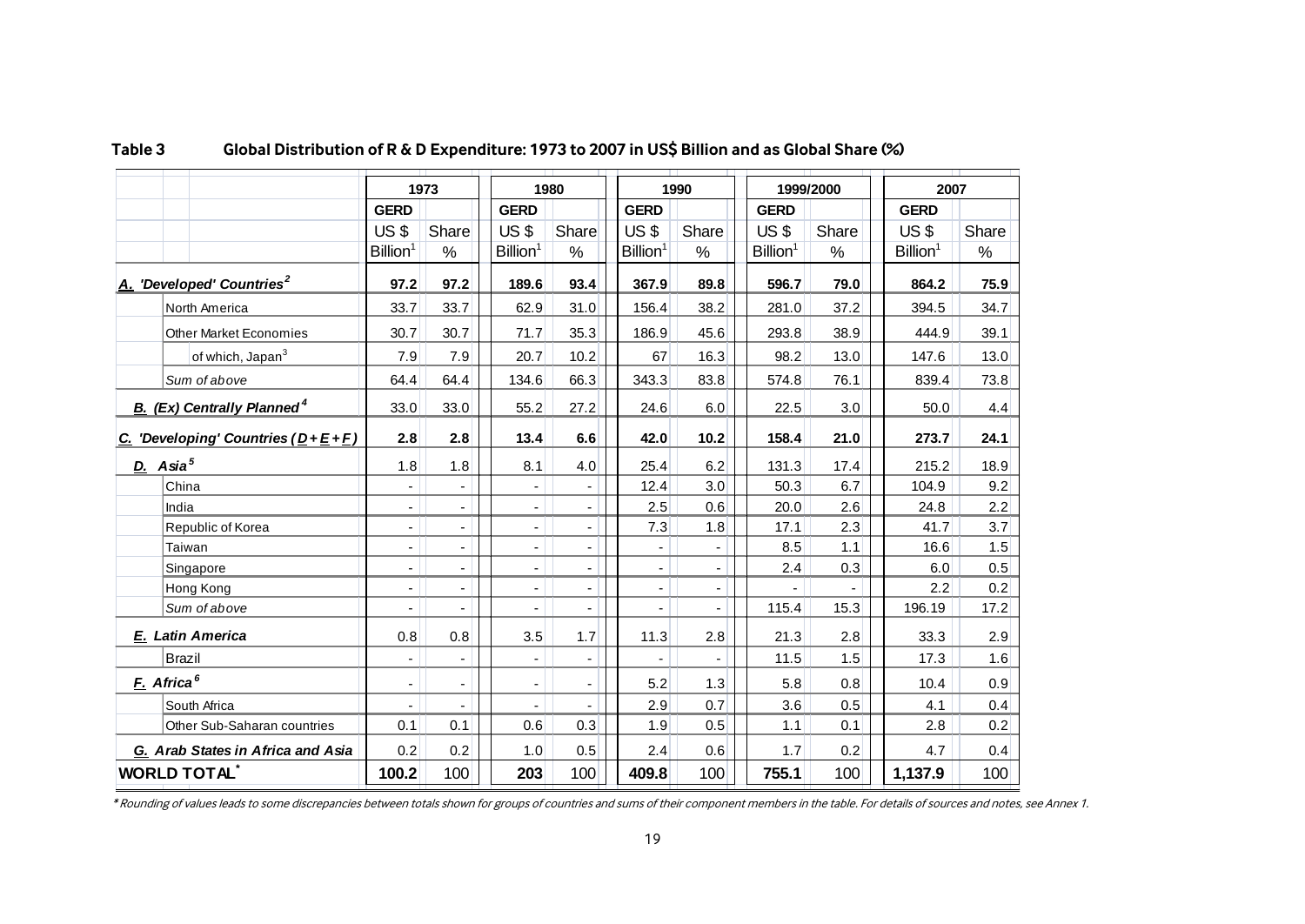#### **3.2 The 'Developed' Countries**

1

As noted earlier, the first two components of the commonly cited  $70 - 28 - 2$  distribution of global R&D in the 1960s referred to the developed countries. Annerstedt noted that this 70-28 division between the US and all other market economies was more-or-less true in the first half of the 1960s, but he pointed out that the centrally planned economies were not included in these figures, and also emphasised that R&D statistics did not exist for many of the other market economies or were of poor quality.

In his own estimates for 1973, he included the centrally planned economies' 33 per cent share of the global total within the 'developed countries' share (97.2 per cent).<sup>24</sup> He also took account of improved data for both the other market economies and the developing countries. As shown in Table 3, one consequence was that, despite the increase in R&D in developing countries, the share of the 'developed countries' (i.e. North America, Europe and the centrally-planned economies) still accounted for some 97.2 per cent of the world's total R&D expenditure. In other words the highly marginal position of the developing countries had changed very little from the 1960s until 1973.

However, within the developed countries (excluding centrally-planned), the R&D activities of countries outside North America had increased sharply, partly in Europe, but strikingly in Japan. Consequently the 70-28 shares of North America and the other market economies had shifted to 51- 46 by 1973. (Annerstedt 1988: 134)

Thereafter as the global share of the 'developed countries' (North America, other market economies and the former centrally planned economies)<sup>25</sup> fell from 97.2 per cent in 1973 to 75.9 per cent in 2007, significant changes occurred within the group following the dissolution of the Soviet Union.

- The share of the global total accounted for by the 'ex-centrally-planned economies' of the former Soviet Union fell from 33 per cent in 1973 to just 3.0 per cent in 1999/2000, rising only slightly to 4.4 per cent in 2007. (Row B in Table 3)
- Correspondingly, the share accounted for by North America and other market economies taken together moved from a total of 64.4 per cent of the global share in 1973 to 83.8 per cent in 1990 and remaining close to 75 per cent between 1999 and 2007.

Then within the North American and other market economies group, there were other substantial changes.

- North America actually lost share between 1973 and 1980, regaining some 7.2 per cent between 1980 and 1990, and then falling again to 34.7 per cent of global share in 2007.
- Consequently, the share of 'Other Market Economies' grew between 1973 and 1990, reaching 45.6%, then dropping down to about 39% in 1999/2000 where it has stayed through 2007.
- Following its rapid increase in global share by 1973, Japan's contribution to the global total continued to increase, reaching 16% in 1990 and remaining at an astounding 13% from 1999/2000 through 2007.

 $^{24}$  In order to keep the history of this group of countries visible, it is also shown separately as Row B in Table 3. <sup>25</sup> Actually (as explained earlier) from 1990 the ex-centrally-planned economies are split in the allocation between developing and developed countries. CIS Europe and the Central and Eastern European countries are included in the former, while CIS Asia countries are in the latter.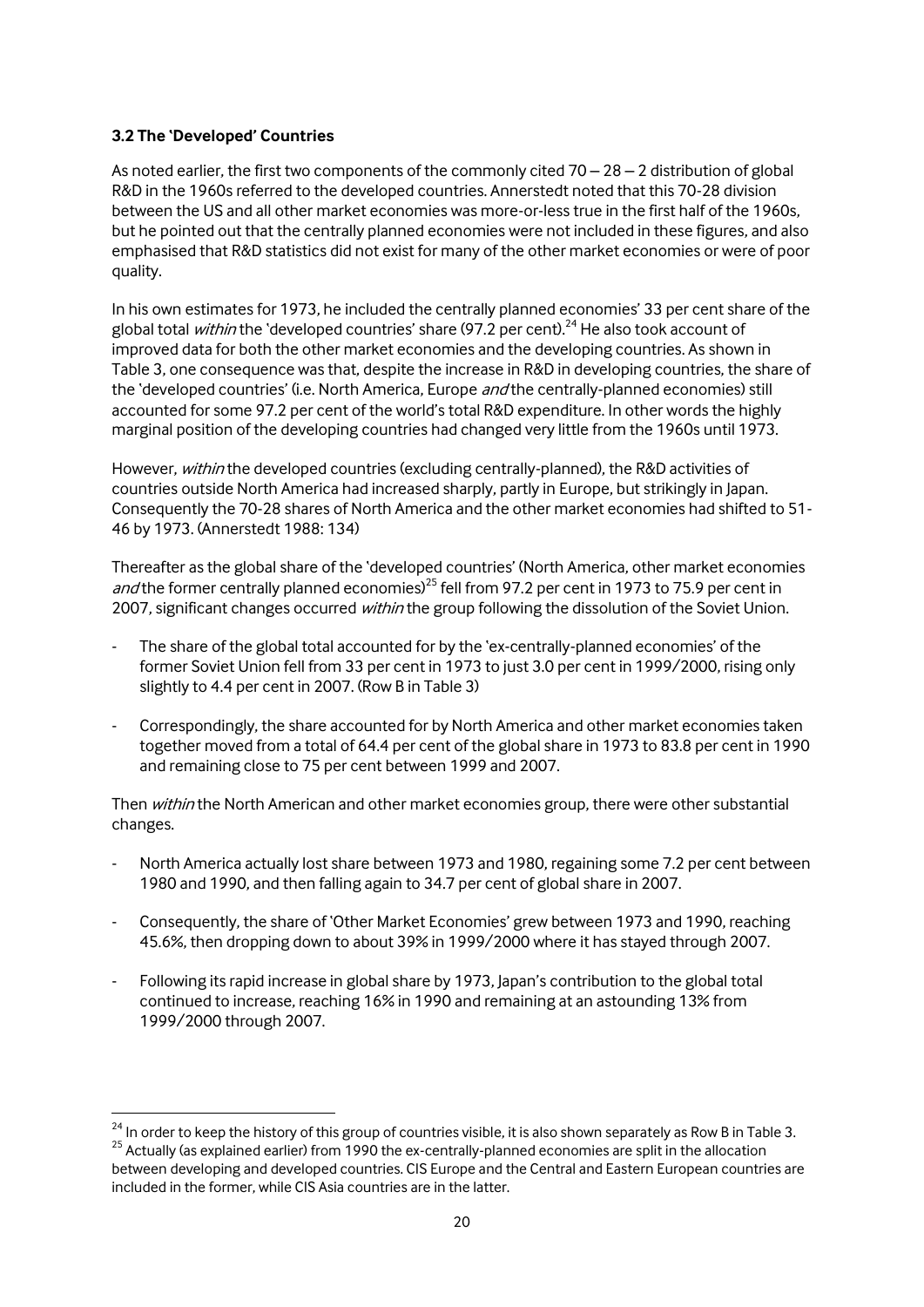## **3.3 The 'Developing' Countries**

There were also substantial differences between regions and countries within the group of developing countries. Annerstedt emphasized this point with respect to the growth of this group's R&D between the late 1960s and early 1970s, and again with respect to the striking growth in share by 1980 (6.6 per cent). Such differences continued through to 2007.

With respect to regions, the differences in the changing share of global R&D are clear in Table 3.

- The Asian share increased more than threefold over the seventeen years between 1973 and 1990 - from 1.8 percent to 6.2 per cent; and it then more than tripled again over the next seventeen years to 18.9 per cent in 2007. (Row D)
- The Latin American share increased from 0.8 per cent in 1973, via 2.8 per cent in 1990 to only a slightly larger 2.9 per cent in 2007. (Row E)
- The African share (including Arab States in Africa) increased from about 0.3 per cent in 1973 to 1.3 per cent in 1990, and then fell to a lower level of 0.9 per cent in 2007. (Row F)

Thus, the Asian region accounted for almost 80 percent of the total increase in the developing countries' R&D between 1973 and 2007. Slightly less than 4 per cent was accounted for by Africa.

But these stark differences were not simply 'regional'. There were also sharp differences between countries within the regions. Annerstedt noted this already with respect to the changes by 1980 when he pointed out that trends toward increased R&D expenditure in 'developing countries' was greatly due to the growth in investments in certain countries with 'comparatively large R&D systems such as China, India and Brazil'. (1988:129) This has continued, though the key countries have not been entirely confined to China, India and Brazil. We explore this further for each of the regions.

#### 3.3.1 Latin America

R&D expenditure in Latin America and the Caribbean (LAC) grew at roughly the same rate as in the developing countries as a whole between 1973 and 1980, and again through the next decade to 1990. Thereafter, especially in the 1990s, although total GERD continued to increase, the rate of increase lagged behind that of the total developing country group. As a result, over the whole period from 1980 to 2007 the rate of growth in the LAC region was around half that in the whole group, and its share of all developing country R&D halved from 25 per cent to 12 per cent.

The relatively slow growth for the LAC region was also highly concentrated among a few countries. Annerstedt pointed out that this was already evident in the 1973-1980 period when the relatively high rate of increase was largely accounted for by countries with the largest R&D systems, such as Brazil, Argentina and Mexico. In later years, Brazil has become particularly dominant, accounting for more than half of the region's R&D in 1999/2000 and 2007.

#### 3.3.2 Africa

It is difficult to present a clear picture for Africa as a single entity partly because of the kinds of country classification problem noted earlier, and partly because of the very limited and unequal availability of data for countries in the region. Annerstedt defined Africa as Sub-Saharan Africa, excluding South Africa; and he described this region as 'part of the Third World R&D desert'. But he also noted 'signs of change' between 1973 and 1980 with a slight increase in the region's share of the global total from 0.1 per cent to 0.3 per cent. Over the subsequent periods, Table 3 indicates that for Africa as a whole (now defined to include South Africa, Row F), R&D expenditure first jumped to account for about 1.3 per cent of the global total in 1990 and then increased steadily in absolute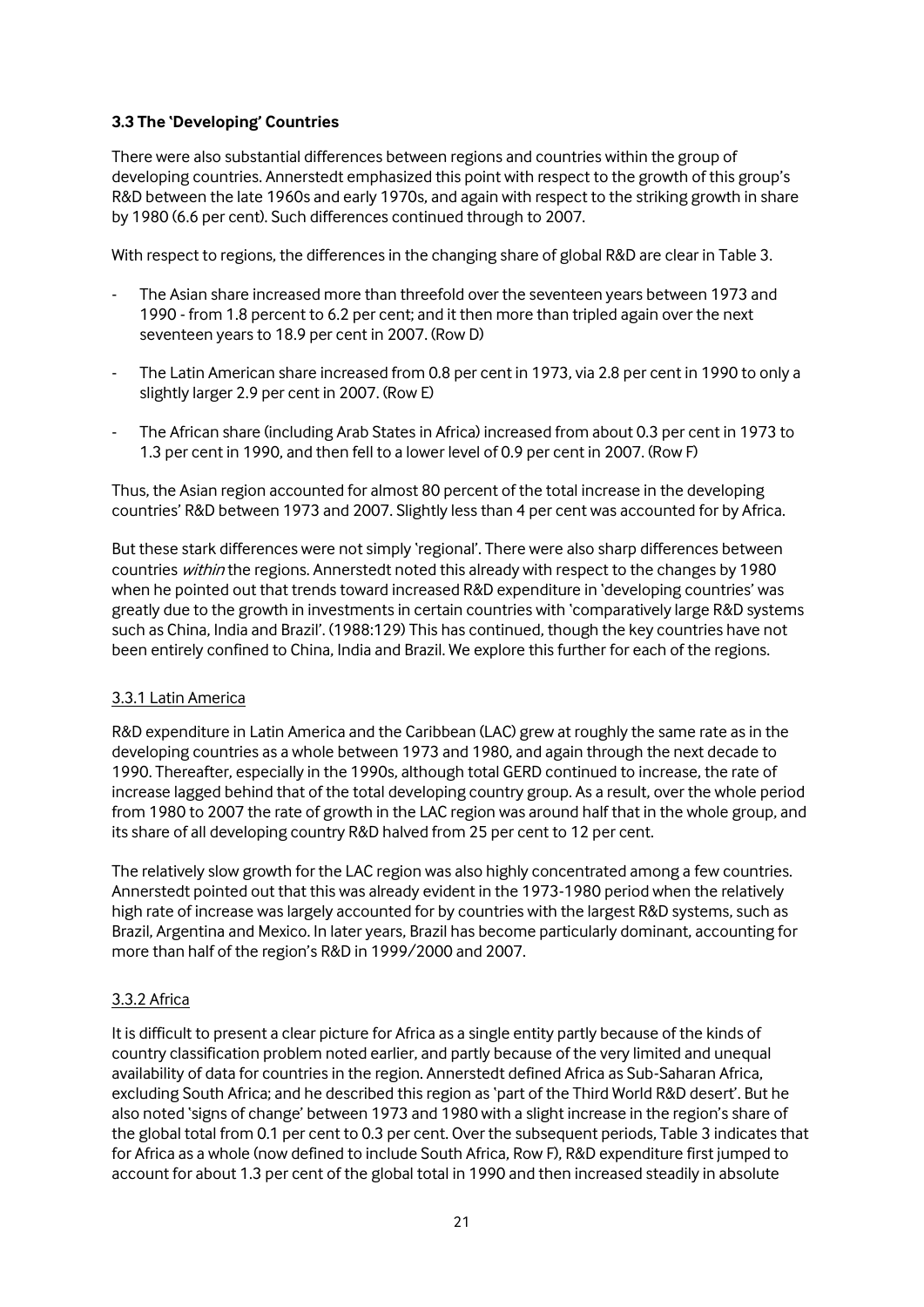terms through to 2007. But a large part of the total and much of the absolute increase through that period was accounted for by South Africa (plus a small contribution from the Arab states in Africa). Moreover, the growth of R&D through the 1990s and up to 2007 was relatively slow, and the region's share of the global total fell to less than 1 per cent through that period. For Sub-Saharan Africa (excluding South Africa), the rate of growth of R&D through the period from 1990 was slower than for Africa as a whole, and its share of the global total fell from 0.5 per cent to 0.2 per cent – a figure that was smaller than it had been nearly thirty years earlier in 1980.

#### 3.3.3 Asia

<span id="page-23-0"></span>1

As noted above, R&D in Asia (excluding Japan) grew particularly rapidly through the whole period. Correspondingly the region's share of all R&D in developing countries increased from around 60 per cent before 1990 to around 80 per cent in the early 2000s. But this was also highly concentrated among a small number of countries within the region that had particularly high rates of growth of R&D. As Annerstedt had suggested would be the case, two of these were large countries with already large R&D systems in the 1970s: both China and India roughly trebled their shares of global R&D between 1990 and 2007.<sup>26</sup> But others like Korea, Taiwan, Singapore and Hong Kong were much smaller. Between them, these six countries accounted for 88 per cent of Developing Asia's R&D in 1999/2000, and they then continued to pull further ahead of the rest of the region – with their share rising to 91 per cent by 2007.

Behind these changes in levels of R&D in Asia, and in the associated shares of regional and global totals, there is a further distinctive feature of the Asian experience. This is about changes in R&Dintensity (the GERD/GDP ratio), which, as shown in Table 4, are strikingly different from those in the other regions. The increases in levels of R&D described earlier for those other regions have run more or less in proportion to changes in GDP, and R&D intensity has changed little: it has been more or less constant at 2.3 – 2.4 per cent in the developed countries over the whole period since the 1970s, at around 0.5 – 0.6 per cent for Latin America from 1990 to 2007; and at about 0.4-0.6 per cent for Africa between 1980 and 2007.

In contrast it has risen dramatically in Asia between 1973 and 2007 – increasing threefold from 0.4 per cent to 1.2 per cent. The increase in R&D intensity was particularly striking in some of the individual countries where it took place 'on top of' extremely fast overall GDP growth, and outpaced the rate of change for the region as a whole. It almost doubled in China and Korea between 1990 and 2007 - nearly twice the 50 per cent increase for the region as a whole; and it increased from about 2.0 per cent to 2.6 per cent in Taiwan and Singapore over the shorter period between 1999/2000 and 2007. Only in India did it remain more or less constant – running from 0.8 per cent in 1990, the same level as China, to the same figure in 2007, only slightly more than half the level in China.

 $^{26}$  A qualification is needed here with respect to the data for 1999/2000 in the middle of this trend. These are presented in our table as reported by UNESCO in 2004 – i.e. before publication of the World Bank's revision of the PPP indices that were particularly significant for developing countries, and especially for China and India. We have not presented revised estimates for R&D expenditure for this year, but it is interesting to note their implications for these two countries that make such a large contribution to the total of Asian R&D. Their levels of R&D fall by about 50 per cent, so reducing both the Asian and Developing country shares of the global total by about four percentage points. However, since the data for all countries in 2007 have been estimated on the basis of the revised PPP indices, this adjustment would, in effect, have no significant effect on the overall trend between 1990 and 2007, merely lowering a previously over-estimated kink in the middle.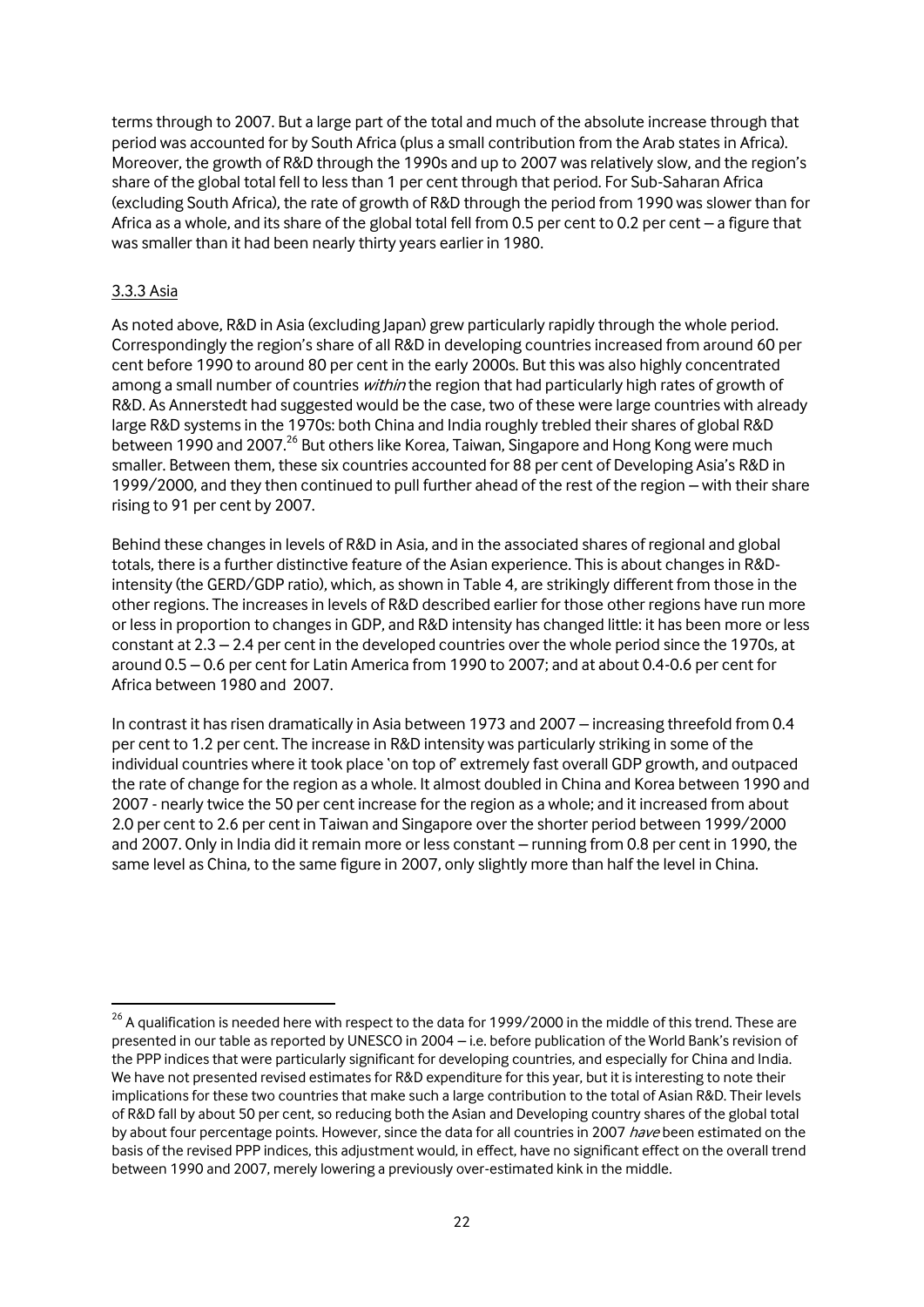|                                       |                                               | 1973 | 1980           | 1990           | 1999/2000 | 2007 |
|---------------------------------------|-----------------------------------------------|------|----------------|----------------|-----------|------|
| A. 'Developed' Countries <sup>2</sup> |                                               | 2.4  | 2.3            | 2.3            | 2.3       | 2.3  |
|                                       | North America                                 | 2.3  | 2.2            | 2.6            | 2.7       | 2.6  |
|                                       | Japan <sup>3</sup>                            |      |                | 3.1            | 2.9       | 3.4  |
|                                       | <b>B.</b> (Ex) Centrally Planned <sup>4</sup> | 4.3  | 4.6            |                |           |      |
|                                       | C. 'Developing' Countries                     | 0.4  | 0.4            | 0.7            | 0.9       | 1.0  |
| D. Asia <sup>5</sup>                  |                                               | 0.4  |                | 0.8            | 1.1       | 1.2  |
|                                       | China                                         |      |                | 0.8            | 1.0       | 1.5  |
|                                       | India                                         |      | -              | 0.8            | 0.7       | 0.8  |
|                                       | Republic of Korea                             | -    | $\overline{a}$ | 1.8            | 2.3       | 3.5  |
|                                       | Taiwan                                        |      | -              |                | 2.0       | 2.6  |
|                                       | Singapore                                     |      | -              | $\blacksquare$ | 1.9       | 2.6  |
|                                       | Hong Kong                                     |      |                |                |           | 0.8  |
|                                       | E. Latin America                              | 0.3  | 0.5            | 0.5            | 0.6       | 0.6  |
|                                       | <b>Brazil</b>                                 |      |                |                | 0.9       | 1.0  |
| F. Africa <sup>6</sup>                |                                               | 0.3  | 0.4            | 0.6            | 0.3       | 0.4  |
|                                       | South Africa                                  |      |                | 1.0            | 0.8       | 1.0  |
|                                       | Other Sub-Saharan countries                   | 0.3  | 0.4            | 0.5            | 0.2       | 0.3  |
|                                       | <b>WORLD TOTAL</b>                            | 2.1  | 1.8            | 1.8            | 1.7       | 1.7  |

#### **Table 4 R&D Intensity (GERD as a Percentage of GDP): 1973 To 2007**

For details of sources and notes, see Annex 1.

Thus, it was largely this particular group of Asian countries that, as well as contributing a very large proportion of the rising level of R&D expenditure in the developing countries as a whole; was driving up the R&D intensity of Developing Asia overall, and hence, with a little input from Brazil, pushing up the research intensity of the developing countries as a whole.

## 3.3.4 R&D in the Developing counties: summary picture

Despite all the limitations in the data, there seems to be a reasonably clear overall pattern of change in R&D activity across the three developing country regions. This strongly suggests that although the share of global R&D accounted for by developing countries has increased spectacularly since the 1970s, this has not involved a significant reduction in the gross inequalities noted by the original Sussex Manifesto in 1970. Instead, within each region, the process of remarkable change over this period seems to have been highly concentrated among countries in ways that have not removed the old fault lines of inequality and structural asymmetry – just relocated them. Certainly, there is now a larger number of oases in what was Annerstedt's 'Third World R&D desert' of the 1970s, but there still remains a very large amount of desert. Moreover it is much larger than suggested by our analysis of data for societies defined by national boundaries because, like other deserts, the R&D desert is no respecter of such boundaries and spills over, for example, into large parts of society in China, India and Brazil. But that is not a lot different from the R&D deserts that cover, for instance, substantial parts of society in North America or Europe.

But one must bear in mind that data about R&D are data about only a fraction of the wider domain of scientific and technological activities. Even less do they provide an adequate basis for mapping the geographical or social location of innovation activities. R&D statistics of the type we have used here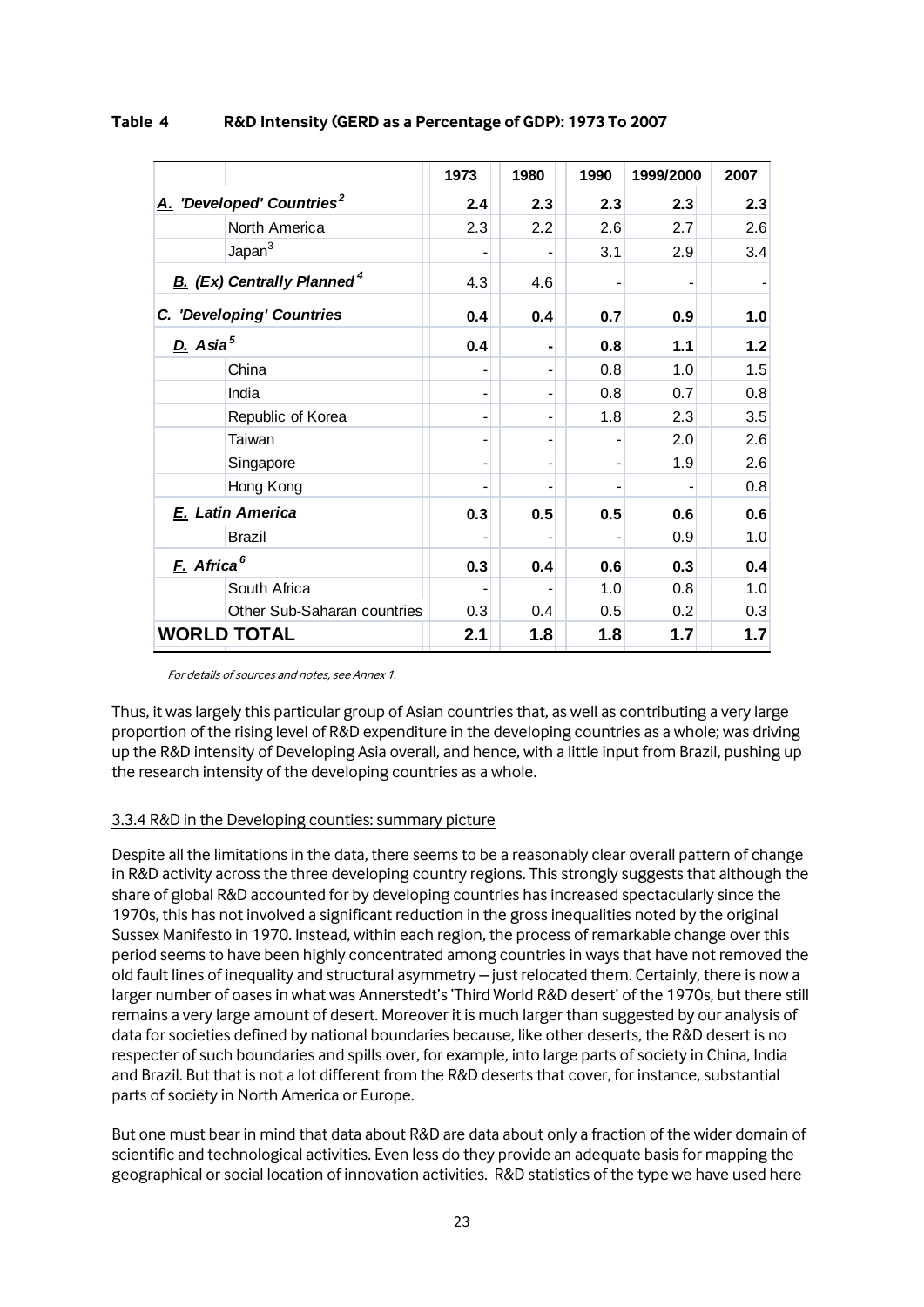have corresponding limitations as a basis for informing policy about strengthening and building science, technology and innovation systems in developing countries, an issue we discuss in the following section.

# **4. POLICY-RELATED LIMITATIONS OF R&D STATISTICS AND INDICATORS**

It is commonly argued that the availability of reliable and internationally comparable statistics is an important basis for policy about science, technology and innovation in developing countries, and such arguments typically identify statistics and indicators about R&D as a cornerstone of that information base for policy-making. But also, over the last forty years or so a huge literature has been created to address the limited usefulness of R&D data in playing that policy-related role.

We do not attempt here to review that broad difference of opinion, or to reach any conclusion about it. Nor do we even intend to try and review at all systematically or comprehensively the full array of arguments about the policy-related usefulness of R&D statistics.<sup>27</sup> Instead we concentrate on a few issues that arise in connection with the kinds of R&D statistics we have reviewed in the previous section, focusing in particular on policy-making about science, technology and innovation in developing countries. These selected issues fall into two groups.

- Limits to the usefulness of R&D statistics in illuminating the component of STI-related policy that is concerned specifically with policy about R&D,
- Limits to the usefulness of R&D statistics in informing policy decisions concerned with the much wider overall field of *policy about science, technology and innovation*.

## **4.1 The usefulness of R&D statistics for policy about R&D**

As emphasised earlier, we have concentrated in this report on only one type of R&D statistic: a measure of the overall scale of a country's R&D activities, usually normalised in the form of the GERD/GDP intensity indicator. This focus is not unusual. It has been common in many international and national reports about R&D in developing countries, especially in reports concerned with policy in countries at relatively early stages of changing and strengthening their STI systems for which a wider range of indicators may not yet have been developed.

It may therefore be pertinent to note the rather obvious point that the only kinds of policy decision that can be illuminated by indicators of the scale of a country's R&D are decisions about trying to change that scale. Such an indicator can illuminate little about other important issues  $-e.g.$ decisions about the balance between different kinds of R or D (e.g. basic or applied R); about the balance between different kinds of social, economic and other objective that should be pursued by R or D; about the kinds of organisation where R&D should be undertaken (e.g. in government institutes or production enterprises); or about how different elements of R&D should be funded. Even less can such indicators of the aggregate national scale of R&D illuminate the very large part of the 'nittygritty' of R&D policy that consists of decisions about the programmes and projects that should be undertaken.

Beyond that, indicators of the scale of R&D provide, on their own, a pretty limited basis even for decisions about its scale. Christopher Freeman highlighted this on several occasions at the early stages of his work on the development of such indicators – as in a discussion in the early 1960s with Stefan Dedijer, another pioneer in the development of R&D statistics. Recalling some years later this

<sup>27</sup> Recent broad reviews of these and other science and technology and innovation indicators are provided in Godin (2002), Smith (2005), Gault (2007), and Freeman and Soete (2009).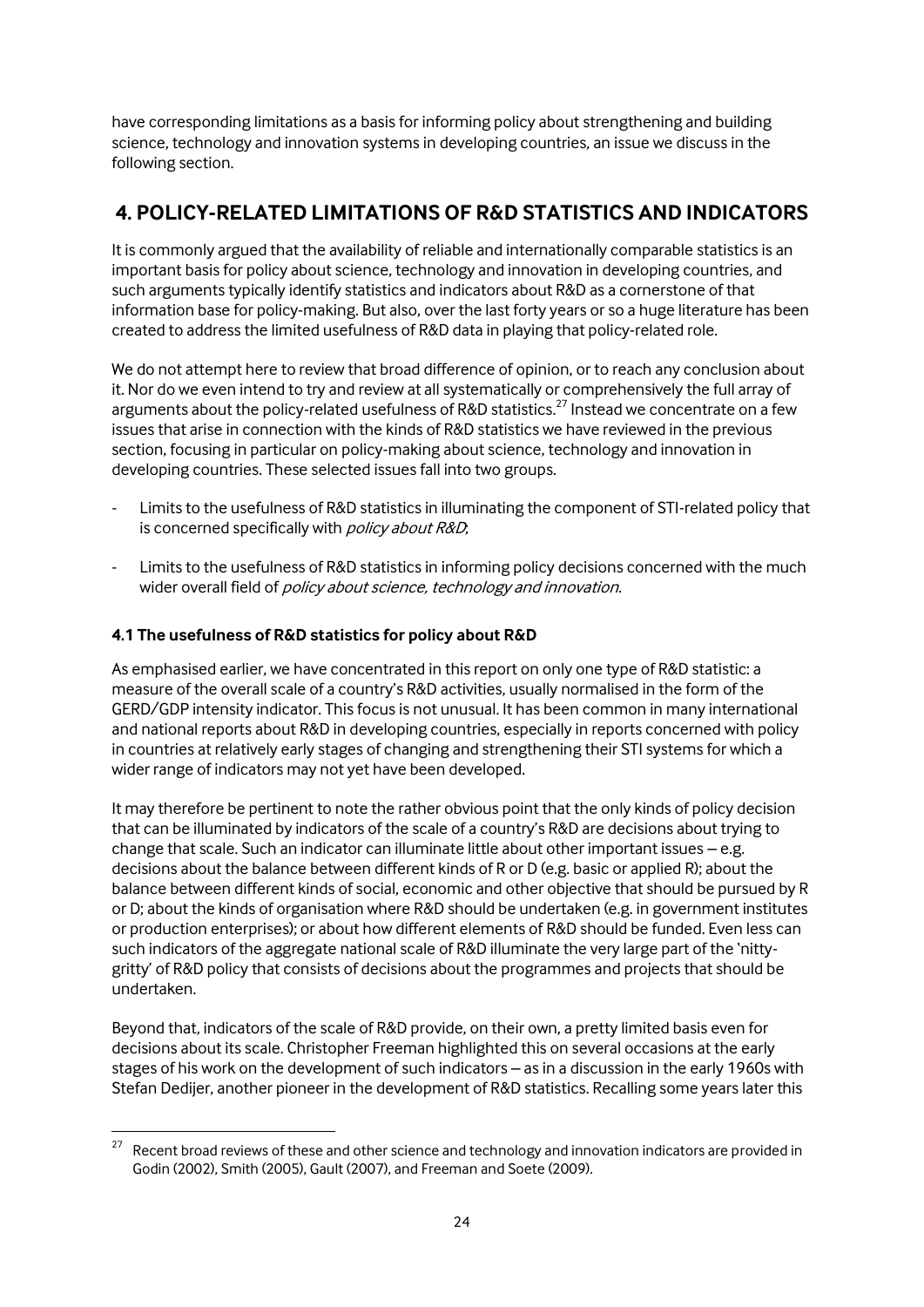discussion about the policy role of cross-country comparisons of R&D/GDP ratios, Freeman (1988) noted that:

Somewhat naively, I tried to maintain that no one would base big policy decisions on such single comparisons and that it would be essential to take into account such factors as comparative industrial structures, levels of defence R&D, size of country, level of economic development, and absolute as well as relative comparisons. (p 116-117)

Dedijer had maintained the contrary view that simple league tables of R&D/GDP ratios were critically important in influencing policy decisions about the scale of resource allocation to R&D. Freeman reported that, despite his earlier misgivings: 'After 25 years of working with R&D statistics and making international comparisons, I would have to agree that he (Dedijer) was largely right'. (Freeman 1988: 117) He went on to cite the examples of Finland, France and Austria where such single comparative indicators, combined with simple arguments about catching up and falling behind, had provided a powerful basis for raising levels of government resource allocation to R&D. He might easily have added the earlier example of the US where, in the late 1950s as the Cold War intensified, the National Science Foundation had used indicators of comparative R&D levels in the US and USSR as a persuasive tool to lever the government into higher levels of expenditure. He could also have drawn on similar examples from many developing countries by the mid 1980s; and numerous others have subsequently used the same statistical tool for political leverage in the interests of securing higher expenditure on R&D. Such efforts to influence policy have often focused on a specific target set quite arbitrarily in terms of the convenient round number of 1 percent of GDP; and they have commonly focused heavily on raising government expenditure on R&D as the main mechanism for achieving the target.

Thus, if the policy priorities in particular countries are about securing substantial increases in the scale of R&D expenditure, especially expenditure by government, then internationally comparable measures of the scale of national R&D (relative to GDP) are a policy tool with a long history of proven usefulness. This experience therefore endorses, for instance, the direction currently being pursued in Africa, where plans to strengthen the base of statistical information for STI policy-making are being focused initially on basic R&D-centred statistics. One of the main purposes for this is about monitoring progress towards the agreed aim of the African Ministers of Science and Technology to raise R&D expenditure in the region to 1 per cent of GDP. However, the policy relevance of such R&Dintensity indicators may be much more limited if merely expanding the scale of national R&D is not the central policy priority. Indeed effort to develop such indicators, plus the subsequent focus on them in policy debate and analysis, is likely to distort attention away from other higher priorities.

This highlights questions about developing a more diverse array of R&D indicators, rather than just focusing on the GERD/GDP ratio. Such diversity has been a central feature of statistical surveys of R&D since the earliest days of international standardisation in this area. In particular both the OECD and UNESCO frameworks have involved disaggregated information about R&D activities to distinguish for instance:

- the different kinds of organisations that perform (and fund) R&D (government, business enterprises and higher education institutions);
- the different kinds of R or D (basic research, applied research and experimental development);
- the different socio-economic objectives being addressed by R&D (defence, energy, space, economic development, health and environment, and so forth).

In principle such data, and the indicators that can be derived from them, provide a basis for informing a much wider range of policy issues about R&D than merely its scale. But in practice, especially for many developing countries, problems about the availability and 'quality' of data are usually much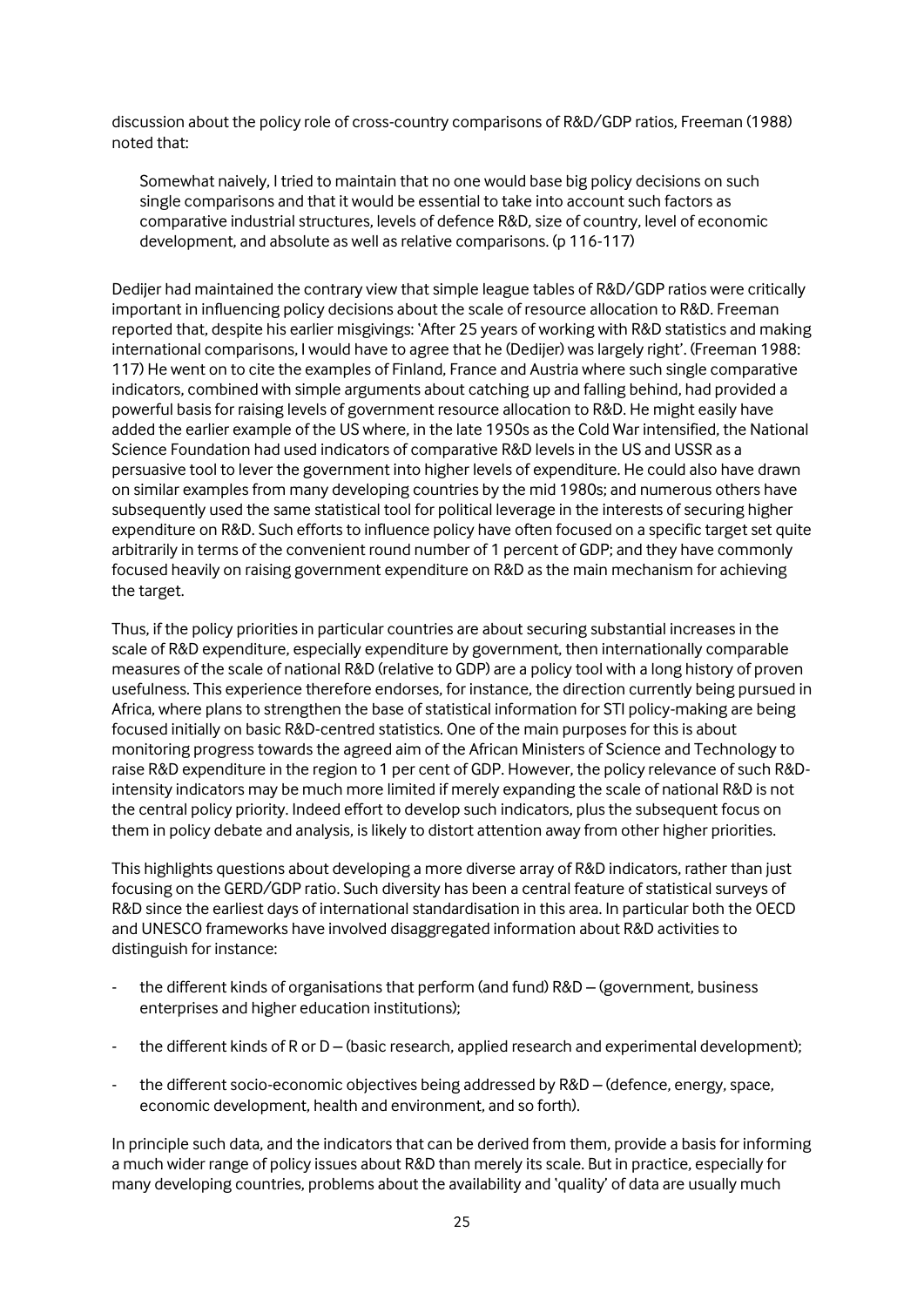greater in these areas than they are for measures of the scale of R&D – considerable as we have already suggested those often are. In particular:

- Inconsistencies in definition, interpretation and operational reporting often pre-empt meaningful analysis. (For example, data involving distinctions between such categories as 'basic research' and other types of R or D are widely distrusted and rarely used);
- Survey coverage is often sharply constrained. (For example, data about socio-economic objectives typically refer only to government R&D. Also, reporting of R&D at all may be absent for some organisational categories such as enterprises or universities). Thus country-level reporting with respect to most kinds of disaggregation is often even lower than it is for aggregate R&D expenditure.

Consequently, the practical reality is that, for many developing countries, the available statistical basis for comparative analysis does not extend far beyond data about aggregate levels of R&D, and hence it provides very limited illumination of policy issues beyond those about the scale of R&D. One might therefore argue that it is important in many developing countries to give much greater attention to building more comprehensive and reliable statistical systems that can illuminate a wider range of policy issues about R&D. But before going down that track, it is important to consider broader questions about the significance of policy for R&D within the much wider field of policy about science, technology and innovation. This then opens up questions about the wider policy usefulness of intensified efforts to develop more diversified types of R&D-centred data.

#### **4.2 The usefulness of R&D statistics for policy about science, technology and innovation**

One of the qualifications that the authors of the 1970 Manifesto attached to their focus on R&D was that this activity was only a small fraction of the much wider spectrum of scientific and technological activities that contributed to the implementation of technical change (or innovation). They identified the importance of various 'scientific and technological services' that, although not included in the definition of R&D, were closely related to it. But they also had a much wider view of the domain of science and technology policy that went far beyond policy for R&D, even if that included such closely related activities:

Policy for science and technology in this broader sense is concerned not merely with generation of new knowledge in the R&D system, but also with the dissemination and application of existing and new knowledge throughout the economy, and with the reciprocal interaction between science, technology and the economy. (Singer et al 1970: 3)

Their approach to quantifying the relative magnitudes of R&D and this wider spectrum of scientific and technological activities involved only a small and rather vague step:

… large resources amounting in many advanced countries to 2 and even 3 per cent of GNP are currently allocated for research and development. Many times this amount are additionally spent in applying the results of this R and D. (Singer et al 1970: 2)

But how many times larger than R&D are the non-R&D elements of overall scientific and technological activities? Perhaps not surprisingly, there have been few answers to that. However, one step towards thinking about an answer is to start by suggesting that scientific and technological activities consist of the things that scientists and engineers do by way of their employed occupation. Systematic data about those activities are rare, perhaps itself a reflection of the dominating preoccupation with R&D in the STI statistical community.<sup>28</sup> However, one compilation of such data

1

In contrast to the scarcity of information about all the things that scientists and engineers do, there is a considerable amount of statistical information about the employment of scientists and engineers in R&D.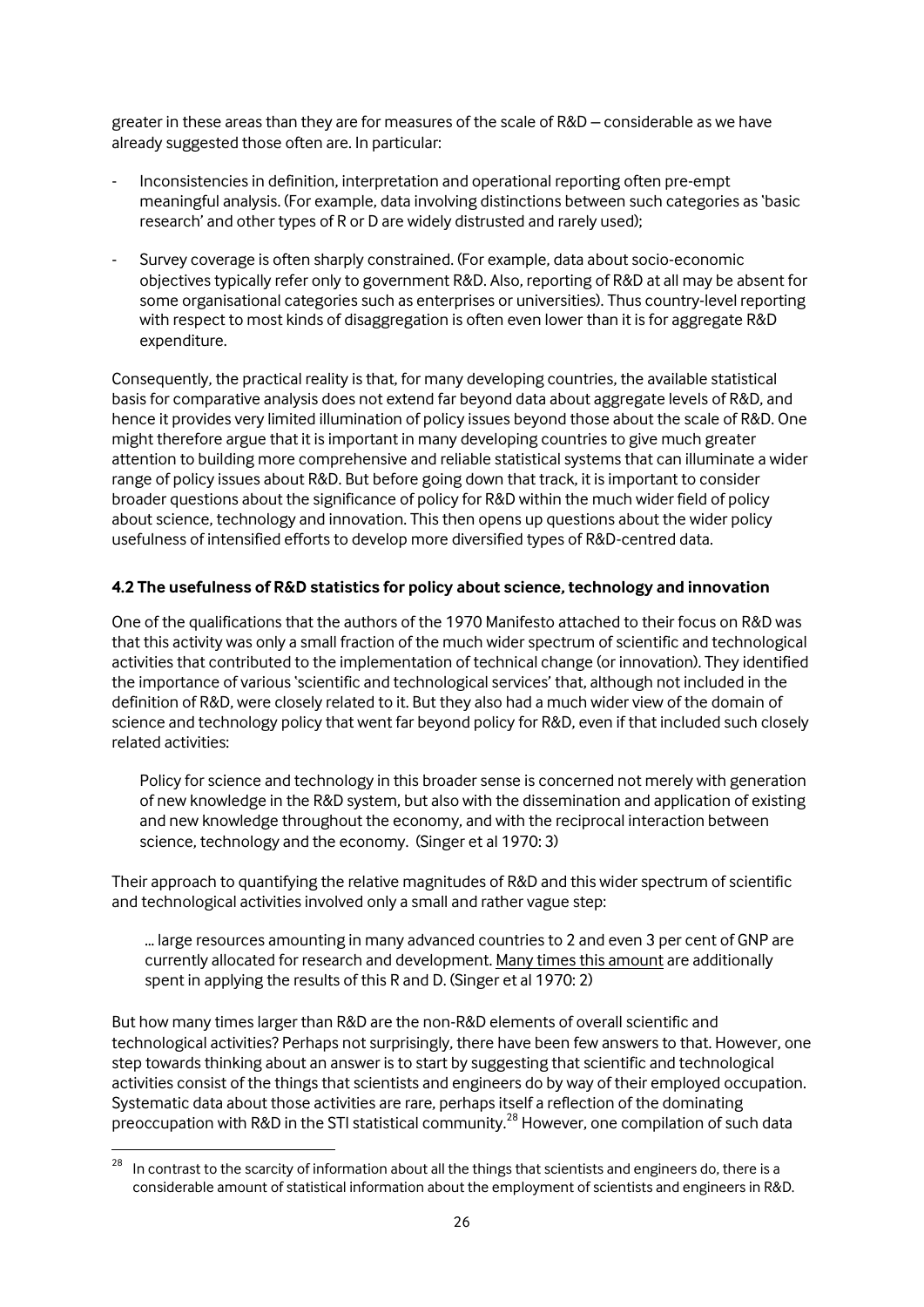from the US at least sheds interesting light on the issue. These data refer to people who have degree qualifications in science and engineering disciplines and/or are employed in 'scientific and engineering' occupations. As summarised in Table 5 below they indicate the proportions whose 'main activity' falls into different categories. Bearing in mind that these data are about one of the most R&D-intensive economies in the world, the relative importance of some of the categories is quite striking.

- Only 10 per cent of all the scientists and engineers undertake R&D as their main activity. In other words the main activity of about 90 per cent consists of *non-R&D* activities;
- In contrast, a larger proportion (13 per cent) carries out various 'design' activities, including the design of computer applications, systems, etc.
- Even more of them (19 per cent) undertake various management-related activities, frequently concerned with managing projects, quality and productivity.
- The proportion undertaking various kinds of professional service (e.g. health, financial, or legal services) is the same as the proportion undertaking R&D *and* 'design' activities combined (23 per cent).

Arguably, the first three groups (Rows A, B and C) are involved in some way or other in innovation – the central focus of science and technology policy in many countries. But only about one-quarter of this group undertakes R&D as their main activity, and three-quarters do not. In addition, we are gradually learning that a large number of scientists and engineers engaged in activities like those in Rows D – G probably also contribute to innovation – for example scientists and engineers working in professional services such as finance and health care. But they normally fall outside the scope of what is typically covered by 'innovation policy' and even further outside the scope of R&D policy.

|   | Types of scientific and technological activity                                                                   |       | <b>Proportion of</b><br><b>Totals</b> |
|---|------------------------------------------------------------------------------------------------------------------|-------|---------------------------------------|
|   |                                                                                                                  | $A-G$ | A-C                                   |
| A | Research (basic and applied) and technological development                                                       | 10%   | 24%                                   |
| B | Design (of equipment. processes, structures, models, plus computer<br>programming and systems development, etc.) | 13%   | 31%                                   |
| C | Management/Supervision (of people, projects, quality, productivity,<br>etc.)                                     | 19%   | 45%                                   |
|   | Sub-Total $(A - C)$                                                                                              | 42%   | 100%                                  |
| D | Business, administrative and production activities (in accounting,<br>personnel, sales, maintenance, etc.)       | 21%   |                                       |
| Е | Professional services (financial, healthcare, legal, etc.)                                                       | 23%   |                                       |
| F | <b>Teaching</b>                                                                                                  | 11%   |                                       |
| G | Other specified                                                                                                  | 3%    |                                       |
|   | <b>All Above</b>                                                                                                 | 100%  |                                       |

<span id="page-28-0"></span>

| Table 5 | The Main Activities of Scientists and Engineers in the US: 2003 $^1$ |
|---------|----------------------------------------------------------------------|
|         |                                                                      |

Source**:** US NSF (2003) - aggregated from more detailed categories in the original. Note: 1. Scientists and engineers are personnel with degree qualifications in science and engineering disciplines and/or employed in scientific and engineering occupations.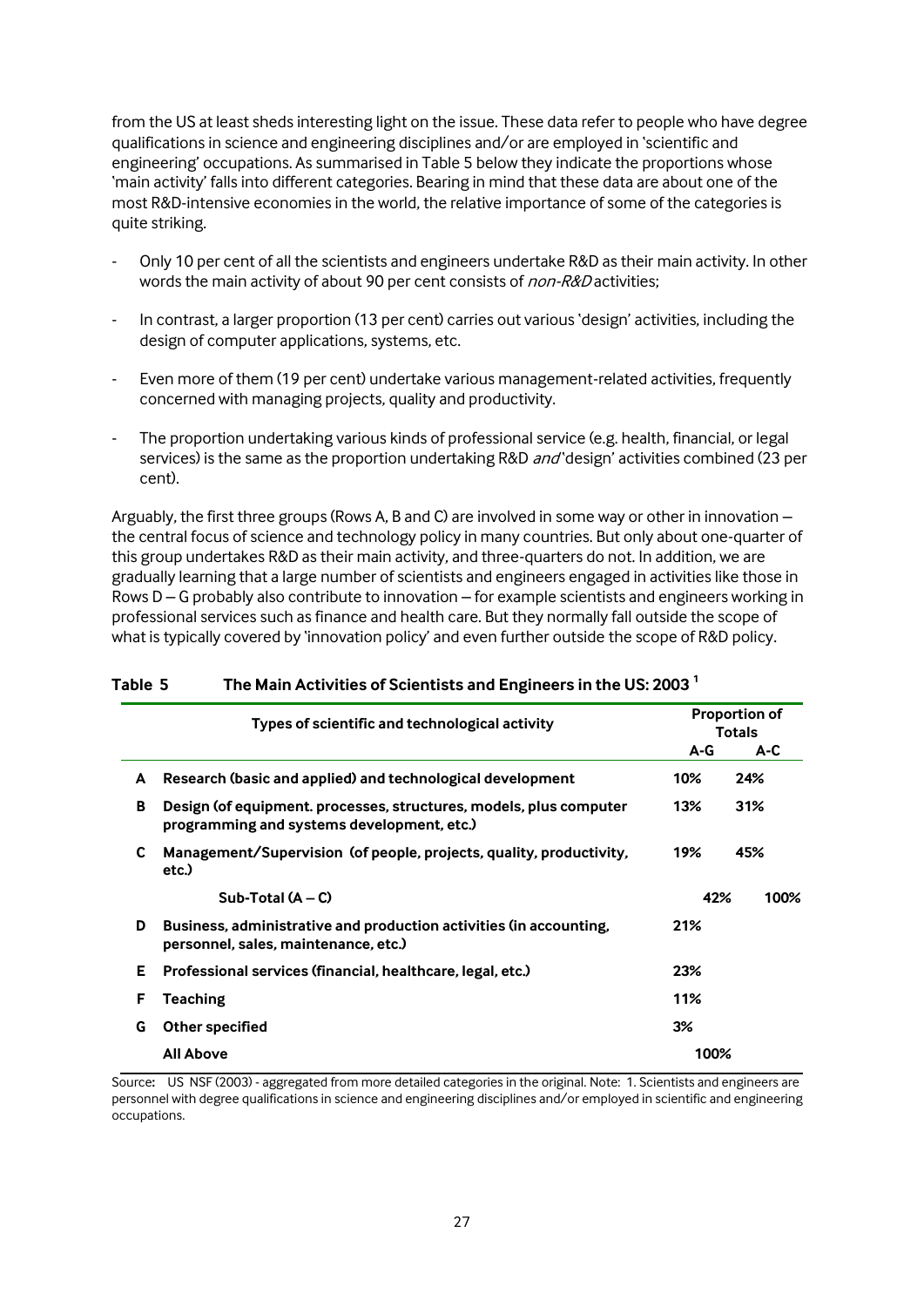On this basis, one might argue that statistics about R&D in the US cover only about 10 per cent of the country's 'scientific and engineering' activities, and hence that R&D policy has a similarly narrow scope relative to policy for science and technology more generally.

It is far from clear what the relevance of this is for developing countries. Clearly that depends in part on which countries one includes in that category. But at the very least it seems unlikely that many of them would be more R&D-intensive than the US (in terms of personnel), hence requiring *more* than 10 per cent of their scientists and engineers to be engaged in R&D. This implies that there may be much more important things to measure about science, technology and innovation in those countries than merely R&D – even if that enumeration was to extend beyond just the aggregate scale of R&D.

But that leads to a broader issue about the influence of statistical information on policy. It is widely agreed that statistical enumeration tends to focus policy attention on what has been measured. In the case of statistics about science and technology therefore, a preoccupation with statistics about R&D (accounting for, say, only 10 per cent of scientific and technological activities) might be thought likely to 'distort' the orientation of policy away from other kinds of S&T priority (accounting for, say, the other 90 per cent). This may be especially important at the relatively early stages in the process of changing and creating STI systems in developing countries. In such situations, efforts to create maps and models of the emerging systems are usually heavily shaped and influenced by the kinds of statistical information that are available – typically about R&D. Consequently, there is a considerable likelihood that the structure of the emerging system will be shaped to fit the R&D-dominated maps and models.<sup>29</sup>

It might be more useful to reverse that relationship so that statistics, maps and models are constructed in order to try and reflect the reality of emerging and evolving science, technology and innovation systems in developing countries. One might then find that focusing the collection of statistical information about science, technology and innovation so heavily on R&D, even on several dimensions of R&D in addition to just its size, would be less useful than is widely advocated. Instead, it might be much more useful to develop simple statistical information about other larger and more important components of science, technology and innovation systems – perhaps in particular on design and engineering activities (especially outside manufacturing contexts), and about 'informal' types of innovation undertaken on the basis of 'traditional' or 'indigenous' knowledge resources.

<sup>29</sup> This issue about the policy-shaping role of statistical systems is addressed in much more detail in the companion Background Paper: Bell, M. (2009) Innovation Statistics and Innovation System Models Policy Tools and Policy-making in Developing Countries.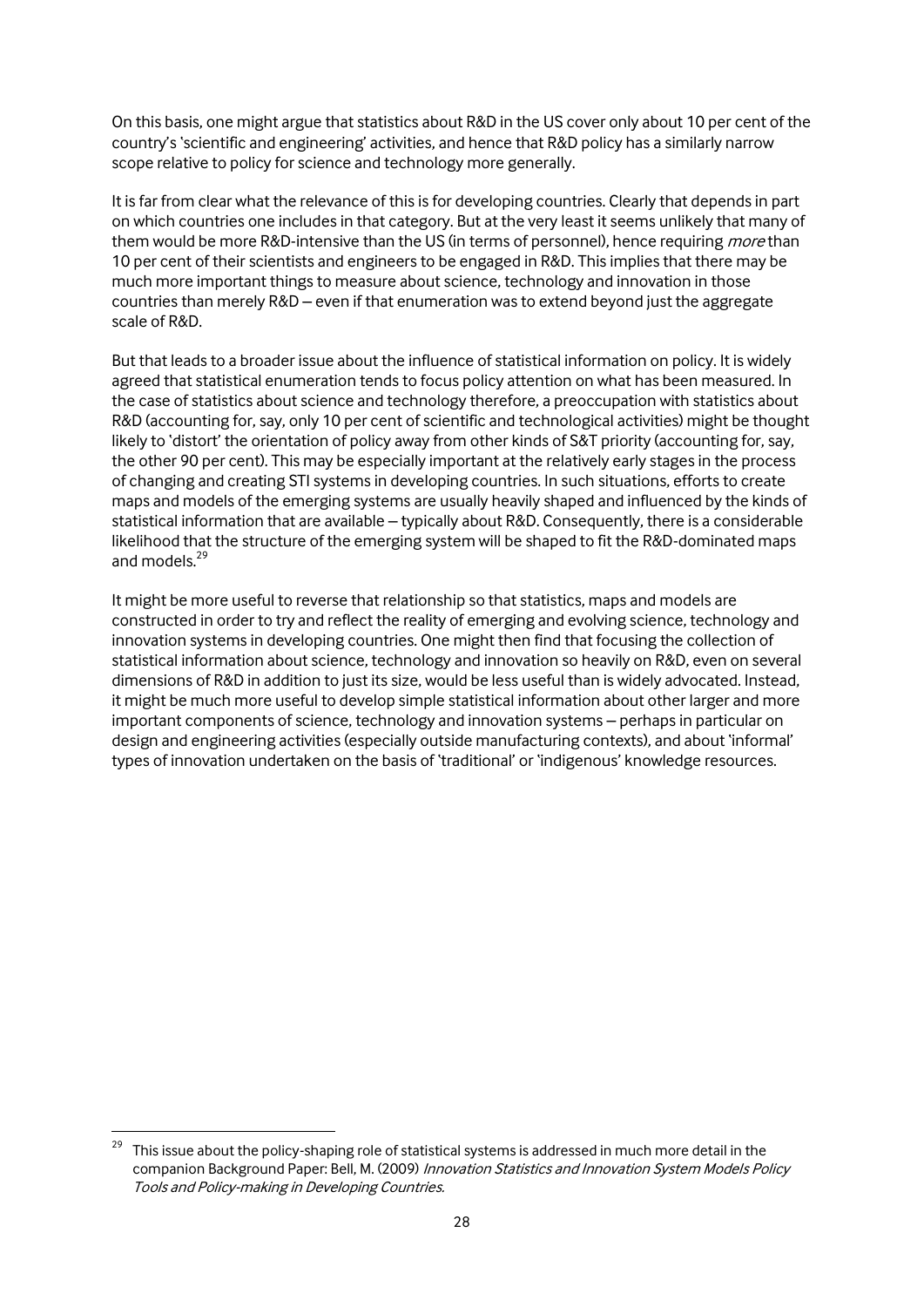# **6. ANNEX 1**

## **Table 6Global Distribution of R&D Expenditure: 1973 to 2007**

|                                                       |                                               | 1973                     |                |             | 1980           |               |            | 1990               |                          |             | 1999/2000      |       |             | 2007           |       |            |
|-------------------------------------------------------|-----------------------------------------------|--------------------------|----------------|-------------|----------------|---------------|------------|--------------------|--------------------------|-------------|----------------|-------|-------------|----------------|-------|------------|
|                                                       |                                               | <b>GERD</b>              |                | <b>GERD</b> | <b>GERD</b>    |               | <b>GER</b> | <b>GERD</b>        |                          | <b>GERD</b> | <b>GERD</b>    |       | <b>GERD</b> | <b>GERD</b>    |       | <b>GER</b> |
|                                                       |                                               | US \$                    | Share          | /GDP        | US\$           | Share         | D/GD       | US\$               | Share                    | /GDP        | US\$           | Share | /GDP        | US\$           | Share | D/GD       |
|                                                       |                                               | <b>Billion</b>           | $\%$           | $\%$        | <b>Billion</b> | $\frac{0}{0}$ | %          | <b>Billion</b>     | $\%$                     | ℅           | <b>Billion</b> | $\%$  | $\%$        | <b>Billion</b> | $\%$  | $\%$       |
| $\boldsymbol{A}$ . 'Developed' Countries <sup>2</sup> |                                               | 97.2                     | 97.2           | 2.4         | 189.6          | 93.4          | 2.3        | 367.9              | 89.8                     | 2.3         | 596.7          | 79.0  | 2.3         | 864.2          | 75.9  | 2.3        |
|                                                       | North America                                 | 33.7                     | 33.7           | 2.3         | 62.9           | 31.0          | 2.2        | 156.4              | 38.2                     | 2.6         | 281.0          | 37.2  | 2.7         | 394.5          | 34.7  | 2.6        |
|                                                       | <b>Other Market Economies</b>                 | 30.7                     | 30.7           | 1.6         | 71.7           | 35.3          |            | 186.9              | 45.6                     |             | 293.8          | 38.9  |             | 435.1          | 39.1  |            |
|                                                       | of which, Japan <sup>3</sup>                  | 7.9                      | 7.9            |             | 20.7           | 10.2          |            | 67                 | 16.3                     | 3.1         | 98.2           | 13.0  | 2.9         | 147.6          | 13.0  | 3.4        |
|                                                       | Sum of above                                  | 64.4                     | 64.4           |             | 134.6          | 66.3          |            | 343.3              | 83.8                     |             | 574.8          | 76.1  |             | 829.6          | 73.8  |            |
|                                                       | <b>B.</b> (Ex) Centrally Planned <sup>4</sup> | 33.0                     | 33.0           | 4.3         | 55.2           | 27.2          | 4.6        | 24.6               | 6.0                      |             | 22.5           | 3.0   |             | 50.0           | 4.4   |            |
| C. 'Developing' Countries $(D+E+F)$                   |                                               | 2.8                      | 2.8            | 0.4         | 13.4           | 6.6           | 0.4        | 42.0               | 10.2                     | 0.7         | 158.4          | 21.0  | 0.9         | 273.7          | 24.1  | 1.0        |
| D. Asia <sup>5</sup>                                  |                                               | 1.8                      | 1.8            | 0.4         | 8.1            | 4.0           |            | 25.4               | 6.2                      | 0.8         | 131.3          | 17.4  | 1.1         | 215.2          | 18.9  | 1.2        |
|                                                       | China                                         | $\overline{\phantom{a}}$ |                |             |                |               |            | 12.4               | 3.0                      | 0.8         | 50.3           | 6.7   | 1.0         | 104.9          | 9.2   | 1.5        |
| India                                                 |                                               | $\overline{\phantom{0}}$ |                |             |                |               |            | 2.5                | 0.6                      | 0.8         | 20.0           | 2.6   | 0.7         | 24.8           | 2.2   | 0.8        |
|                                                       | Republic of Korea                             | $\mathbb{R}^+$           | $-1$           |             |                |               |            | 7.3                | 1.8                      | 1.8         | 17.1           | 2.3   | 2.3         | 41.7           | 3.7   | 3.5        |
|                                                       | Taiwan                                        | $\overline{\phantom{a}}$ |                |             |                |               |            | $\blacksquare$     |                          |             | 8.5            | 1.1   | 2.0         | 16.6           | 1.5   | 2.6        |
|                                                       | Singapore                                     | ΩJ                       | <u>ال</u>      |             |                |               |            | $\overline{a}$     | ΩJ.                      |             | 2.4            | 0.3   | 1.9         | 6.0            | 0.5   | 2.6        |
|                                                       | Hong Kong                                     | $\overline{\phantom{0}}$ | $\blacksquare$ |             |                |               |            | $\sim$ $^{\prime}$ | $\overline{\phantom{a}}$ |             |                |       |             | 2.2            | 0.2   | 0.8        |
|                                                       | Sum of above                                  | 41                       | - 1            |             |                |               |            | $\sim$ $^{-1}$     | $\Box$                   |             | 115.4          | 15.3  |             | 196.19         | 17.2  |            |
|                                                       | E. Latin America & Caribbean                  | 0.8                      | 0.8            | 0.3         | 3.5            | 1.7           | 0.5        | 11.3               | 2.8                      | 0.5         | 21.3           | 2.8   | 0.6         | 33.3           | 2.9   | 0.6        |
|                                                       | <b>Brazil</b>                                 | $\blacksquare$           |                |             |                |               |            | $\sim$             |                          |             | 11.5           | 1.5   | 0.9         | 17.3           | 1.6   | 1.0        |
| E. Africa <sup>6</sup>                                |                                               | $\overline{\phantom{a}}$ |                |             |                |               |            | 5.2                | 1.3                      | 0.6         | 5.8            | 0.8   | 0.3         | 10.4           | 0.9   | 0.4        |
|                                                       | South Africa                                  |                          |                |             |                |               |            | 2.9                | 0.7                      | 1.0         | 3.6            | 0.5   | 0.8         | 4.1            | 0.4   | 1.0        |
|                                                       | Other Sub-Saharan countries                   | 0.1                      | 0.1            | 0.3         | 0.6            | 0.3           | 0.4        | 1.9                | 0.5                      | 0.5         | 1.1            | 0.1   | 0.2         | 2.8            | 0.2   | 0.3        |
|                                                       | G. Arab States in Africa and Asia             | 0.2                      | 0.2            | 0.3         | 1.0            | 0.5           | 0.3        | 2.4                | 0.6                      | 0.3         | 1.7            | 0.2   | 0.2         | 4.7            | 0.4   |            |
| <b>WORLD TOTAL</b>                                    |                                               | 100.2                    | 100            | 2.1         | 203            | 100           | 1.8        | 409.8              | 100                      | 1.8         | 755.1          | 100   | 1.7         | 1,137.9        | 100   | 1.7        |

<span id="page-30-0"></span>\* Rounding of values leads to some discrepancies between totals shown for groups of countries and sums of their component members in the table

Annex 1 continues with Notes and Sources associated with this table on the following two pages.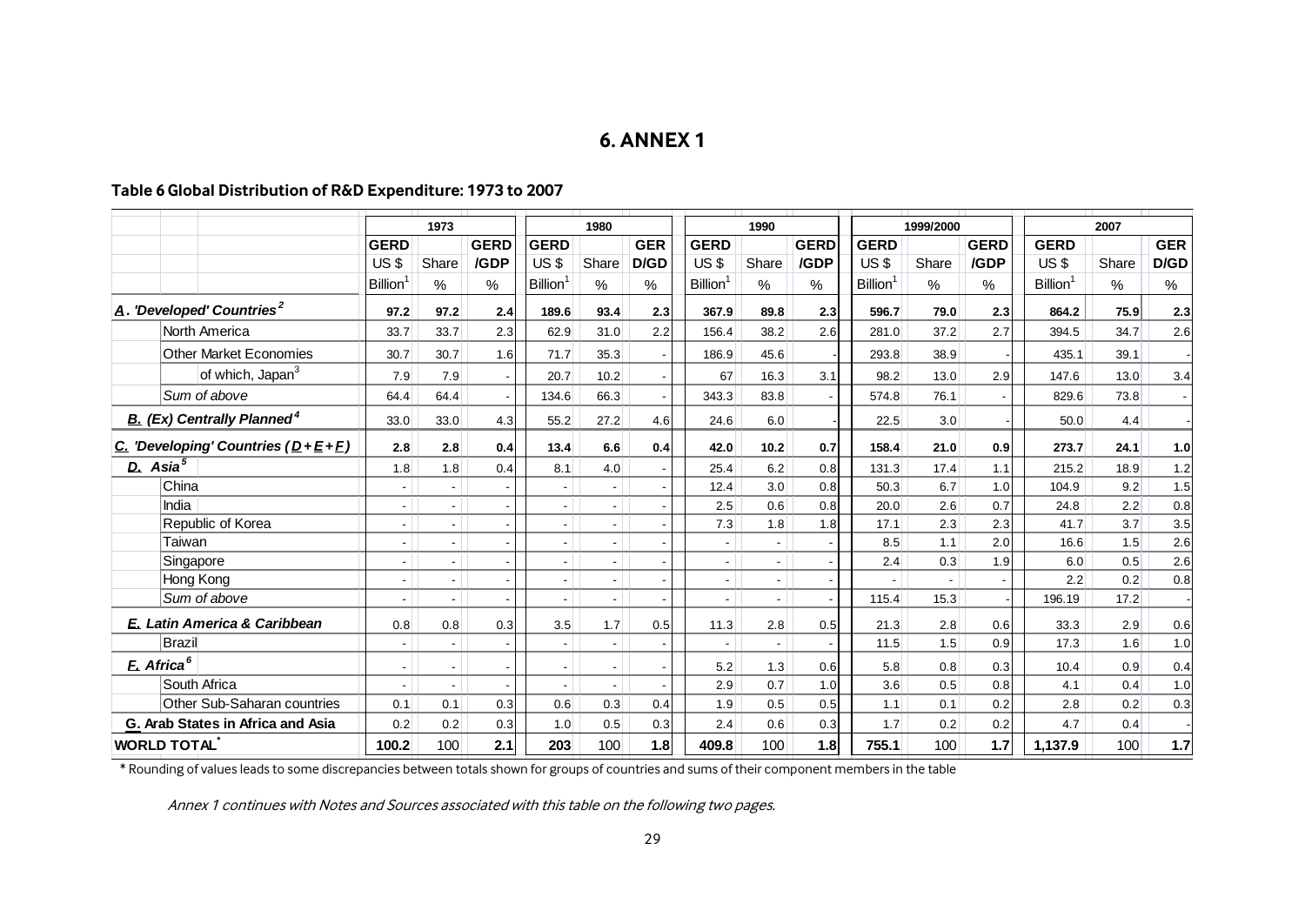#### **Annex 1 cont.**

#### Notes for Tables

 $1$  To enable international comparisons, Annerstedt converted national data for 1973 and 1980 from national currencies to US dollars using official exchange rates with some modifications. For 1990, 1999/2000 and 2007 data, UNESCO relied on PPP rates provided by the World Bank to convert national data. Data for 2007 only were converted by UIS and OECD using the recently revised PPP rates (in 2008, PPP rates were released, revised to a 2005 benchmark). UIS and OECD point out that revisions have a significant impact on the data, and that to improve comparison, these revised PPP rates should be applied retrospectively to 1999/2000 and even possibly to some 1990 data. Such revision for this table was not possible as complete country-level data was not available. We have pointed out this important limitation in the text in Section 2.4, and we comment on the particular cases of India and China in Section 3.3.3.

<sup>2</sup> This includes North America and Other Market Economies, which in turn includes Europe (Western Europe in 1973 and 1980, and the European Union plus European Free Trade Association-EFTA in later years), Japan, Oceania, Israel, and Turkey. For 1973 and 1980 only, it also includes South Africa and South Korea (The Republic of Korea). The (ex)-centrally planned economies of Eastern Europe and the USSR are also included in this total for all years. CIS Asia countries are thus included only in 1973 and 1980, when they formed part of the USSR.

 $^3$  For 1973 and 1980, includes Japan and South Korea: thus South Korea not included in (D) 'Asia' for 1973 and 1980.

<sup>4</sup> For 1973 and 1980 this is 'Eastern Europe', including the USSR, and contributes to the 'developed' country total. For later years this group is somewhat synonymous in composition (though not in name, due to the dissolution of the USSR) and includes countries in CIS-Europe, CIS-Asia and Central and Eastern Europe (UNESCO categories). This category is split, however, in its contribution to the totals of 'developed' and 'developing' countries for 1990, 1999/2000, and 2007, where countries in CIS-Europe and Central and Eastern Europe contribute to 'developed' totals and countries in CIS Asia contribute to 'developed' countries (as part of 'Asia'). This split is described in the text of Section 2.3.

<sup>5</sup> Japan is not included in 'Asia', but under 'Other Market Economies' in (A). Arab States in Asia are not included for 1973 or 1980.

 $^6$  For 1973 and 1980, the 'Africa' total excludes South Africa and 'Arab states in Africa', following Annerstedt's categorisation. South Africa instead contributes to the 'developed' country total for these early years (as part of 'Other Market Economies'), while 'Arab States in Africa' are combined with 'Arab States in Asia' and contribute to the 'developing' country total. We have thus continued this row of 'Arab States in Africa and Asia' throughout the table for comparison (G). In 1990, 1999/2000 and 2007, 'Africa' includes South Africa, 'Other Sub-Saharan countries' and Arab States in Africa, which explains why the sum of South Africa and other Sub-Saharan countries does not match the total for 'Africa' in these later years.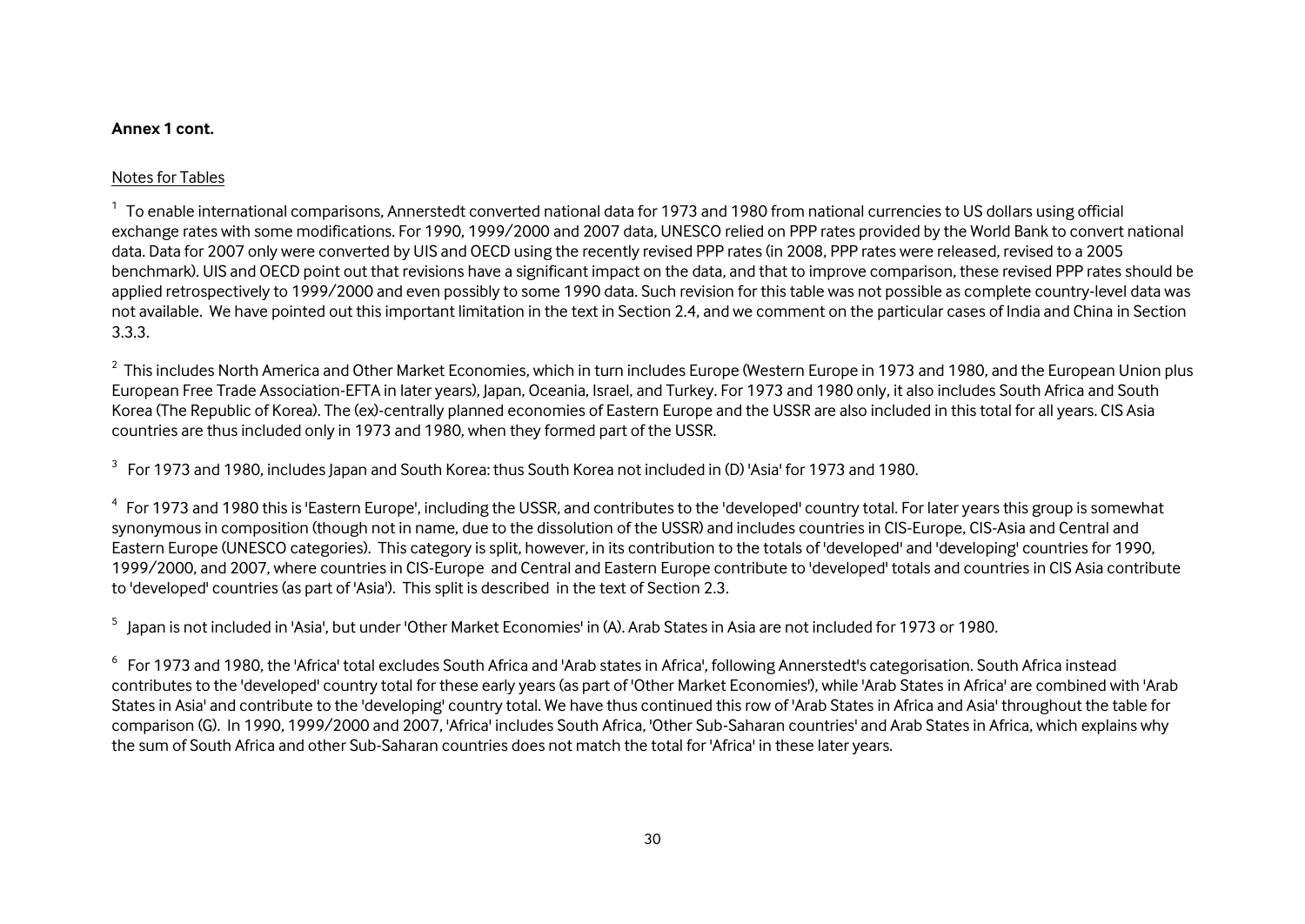**Annex 1 cont.** 

#### Sources for Tables

- For 1973, data are from Annerstedt, J. (1979) A Survey of World Research and Development Efforts. The Distribution of Human and Financial Resources to Research and Experimental Development in 1973. Paris: OECD Development Centre & Roskilde: Roskilde University Center's Institute of Economics and Planning.
- For 1980, data are from Annerstedt, J. (1988) 'The Global R&D System: Where is the Third World?' Chapter 9 in From Research Policy to Social Intelligence: Essays for Stevan Dedijer, Basingstoke: Macmillan, pp. 129-141; and, R&D intensity data from UNESCO (1984) Estimation of World Resources for Research and Experimental Development 1970-1980, Division of Science and Technology Statistics, Office of Statistics, Paris: UNESCO.
- For 1990 and 1999/2000, regional totals are from the UIS (2004) Bulletin on Science and Technology Statistics, Issue No. 1, April 'A Decade of Investment in Research and Development (R&D): 1990-2000', which indicates source of data as 'Regional estimations based on UIS data and UNESCO (1993; 1996; 1998), World Science Report, Paris; UIS (2001) The State of Science and Technology in the World, 1996-1997, Paris: UNESCO Institute for Statistics. Exceptions for 1999/2000 include individual country data for: Republic of Korea, Taiwan, Singapore, Hong Kong and Brazil, which are drawn from OECD (2008) Main Science and Technology Indicators data and the UIS (2009a) Science and Technology Data Release.
- For 2007, data are from UIS (2009a) Science and Technology Data Release, available online at<http://stats.uis.unesco.org/unesco/> and OECD (2008) Main Science and Technology Indicators, Paris: OECD.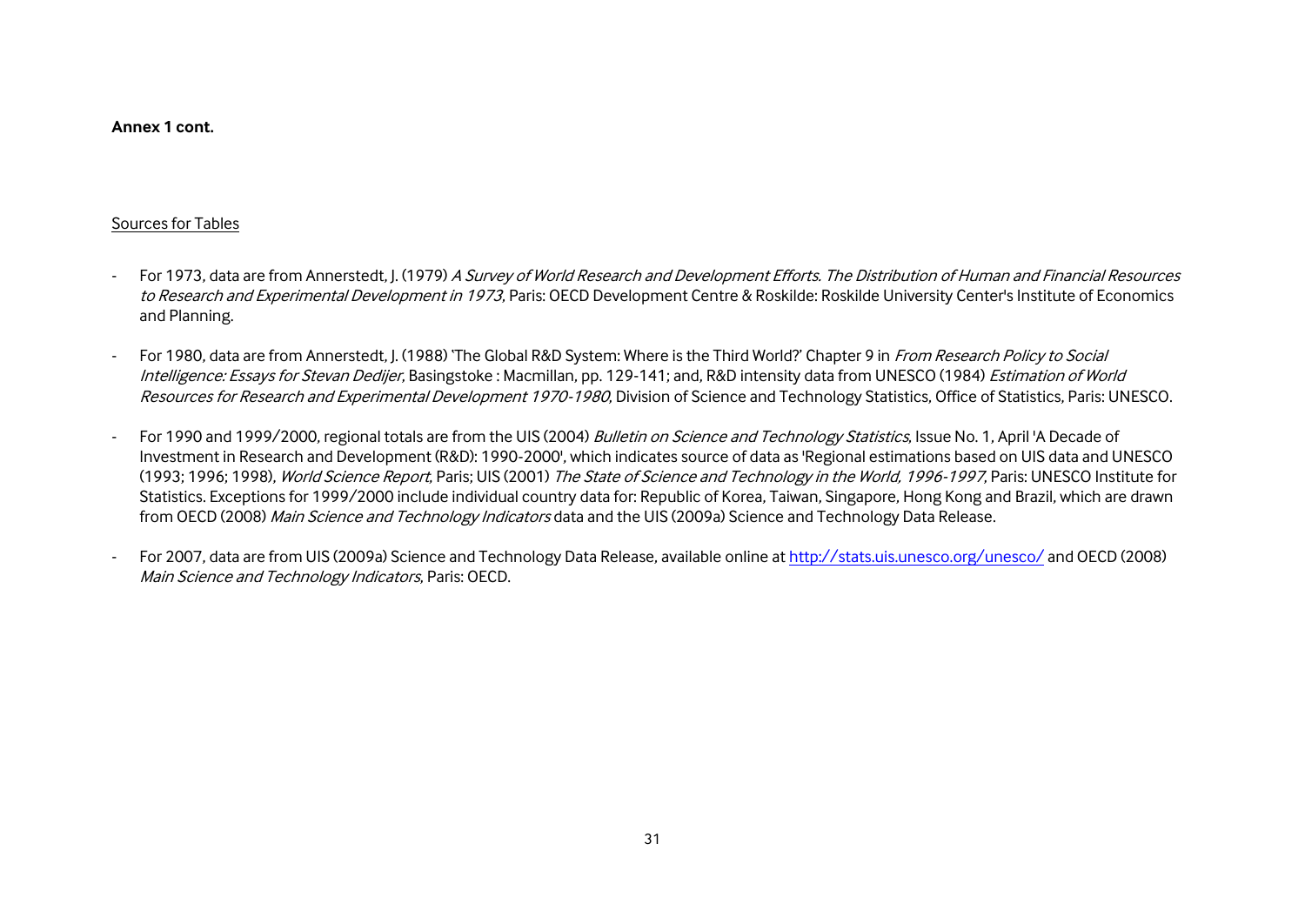# **7. REFERENCES**

Agarwal, A. (1979) 'Developing World "A Permanent Desert for Research"', Nature 280:262-3

Annerstedt, J. (1979) A Survey of World Research and Development Efforts. The Distribution of Human and Financial Resources to Research and Experimental Development in 1973, Paris: OECD Development Centre & Roskilde: Roskilde University Center's Institute of Economics and Planning

Annerstedt, J. (1988) 'The Global R&D System: Where is the Third World?' Chapter 9 in Annerstedt, J. and Jamison, A. (eds) (1988) From Research Policy to Social Intelligence: Essays for Stevan Dedijer, Basingstoke: Macmillan, pp. 129-141

Bell, M. (2009) Innovation Statistics and Innovation System Models: Policy Tools and Policy-making in Developing Countries, STEPS Working Paper 34, Brighton: STEPS Centre

Bell, R.M., Scott-Kemmis, D. and Oldham, C.H.G. (1981) 'An assessment of future funding requirements for some scientific and technological activities in developing countries'. A paper prepared for the United Nations Centre for Science and Technology for Development, Brighton: SPRU

Bernal, J.D. (1939) The Social Function of Science, London: Routledge & Keagan Paul (1967 Reprint, Cambridge, Mass: MIT Press)

Dedijer, S. (1960) 'Scientific Research and Development: A Comparative Study', Nature 187.4736: 458-61

Dedijer, S. (1968) 'Wanted: A World Handbook Of Research And Development Statistics', Minerva 7.1-2

Ely, A. and Bell, M. (2009) The Original 'Sussex Manifesto': Its Past and Future Relevance, STEPS Working Paper 27, Brighton: STEPS Centre. Available online at: <http://anewmanifesto.org/publications/background-paper-the-original->'sussex-manifesto'-its-past[and-future-relevance](http://anewmanifesto.org/publications/background-paper-the-original-)

Freeman, C. (1988) 'Quantitative and Qualitative Factors in National Policies for Science and Technology', Chapter 8 in Annerstedt, J. and Jamison, A. (eds) (1988) From Research Policy to Social Intelligence: Essays for Stevan Dedijer, Basingstoke: Macmillan, pp. 114-128

Freeman, C. and Soete, L. (2009) 'Developing STI Indicators - What We Can Learn From the Past' Research Policy 38.583-589

Gault, F. (2007) 'Technology and Innovation Indicators - The Context of Change' in: Arundel, A., Colecchia, A. and F.Gault (eds) Science, Technology and Innovation Indicators in a Changing World: Responding to Policy Needs, Paris: OECD, pp. 9-24

Gault, F. (2008) Science, Technology and Innovation Indicators: Opportunities in Africa, The African Statistical Journal, 6: 141-161

Godin, B. (2002) Are Statistics Really Useful? Myths and Politics of Science and Technology Indicators, Project on the History and Sociology of STI Statistics, Paper no. 20; Le Centre - Urbanisation Culture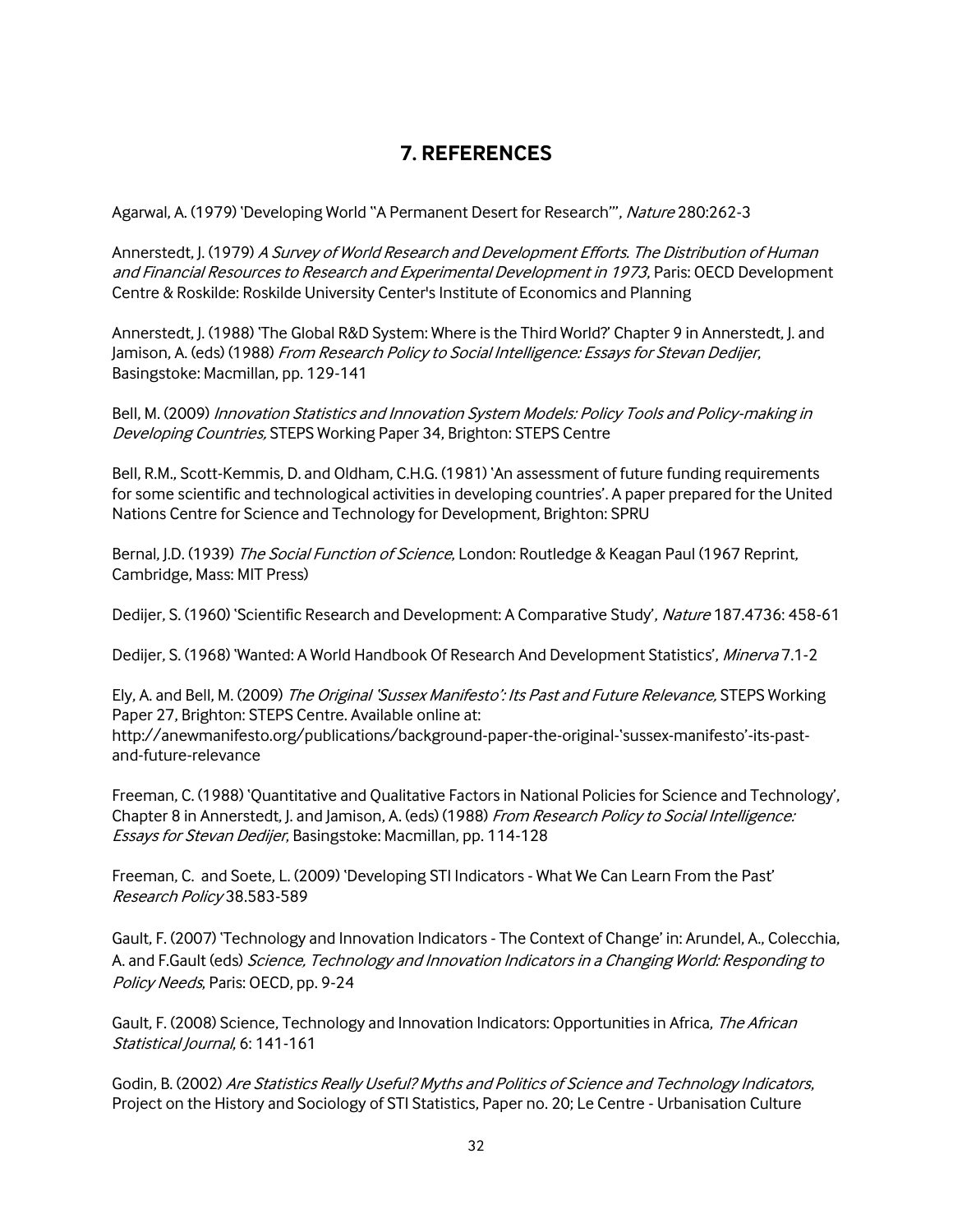Société, Iinstitut Nartional de la Recherche Scientifique, Quebec, Canada. Available online at: [http://www.csiic.ca/PDF/Godin\\_20.pdf.](http://www.csiic.ca/PDF/Godin_20.pdf) Other papers by Godin available at http:/[/www.csiic.ca](http://www.csiic.ca/)

Kahn, M.J. (2008) 'Africa's Plan of Action for Science and Technology and Indicators: South African Experience', The African Statistical Journal, 6: 163-176

NEPAD (2005) 'African Science, Technology and Innovation Indicators (ASTII): Towards African Indicator Manuals – A Discussion Document'; Office of Science and Technology, The New Economic Partnership for Africa's Development, Pretoria

Norman, C. (1979) 'Knowledge and Power: The Global Research and Development Budget' Worldwatch Paper 31, Washington, D.C.

OECD (2008) Main Science and Technology Indicators 2008/2, Paris: OECD. Available online at: http:/[/www.oecd.org/sti/msti](http://www.oecd.org/sti/msti) (accessed 3/10/2009)

OECD (2002) The Frascati Manual. The Measurement of Scientific and Technical Activities. Proposed Standard Practice for Surveys on Research and Experimental Development, Paris: OECD. Available online at:<http://www.oecdbookshop.org/oecd/get-it.asp?REF=9202081E.PDF&TYPE=browse> (accessed 2/6/2010)

OECD (1995) Canberra Manual. The Measurement of Scientific and Technological Activities: Manual on the Measurement of Human Resources Devoted to S&T, OECD, Eurostat. Paris: OECD Publishing

OECD (1992) Oslo Manual. The Measurement of Scientific and Technological Activities: Proposed Guidelines for Collecting and Interpreting Technological Innovation Data, First Edition. OECD, EUROSTAT, European Commission. Paris: OECD Publishing (3rd Edition 2005)

OECD (1963) The Frascati Manual. The Measurement of Scientific and Technical Activities. Proposed Standard Practice for Surveys on Research and Experimental Development, Paris: OECD

Reppy, J. (1998) 'Levels and Trends in International Spending for Military R&D', in Reppy, J., Rotblat, J., Holdren, J. and V.S. Avduevskii (eds) Conversion of Military R&D, Basingstoke: Macmillan

RICYT (2001) Bogotá Manual. Standardisation of Indicators of Technological Innovation in Latin American and Caribbean Countries. Document prepared by Hernán Jaramillo, Gustavo Lugones, and Mónica Salazar for RICYT / OAS / CYTED, COLCIENCIAS/OCYT. Available online at [http://www.ricyt.org/interior/difusion/pubs/bogota/bogota\\_eng.pdf](http://www.ricyt.org/interior/difusion/pubs/bogota/bogota_eng.pdf)

RICYT (2006) Lisbon Manual. Guidelines for the interpretation of available statistical data and the construction of indicators for Ibero-America's transition towards the Information Society, First Edition.

RICYT (2009) Lisbon Manual. Guidelines for the interpretation of available statistical data and the construction of indicators for Ibero-America's transition towards the Information Society. Second Edition

Singer, H., Cooper, C., Desai, R. C., Freeman, C., Gish, O., Hill, S. and Oldham, G. (1970) 'Draft Introductory Statement for the World Plan of Action for the Application of Science and Technology to Development, prepared by the 'Sussex Group", Annex II in Science and Technology for Development: Proposals for the Second Development Decade, United Nations, New York: Dept of Economic and Social Affairs,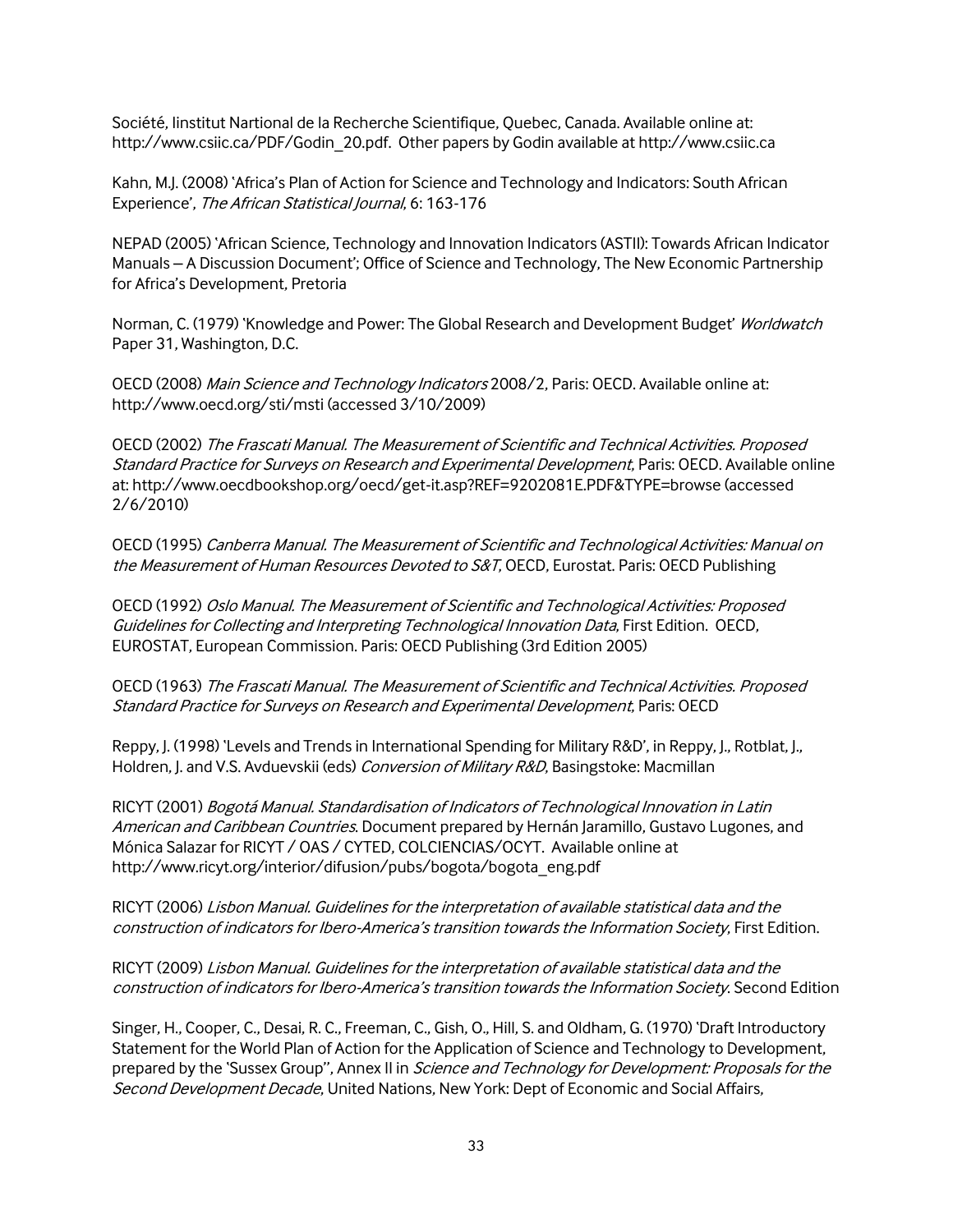Document ST/ECA/133. Reprinted as The Sussex Manifesto: Science and Technology to Developing Countries during the Second Development Decade, IDS Reprints 101, Brighton: IDS

Smith, K. (2005) 'Measuring Innovation' in Fagerberg, J., Mowery, D.C. and Nelson, R. The Oxford Handbook of Innovation, Oxford: Oxford University Press

UIS (2009a) Science and Technology Data Release, UNESCO Institute for Statistics, Montreal: UNESCO. Available online a[t http://stats.uis.unesco.org/unesco/](http://stats.uis.unesco.org/unesco/) (2/6/2010)

UIS (2009b) 'Background Information on Science Statistics in the UIS Data Centre' Montreal: UNESCO Institute for Statistics. Available online at: <http://stats.uis.unesco.org/unesco/tableviewer/document.aspx?FileId=254> (accessed 12/1/2010)

UIS (2009c) 'A Global Perspective on Research and Development', UNESCO Institute for Statistics Fact Sheet, No. 02, October, Montreal: UNESCO Institute for Statistics

UIS (2007) 'A Global Perspective on Research and Development', UNESCO Institute for Statistics Fact Sheet, No. 05, October, Montreal: UNESCO Institute for Statistics

UIS (2004) 'A Decade of Investment in Research and Development (R&D): 1990-2000' UNESCO Institute for Statistics Bulletin on Science and Technology Statistics, Issue No 1, April, Montreal: UNESCO Institute for Statistics. Available online at[: http://www.uis.unesco.org/template/pdf/S&T/BulletinNo1EN.pdf](http://www.uis.unesco.org/template/pdf/S&T/BulletinNo1EN.pdf)  (accessed 2/8/2009)

UIS (2003) Immediate, Medium and Longer-Term Strategy in Science And Technology Statistics, International Review of Science and Technology Statistics and Indicators. Montreal: UNESCO Institute for **Statistics** 

UIS (2001) The State of Science and Technology in the World, 1996-1997, Paris: UNESCO Institute for Statistics. Available online at:

[http://www.uis.unesco.org/file\\_download.php?URL\\_ID=4980&filename=10289086730WS\\_report\\_200](http://www.uis.unesco.org/file_download.php?URL_ID=4980&filename=10289086730WS_report_2001.pdf&filetype=application%2Fpdf&filesize=695528&name=WS_report_2001.pdf&location=user-S/) [1.pdf&filetype=application%2Fpdf&filesize=695528&name=WS\\_report\\_2001.pdf&location=user-S/](http://www.uis.unesco.org/file_download.php?URL_ID=4980&filename=10289086730WS_report_2001.pdf&filetype=application%2Fpdf&filesize=695528&name=WS_report_2001.pdf&location=user-S/) (accessed 2/8/2009)

UNESCO (1993; 1996; 1998) World Science Report, Paris: UNESCO

UNESCO (1984) Estimation of World Resources for Research and Experimental Development 1970-1980, Division of Science and Technology Statistics, Office of Statistics, Paris: Unesco. Available online in Spanish a[t http://unesdoc.unesco.org/images/0006/000601/060114sb.pdf](http://unesdoc.unesco.org/images/0006/000601/060114sb.pdf) (accessed 7/6/2010)

UNESCO (1978) Recommendation concerning the International Standardization of Statistics on Science and Technology, Paris: UNESCO

UNESCO-OECD (2004) Report On Statistics Of Science And Technology, United Nations Educational, Scientific and Cultural Organization and the Organisation for Economic Cooperation and Development <http://www.uis.unesco.org/TEMPLATE/pdf/S&T/2004-15english.pdf> (accessed 7/6/2010)

US NSF (2003), Scientists and Engineers Statistical Data System, SESTAT03 Integrated data base, (F) Principal Job Activities [F\_Job\_WRK\_Activity\_Primary] Available online at: <http://srsstats.sbe.nsf.gov/flex/MetaDataExpFX.jsp> (accessed 7/6/2010)